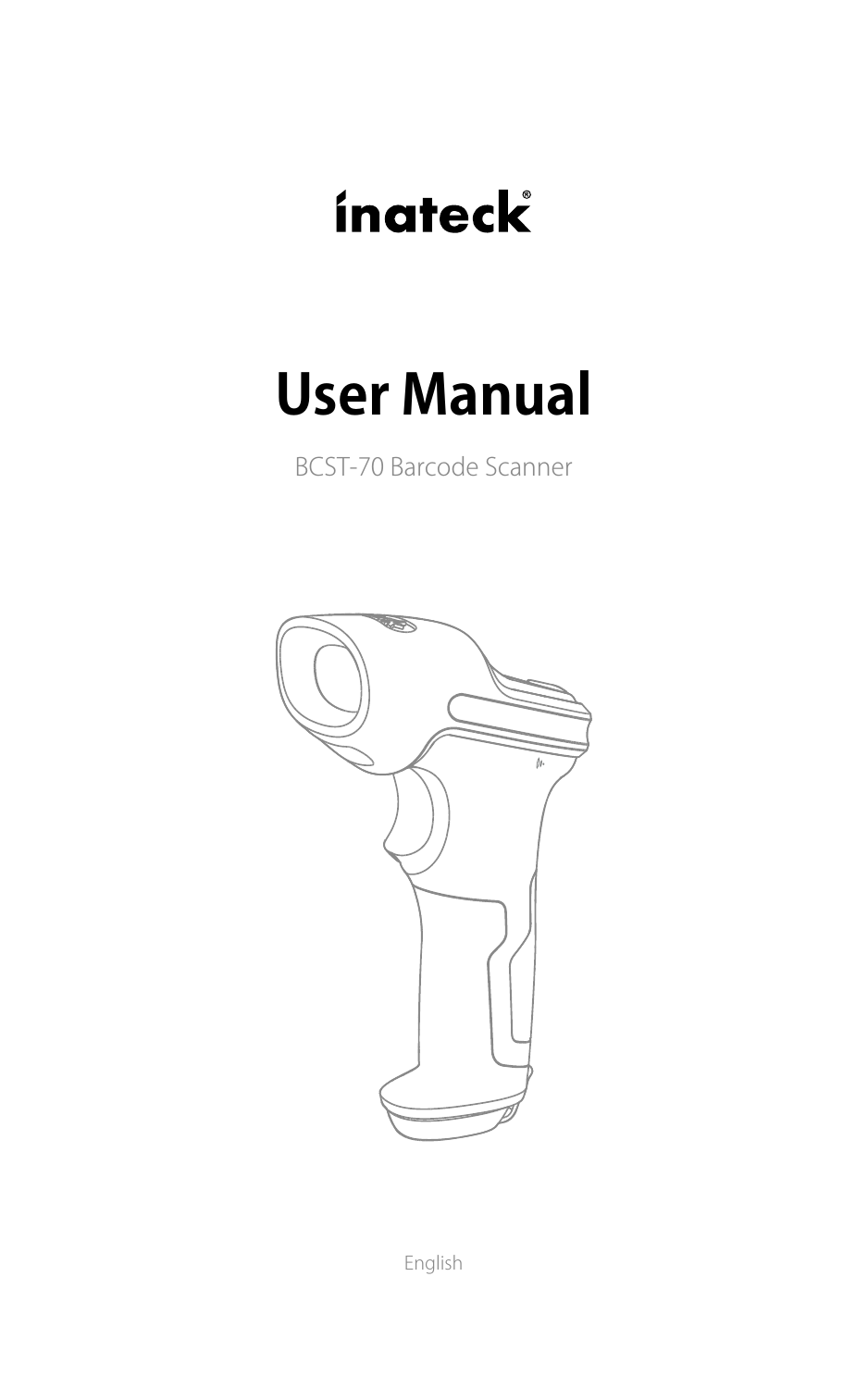## **Contents**

| <b>IMPORTANT NOTICE</b>                                   | 5  |
|-----------------------------------------------------------|----|
| <b>Safety Precaution</b>                                  | 5  |
| <b>Maintenance Precaution</b>                             | 5  |
| Overview of Inateck BCST-70 barcode Scanner               | 5  |
| Appearance                                                | 5  |
| <b>Features of the Scanner</b>                            | 6  |
| <b>Product Specification</b>                              | 7  |
| <b>Correct Aiming</b>                                     | 8  |
| <b>Incorrect Aiming</b>                                   | 8  |
| <b>OUICK START</b>                                        | 9  |
| The flow chart of Setup                                   | 10 |
| <b>Enter the Setting Mode</b>                             | 10 |
| <b>Exit with Save</b>                                     | 11 |
| <b>Exit without Save</b>                                  | 11 |
| <b>Restore Factory Defaults</b>                           | 11 |
| <b>Check Software Version</b>                             | 12 |
| <b>Save Custom Settings</b>                               | 12 |
| <b>Chapter 1 Features and Basic Setups</b>                | 14 |
| 1.1. Battery                                              | 14 |
| 1.1.1. Mounting the battery (charging)                    | 14 |
| 1.1.2. Basic operation of Inateck BCST-70 Barcode Scanner | 14 |
| 1.1.3. Auto Sleep Mode                                    | 15 |
| 1.2. Data Buffer                                          | 17 |
| 1.2.1. Wireless mode (Wireless)                           | 17 |
| 1.2.2. Inventory Mode                                     | 19 |
| 1.3. LED Indicator                                        | 20 |
| 1.4. Beeper                                               | 20 |
| 1.4.1. Beeper Volume                                      | 21 |
| 1.5. Scanning modes                                       | 22 |
| 1.5.1. Auto laser-off Mode                                | 22 |
| 1.5.2. Auto-induction Mode                                | 23 |
| 1.5.3. Continuous Scanning Mode                           | 24 |
| 1.5.4. Manual Mode                                        | 26 |
| 1.6. Types Of Keyboard                                    | 27 |
| 1.7. Symbologies Supported                                | 29 |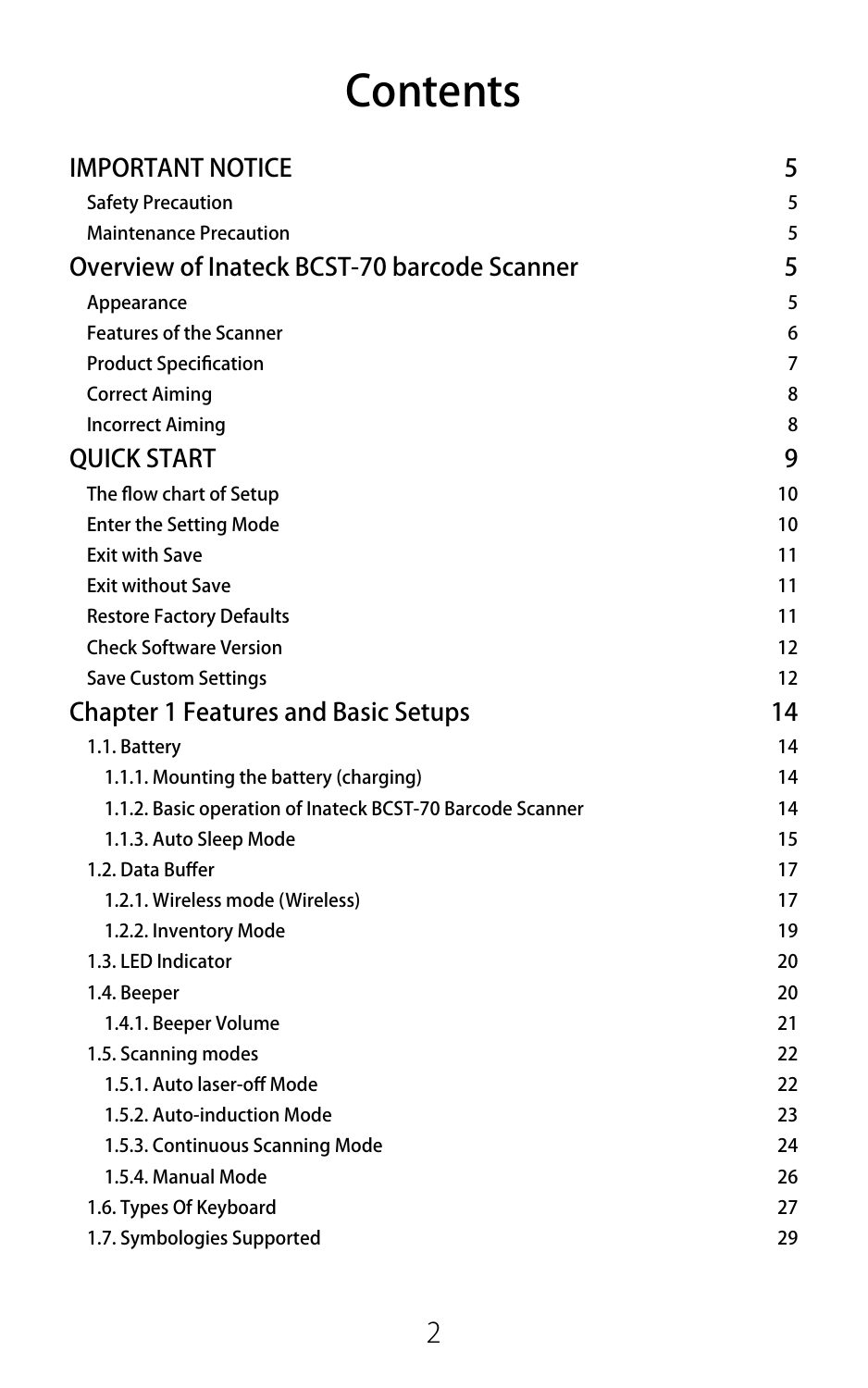| <b>Chapter 2 How to Connect with Computer/phone/POS</b> | 30 |
|---------------------------------------------------------|----|
| 2.1. USB Wired Data Transmission                        | 30 |
| 2.2. Bluetooth Data Transmission                        | 30 |
| 2.2.1 Bluetooth Mode(HID)                               | 30 |
| 2.2.2 Bluetooth HID and SPP modes                       | 31 |
| 2.2.3 Pop out /Hide iOS device Virtual Keyboard         | 32 |
| 2.3. Transmission Speed                                 | 33 |
| <b>Chapter 3 Symbology Settings</b>                     | 34 |
| 3.1. Codabar                                            | 34 |
| 3.1.1. Enable / Disable Codabar                         | 34 |
| 3.1.2. Start/Stop Transmission                          | 35 |
| 3.2. Code 11                                            | 36 |
| 3.2.1. Enable/Disable Code 11                           | 36 |
| 3.2.2. Checksum Verification                            | 37 |
| 3.3. Code 128                                           | 39 |
| 3.3.1. Enable / Disable Code 128                        | 39 |
| 3.4. Code 39                                            | 40 |
| 3.4.1. Enable/Disable Code 39                           | 40 |
| 3.4.2. Start/Stop Transmission                          | 41 |
| 3.4.3. Checksum Verification                            | 42 |
| 3.4.4. ASCII Code Recognition Range Setting             | 43 |
| 3.4.5. VIN                                              | 44 |
| 3.4.6. Code 32                                          | 45 |
| 3.5. Code 93                                            | 47 |
| 3.5.1. Enable/ Disable Code 93                          | 47 |
| 3.6. EAN-8                                              | 48 |
| 3.6.1. Enable/Disable EAN-8                             | 48 |
| 3.6.2. Checksum Verification                            | 49 |
| 3.7. EAN-13                                             | 50 |
| 3.7.1. Enable / Disable EAN-13                          | 50 |
| 3.7.2. Checksum Verification                            | 51 |
| 3.7.3. ISBN                                             | 52 |
| 3.7.4. ISSN                                             | 53 |
| 3.8. MSI                                                | 54 |
| 3.8.1. Enable / Disable MSI barcode                     | 54 |
| 3.8.2. Checksum Verification                            | 55 |
| 3.9. UPC-A                                              | 57 |
| 3.9.1. Enable / Disable UPC-A                           | 57 |
| 3.9.2. UPC-A output "0"                                 | 58 |
| 3.9.3. Checksum Verification                            | 59 |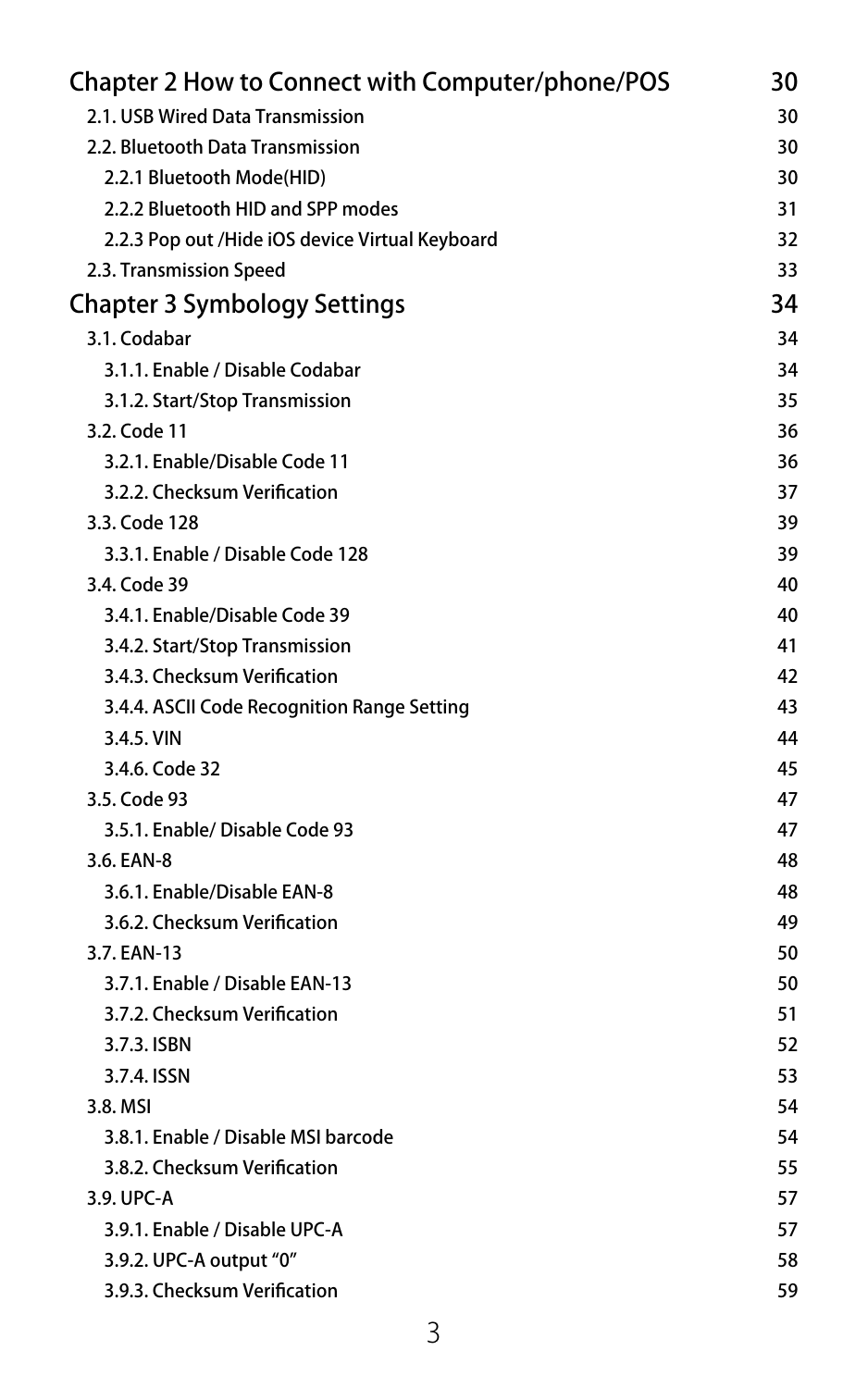| 3.10. UPC-E                                                   | 60 |
|---------------------------------------------------------------|----|
| 3.10.1. Enable / Disable UPC-E                                | 60 |
| 3.10.2. Enable / Disable UPC-E 1                              | 61 |
| 3.10.3. Start Character Transmission                          | 62 |
| 3.10.4. Convert UPC-E to UPC-A                                | 63 |
| 3.10.5. Checksum Verification                                 | 64 |
| 3.11. IATA 2 of 5                                             | 65 |
| 3.11.1. Enable/ Disable IATA 25                               | 65 |
| 3.11.2. Checksum Verification                                 | 66 |
| 3.12. Interleaved 2 of 5                                      | 67 |
| 3.12.1. Enable / Disable Interleaved 25                       | 67 |
| 3.13. Matrix 2 of 5                                           | 68 |
| 3.13.1. Enable or Disable Matrix 25                           | 68 |
| 3.13.2. Checksum Verification                                 | 69 |
| 3.14. Standard 2 of 5 / Industrial 2 of 5                     | 70 |
| 3.14.1. Enable / Disable Standard 25                          | 70 |
| 3.14.2. Checksum Verification                                 | 71 |
| 3.15. China Postal Code                                       | 72 |
| 3.15.1. Enable/Disable China Postal Code                      | 72 |
| 3.15.2. Checksum Verification                                 | 73 |
| <b>Chapter 4 Defining Output Format</b>                       | 74 |
| 4.1. Code ID                                                  | 74 |
| 4.2. Stop Code of Barcode Setting                             | 76 |
| 4.3. Customized Settings of Prefix and Suffix Code of Barcode | 77 |
| 4.4. Delete Character(s) on Output Result                     | 78 |
| 4.5. Letter Case Setting                                      | 80 |
| 4.6. Additional Code                                          | 81 |
| 4.6.1. Two digits Additional Code                             | 81 |
| 4.6.2. Five digits Additional Code                            | 82 |
| 4.7. Separator                                                | 83 |
| 4.8. Short Barcode                                            | 84 |
| 4.9. Caps Lock Control                                        | 85 |
| Appendix 1 Prefix/Suffix number and symbol list               | 86 |
| <b>Contact Information</b>                                    | 94 |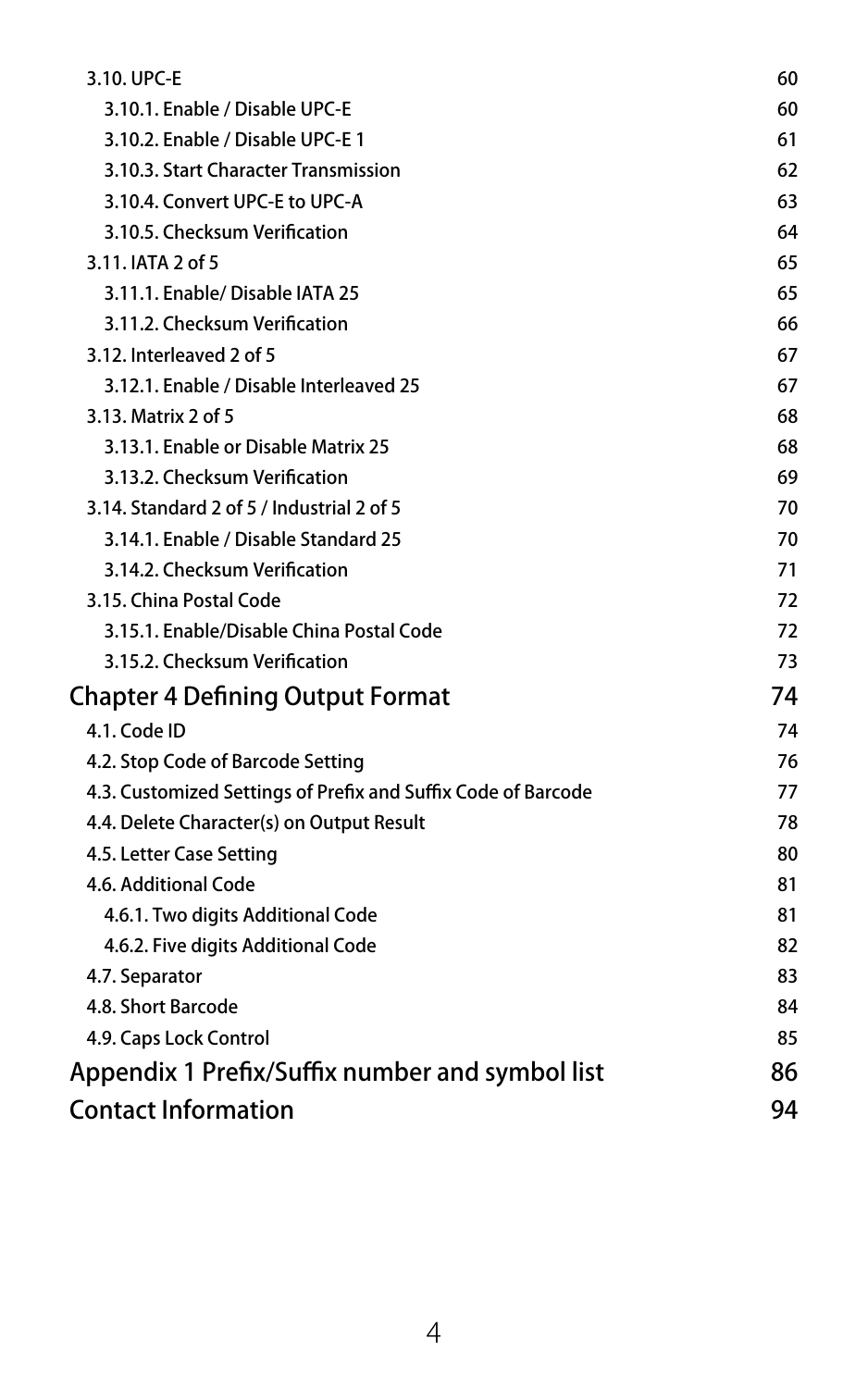### <span id="page-4-0"></span>IMPORTANT NOTICE

#### Safety Precaution

- \* DO NOT disassemble the scanner, or place foreign matter into the scanner in case of a short circuit or circuit damage.
- \* DO NOT expose the scanner or battery to any flammable sources.

#### Maintenance Precaution

- \* The dust can be wiped out of the body of the scanner with a clean wet cloth.
- \* The power Switch of the scanner should be switched to off mode before long term non-use.
- \* You are suggested to write down the specific scenario and consult the maintenance person should you find the scanner abnormal.

### Overview of Inateck BCST-70 barcode Scanner

Appearance

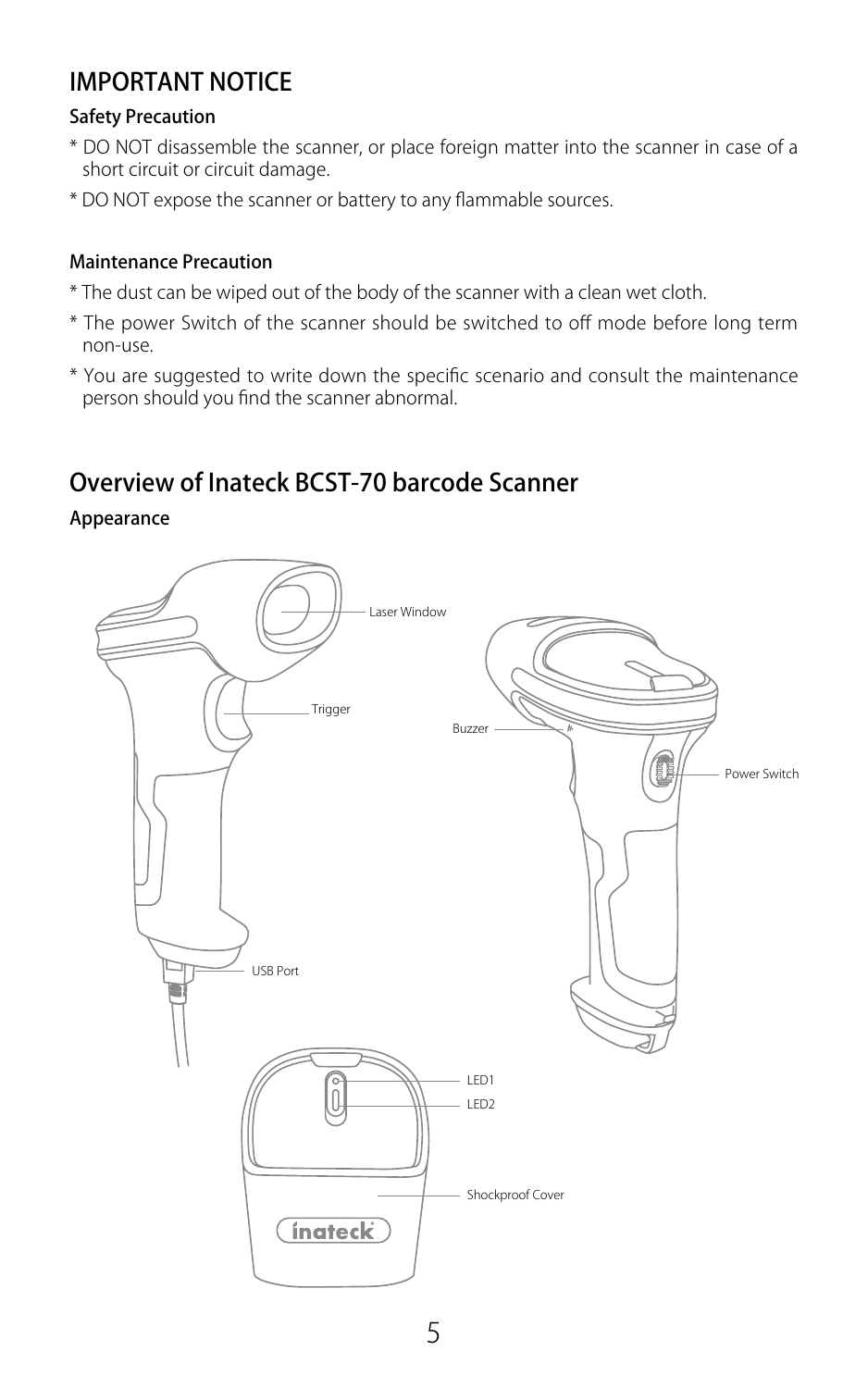#### <span id="page-5-0"></span>Features of the Scanner

- \* Featured by four types of scanning mode, including Auto Laser-off Mode, Autoinduction Mode, Continuous scanning Mode and Manual Mode.
- \* Six international keyboards supported: North American Keyboard, German Keyboard, French Keyboard, Spanish Keyboard, Italian Keyboard, UK English Keyboard.
- \* The volume of sound can be well adjusted through barcode settings.
- \* Feedback via LED indicator and beeper is available.
- \* 32 digits Prefix and Suffix settings can be customized freely.
- \* Enables deleting of up to 99 digits start & stop characters of barcodes.
- \* 256 KB memory for reserve buffer, which can store up to 5000 scan barcodes, is provided in case of Bluetooth connection interruption.
- \* Settings of scanning mode, barcode type and data transmitting format are available through scanning correspondent barcode.
- \* Well received for its completely self-owned Intellectual property.
- \* Outstanding for numerous decoding types supported and Super-fast decoding speed.
- \* Anti-crash and anti-shock design.
- \* Extremely Comfortable Operation design.
- \* Up to one million times' clicking life.
- \* Wireless transmission range reaches as far as 40 meters.
- \* Integrated 2600mAh large capacity lithium ion battery.
- \* Impressive low energy consumption ensures long using life.
- \* Supports HID and SPP mode

#### Introduction of Key Function

- \* Switch the Power Switch to "On" mode to get the scanner turned on; Switch the Power Switch to "Off " mode to turn the scanner off .
- \* Click the Scan Trigger to read the barcodes.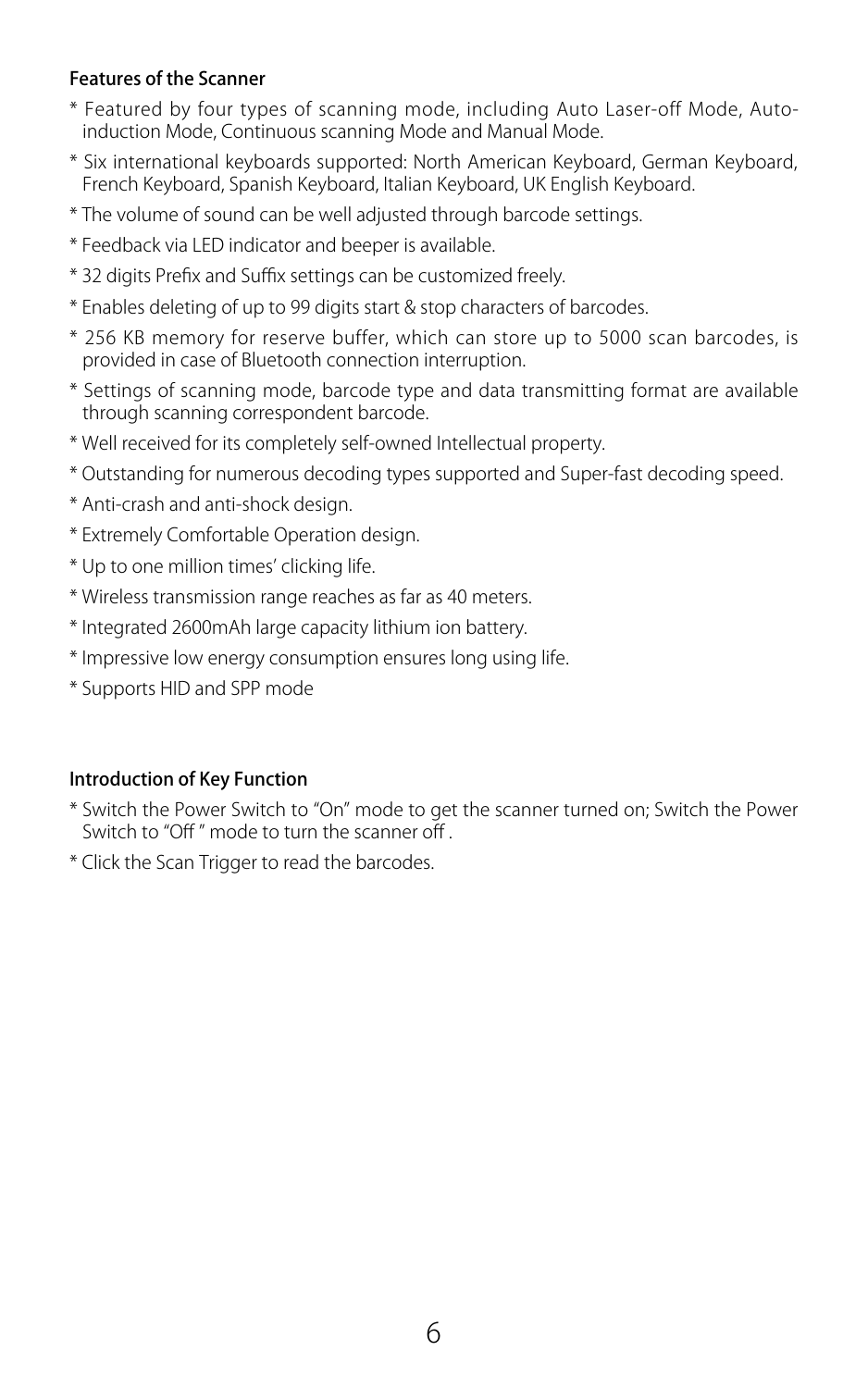#### <span id="page-6-0"></span>Product Specification

|                         | <b>PHYSICAL CHARACTERISTICS</b>      |
|-------------------------|--------------------------------------|
| <b>Model Number</b>     | Inateck BCST-70                      |
| <b>Material</b>         | $PC+TPU$                             |
| Size                    | Length 92mm*Width 69mm* Height 162mm |
| Weight                  | 200q                                 |
| Voltage                 | DC 5V                                |
| <b>Battery Capacity</b> | 2600mAh                              |

| PERFORMANCE CHARACTRISTICS       |                                                                                                                                                                                                                         |  |
|----------------------------------|-------------------------------------------------------------------------------------------------------------------------------------------------------------------------------------------------------------------------|--|
| <b>Light Source</b>              | Laser LED $655 + 5$ nm                                                                                                                                                                                                  |  |
| Sensor                           | Linear image sensor                                                                                                                                                                                                     |  |
| <b>EEPROM</b>                    | 256K, can store thousands of barcodes                                                                                                                                                                                   |  |
| <b>Applicable Barcodes</b>       | Codabar, Code 11, Code 128, Code39, Code 93, EAN-8, EAN-13,<br>ISBN, ISSN, MSI,UPC-A, UPC-E, IATA 25, Industrial 25 / Standard 25,<br>Interleaved 25, Matrix 25, China Postal Code, FedEx, USPS, code 32,<br><b>VIN</b> |  |
| Resolution                       | 3mil                                                                                                                                                                                                                    |  |
| Decode Rate                      | 200 times/s                                                                                                                                                                                                             |  |
| Decode Mode                      | Single-Line Aiming                                                                                                                                                                                                      |  |
| Scanning mode                    | Automatic mode /Manual mode                                                                                                                                                                                             |  |
| <b>Nominal Working Distance</b>  | $4 - 40$ cm                                                                                                                                                                                                             |  |
| <b>Scan Width</b>                | 400mm @ 400mm                                                                                                                                                                                                           |  |
| <b>Print Contrast</b>            | 20%                                                                                                                                                                                                                     |  |
| <b>Decode Angles</b>             | Roll 30o.Pitch 75o.Yaw 80o                                                                                                                                                                                              |  |
| <b>Cylinder Horizontal Scan</b>  | Diameter 20mm                                                                                                                                                                                                           |  |
| Indication                       | Buzzer, LED                                                                                                                                                                                                             |  |
| <b>Interfaces</b>                | <b>USB</b>                                                                                                                                                                                                              |  |
| <b>Wireless Range</b>            | >40m                                                                                                                                                                                                                    |  |
| <b>Continuous Scanning times</b> | 100000 times                                                                                                                                                                                                            |  |
| <b>EMC</b>                       | CE, FCC, RoHS, FDA, IEC62133, UN38.3                                                                                                                                                                                    |  |

| <b>USER ENVIRONMENT</b>   |                              |  |
|---------------------------|------------------------------|--|
| Operating Temp.           | $0a50^{\circ}$ C/32 a 122° F |  |
| Storage Temp.             | $0a50^{\circ}$ C/32 a 122° F |  |
| <b>Operating Humidity</b> | 20-85% (non-condensing)      |  |
| <b>Storage Humidity</b>   | 20-85% (non-condensing)      |  |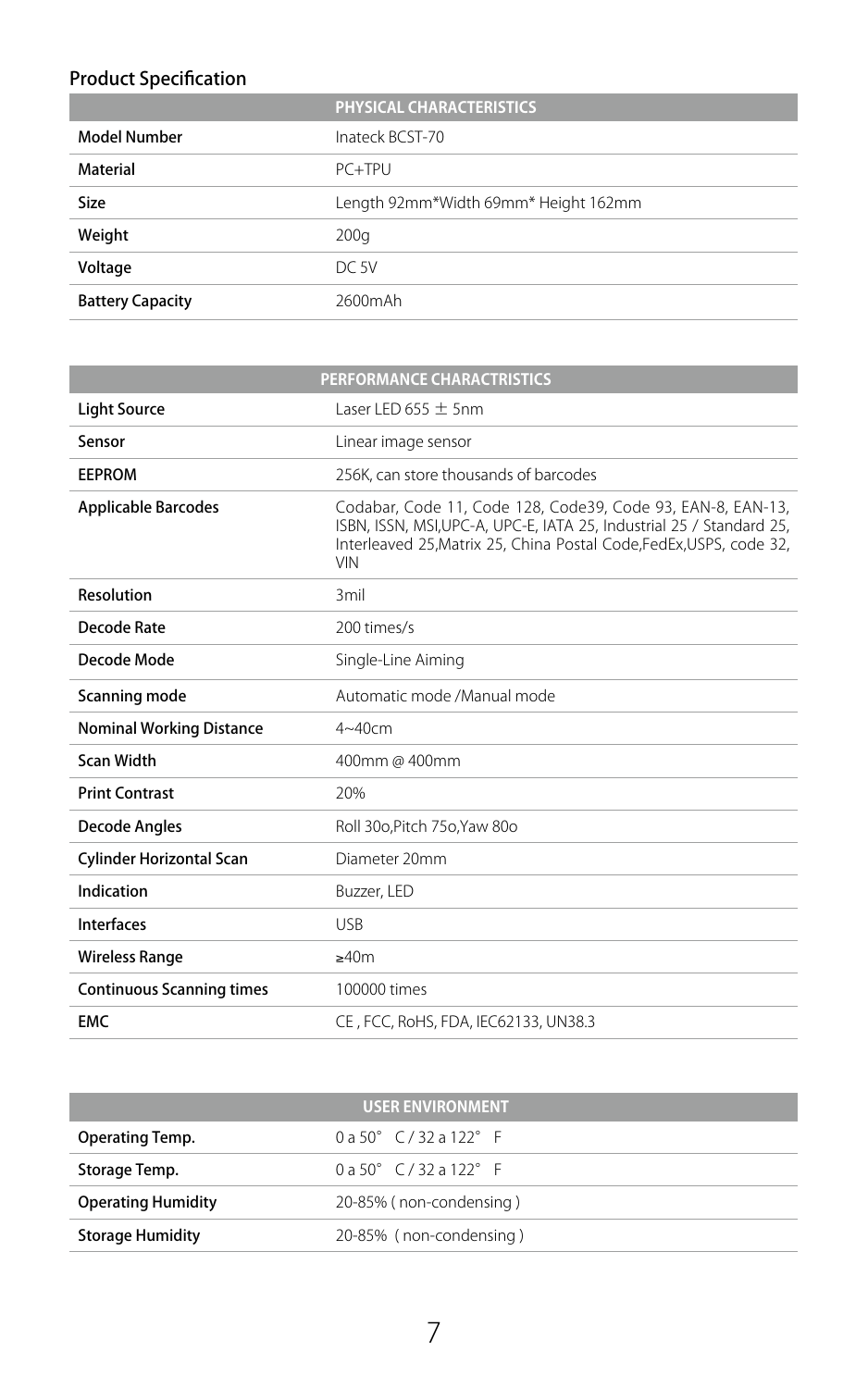<span id="page-7-0"></span>Correct Aiming





Incorrect Aiming

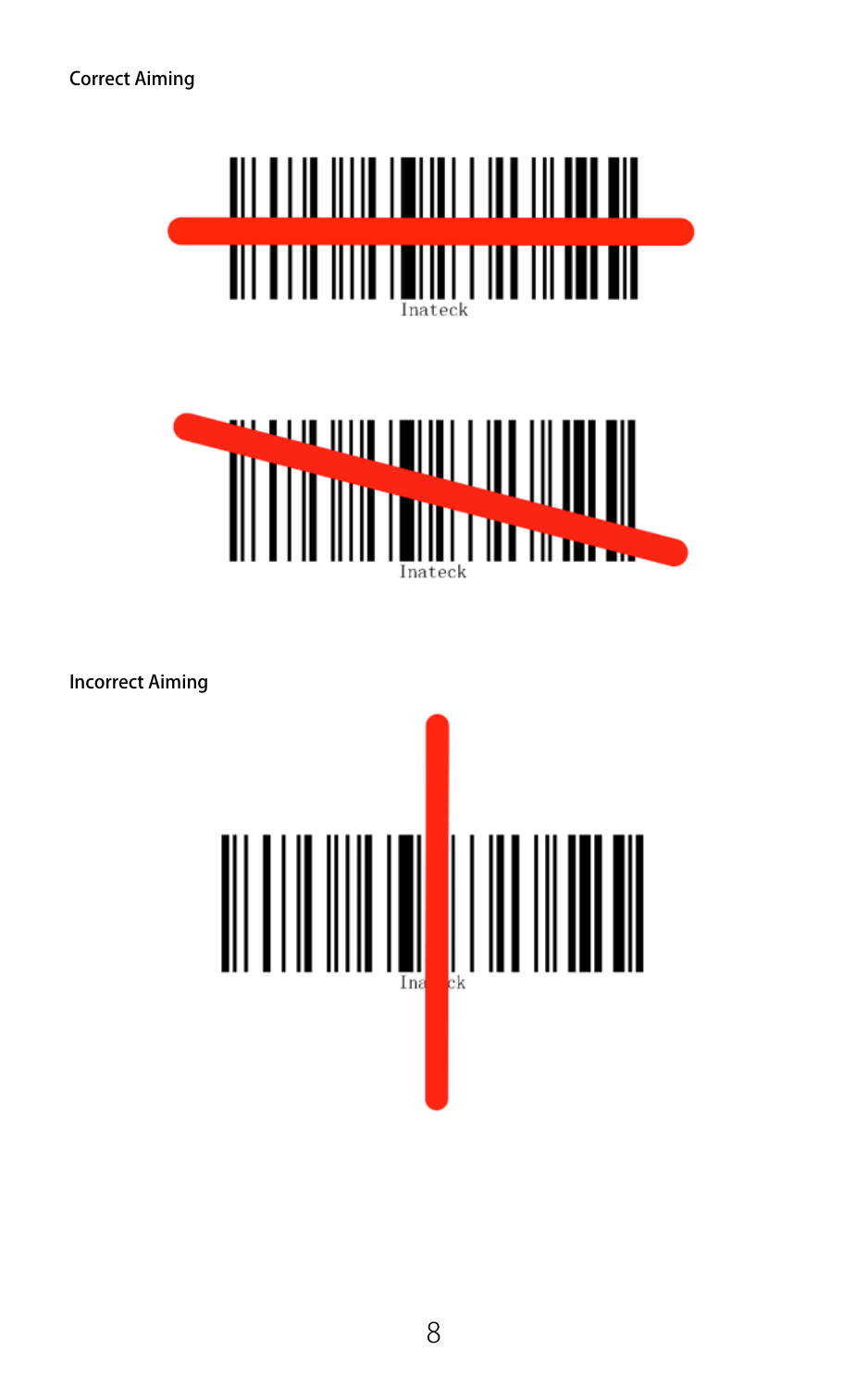## <span id="page-8-0"></span>QUICK START

Settings of the Inateck BCST-70 Barcode Scanner can be changed by Scanning the setup barcodes included in this manual. This section describes the procedure of setting the Inateck BCST-70 Barcode Scanner by scanning the setup barcodes. Examples are demonstrated as below.

#### Step 1: Turn on inateck BCST-70 Barcode Scanner.

Switch the Power Switch to "On" mode to get the scanner turned on. Click the Trigger (Scan button), and Inateck BCST-70 will emit a red laser.

#### Step 2: Enter the Setting Mode.

Scan "Enter setup""barcode, and Inateck BCST-70 Barcode Scanner will respond with three chord sounds, and LED2 indicator will be on with color becoming blue.



Enter setup

#### Step 3: Read a Setup barcode.

Change scanner setting by scanning certain function setup barcode (e.g.: 'Enable codabar' barcode). The Inateck BCST-70 Barcode Scanner will response with two beeps (tone ascending from low to high), and LED2 indicator will be on with color becoming blue.



Enable Codabar

#### Step 4: Exiting the Setting Mode.

Scan "Exit with save" barcode to finish the setup. Inateck BCST-70 Barcode Scanner will respond with three chord sounds, and blue LED2 indicator will automatically be turned  $\overline{f}$ 



Exit with save

Note: The Inateck BCST-70 Barcode Scanner will respond with a long beep if any setup error occurs, for instance, none-setting barcodes are scanned under setting mode. Setup errors can be canceled by scanning barcode "Exit without Save".



Exit without save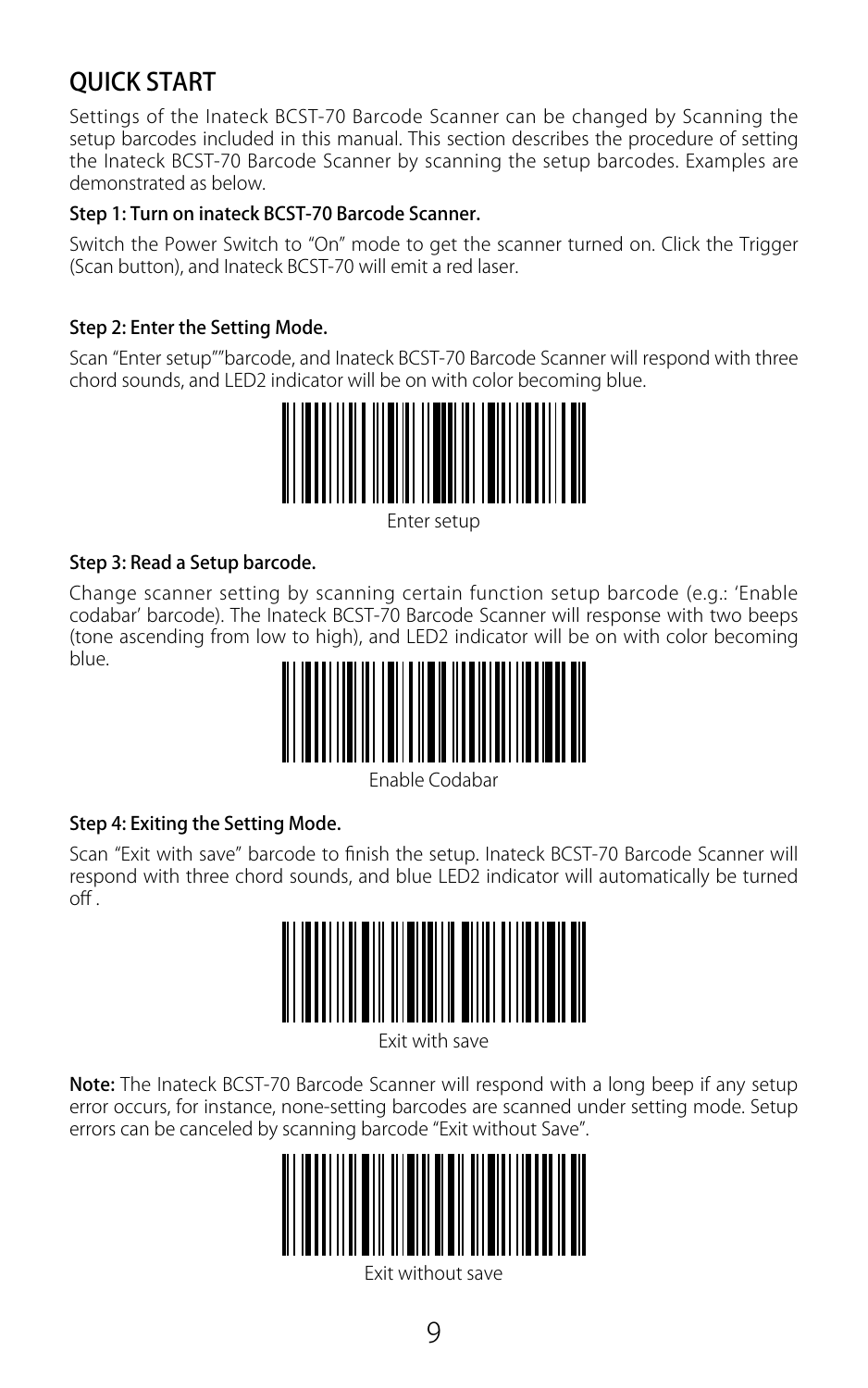<span id="page-9-0"></span>

#### Enter the Setting Mode

"Enter setup" barcode will emerge in this and the following chapters of manual, the Inateck BCST-70 scanner will go into setting mode once this barcode is scanned successfully.

Once the barcode is scanned successfully, the Inateck BCST-70 Barcode Scanner will respond with three chord sounds, and the LED2 indicator will be on with color becoming blue.



Enter setup

Instruction below will explain other function settings of the Inateck BCST-70 Barcode scanner.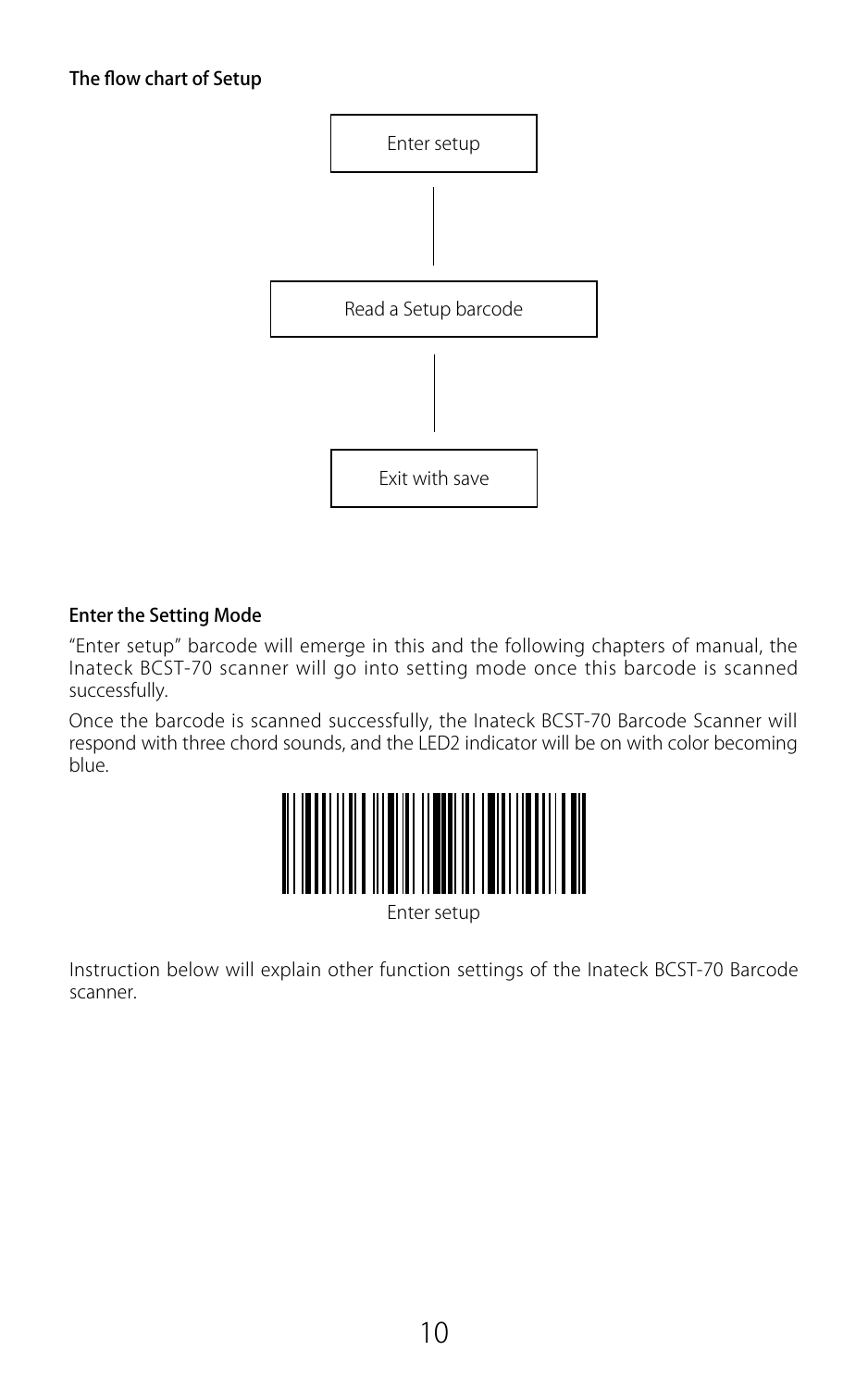#### <span id="page-10-0"></span>Exit with Save

"Exit with Save" barcode will emerge in this and the following chapters of manual, the Inateck BCST-70 scanner will exit setting mode once this barcode is scanned successfully.

Once the barcode is scanned successfully, the Inateck BCST-70 Barcode Scanner will respond with three chord sounds, and the LED2 indicator will be on with color becoming blue.



Exit with Save

#### Exit without Save

"Exit without Save" barcode is suggested to scan when error setup occurs. And just like the response of scanning barcode "Enter with Save", the Inateck BCST-70 Barcode Scanner will respond with three chord sounds, and the LED2 indicator will be on with color turning blue if the barcode is scanned successfully.



Exit without save

#### Restore Factory Defaults

"Restore Factory Defaults" barcode is a special barcode, which the Inateck BCST-70 Barcode Scanner will respond with a short beep (high tone) after scanning. At this time, the system of scanner could restore factory defaults, and there's no need to scan"Exit with Save" barcode again.



Restore Factory Defaults

"Restore Factory Defaults" barcode can be used under following circumstances:

- 1. The scanner doesn't work. For example, it cannot read/ scan any barcodes.
- 2. You forget the settings you did to the scanner before, and you don't want to be affected by the forgotten settings when you use the scanner.
- 3. You are to use a function which is not usually used or is not the default setting of the scanner.

Note: Most of the settings have factory defaults selection. The factory default value for each setting is indicated by an asterisk "\*".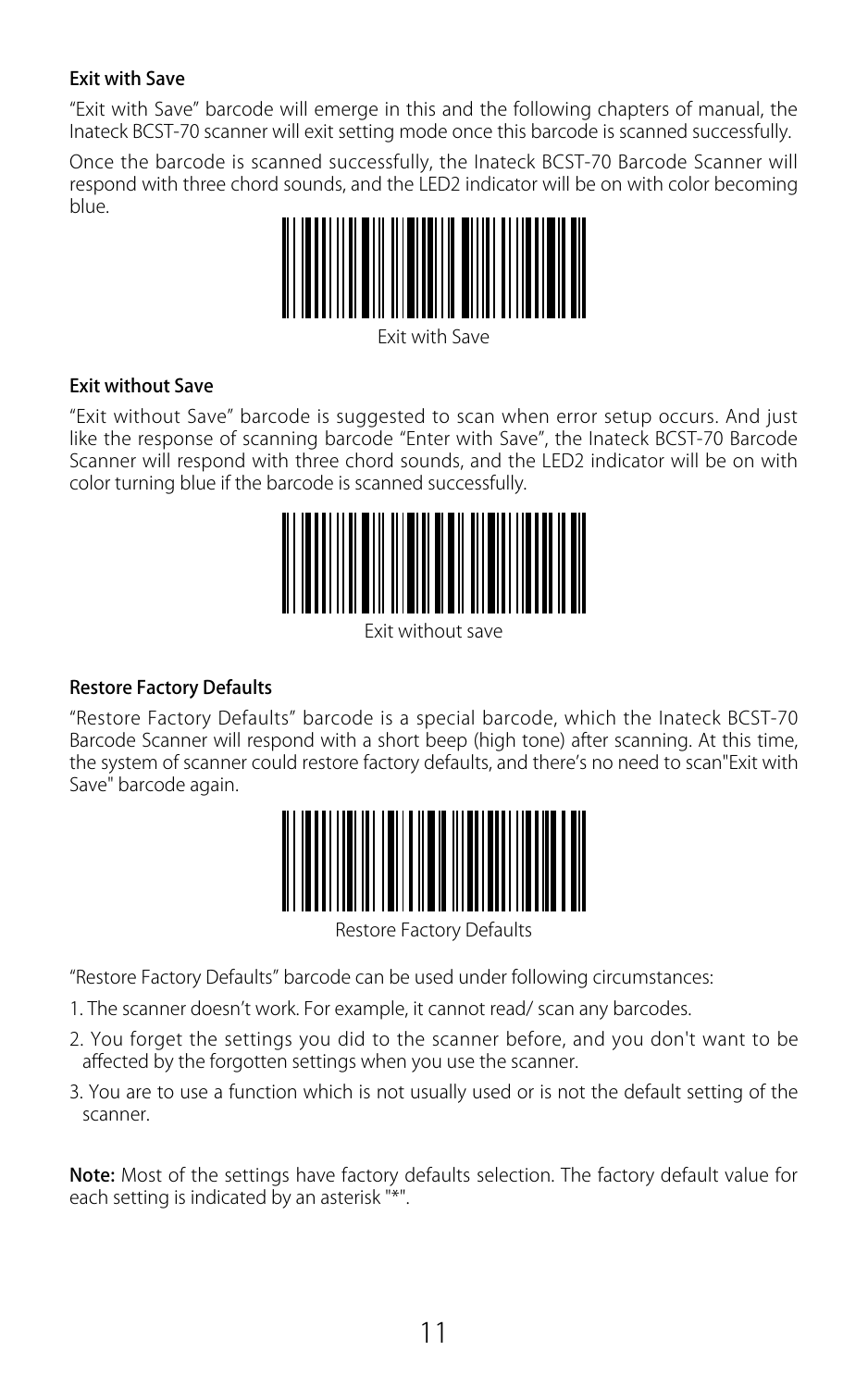#### <span id="page-11-0"></span>Check Software Version

If you want to check the software version of Inateck BCST-70, you should scan the "Enter Setup" and "Output Software Version" barcode:



Output Software Version

Checking the software version is usually done in the enter setup mode, so it is necessary to scan "Exit without Save" barcode after the software version outputs.



Exit without save

#### Save Custom Settings

1. You may change factory defaults and customize some functions suitable for your own applications when using the inateck BCST-70. You need scan 'Enter Setup' → 'Function setup barcode you want to customize(e.g.: Output Code ID)' → 'Save Custom Settings'  $\rightarrow$  'Exit with Save' barcodes in turn to set the function well.





Save Custom Settings



Output Code ID



Exit with save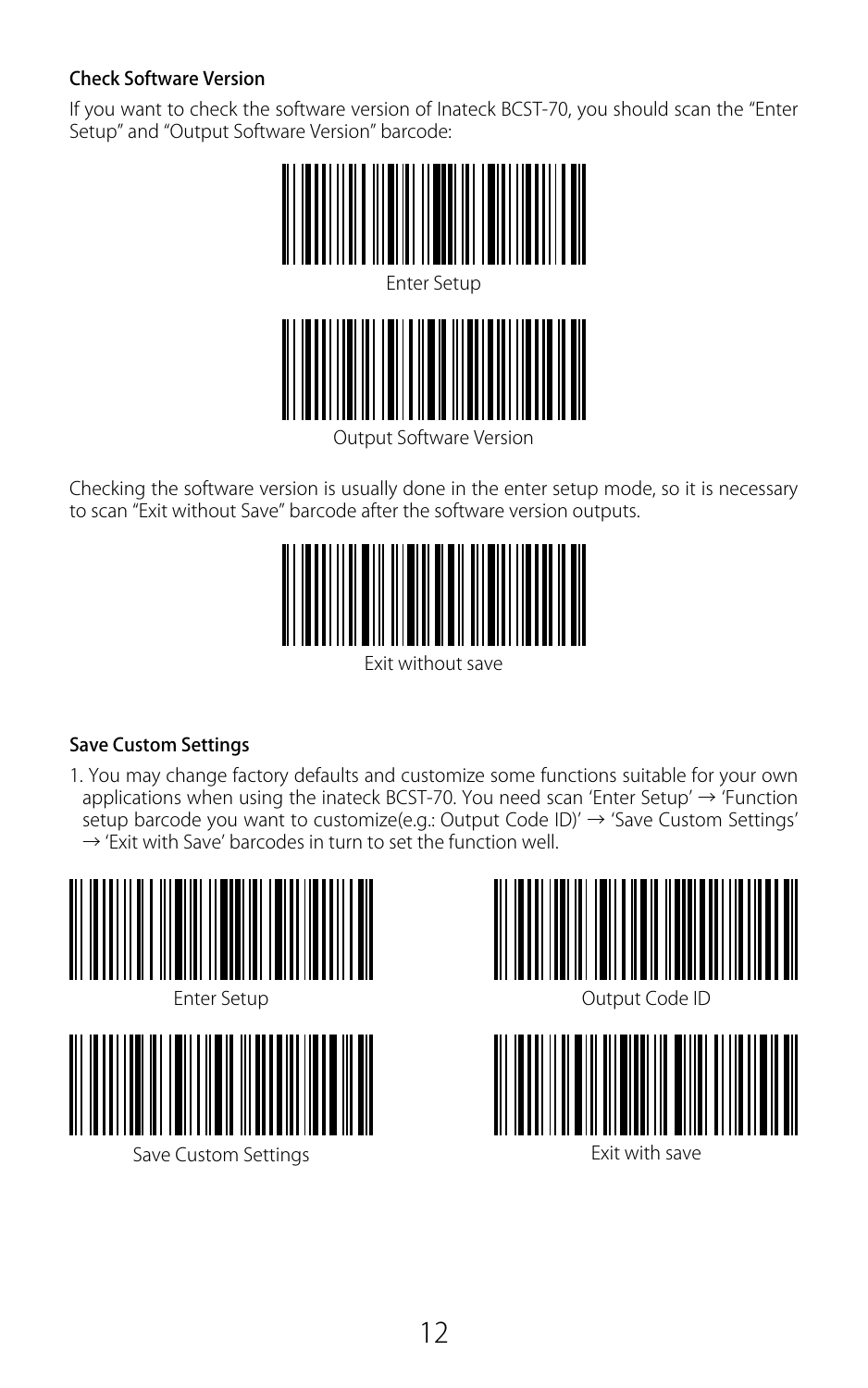2. If you want to restore to custom settings after resetting the barcode scanner, just read 'Enter Setup' → 'Restore Custom Settings' → 'Exit with Save' barcode in turn, and the custom settings will be restored.





Exit with save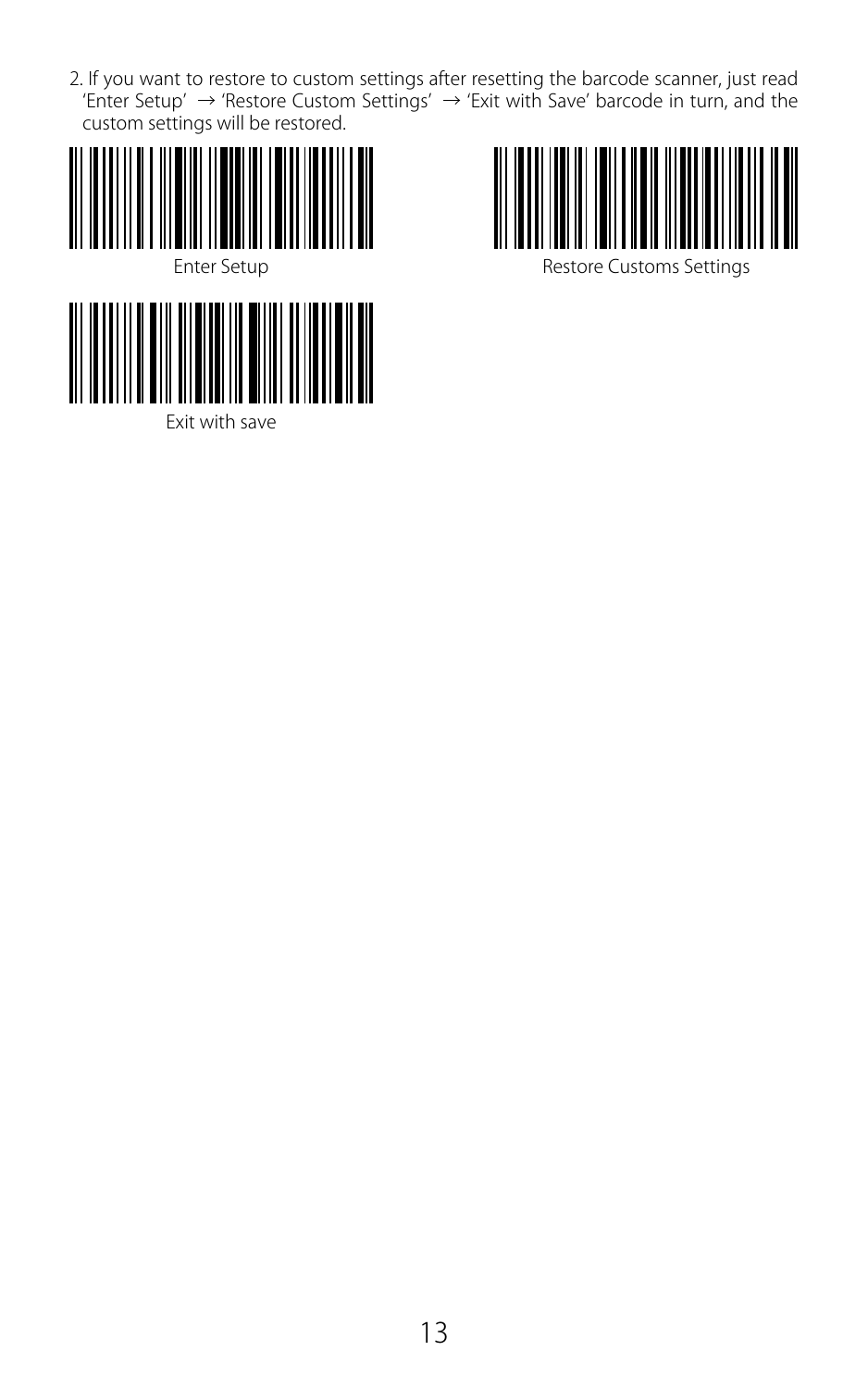## <span id="page-13-0"></span>Chapter 1 Features and Basic Setups

This chapter introduces the features and usage of the barcode Scanner.

#### 1.1. Battery

The scanner is powered by 2600mAh chargeable Lithium batteries. The large capacity of batteries enables the scanner to work continuously for 84 hours, or to read 1 000 000 barcodes (read barcode Code 128 every 3s).

The required voltage for charging is 5V, and current under 500mA. A current control chip is set inside the scanner for overcurrent protection- filtering out excessive current to ensure a 500mA charging, which guarantees normal use as long as the charging voltage is 5V. You can charge it via an ordinary phone charger or USB port on a computer that regularly output voltage at 5V.

#### 1.1.1. Mounting the battery (charging)

Insert USB cable into the bottom of the scanner for charging. The red LED1 indicator will be on during charging, and it will go off when the scanner is fully charged.



#### 1.1.2. Basic operation of Inateck BCST-70 Barcode Scanner

#### Turn on the scanner

Switch the Power Switch to "On" mode to get the scanner turned on.

#### Cautions:

The scanner is equipped with powerful power management algorithm that consumes little power in standby mode. For a better using experience, please don't turn off the scanner if it'll be in use shortly. For more information please refer to 1.1.3.

#### Scan barcode

Click the Trigger (the scan button), and Inateck BCST-70 will emit a red laser.

#### Turn off the scanner

Switch the Power Switch to "Off" mode to turn the scanner off.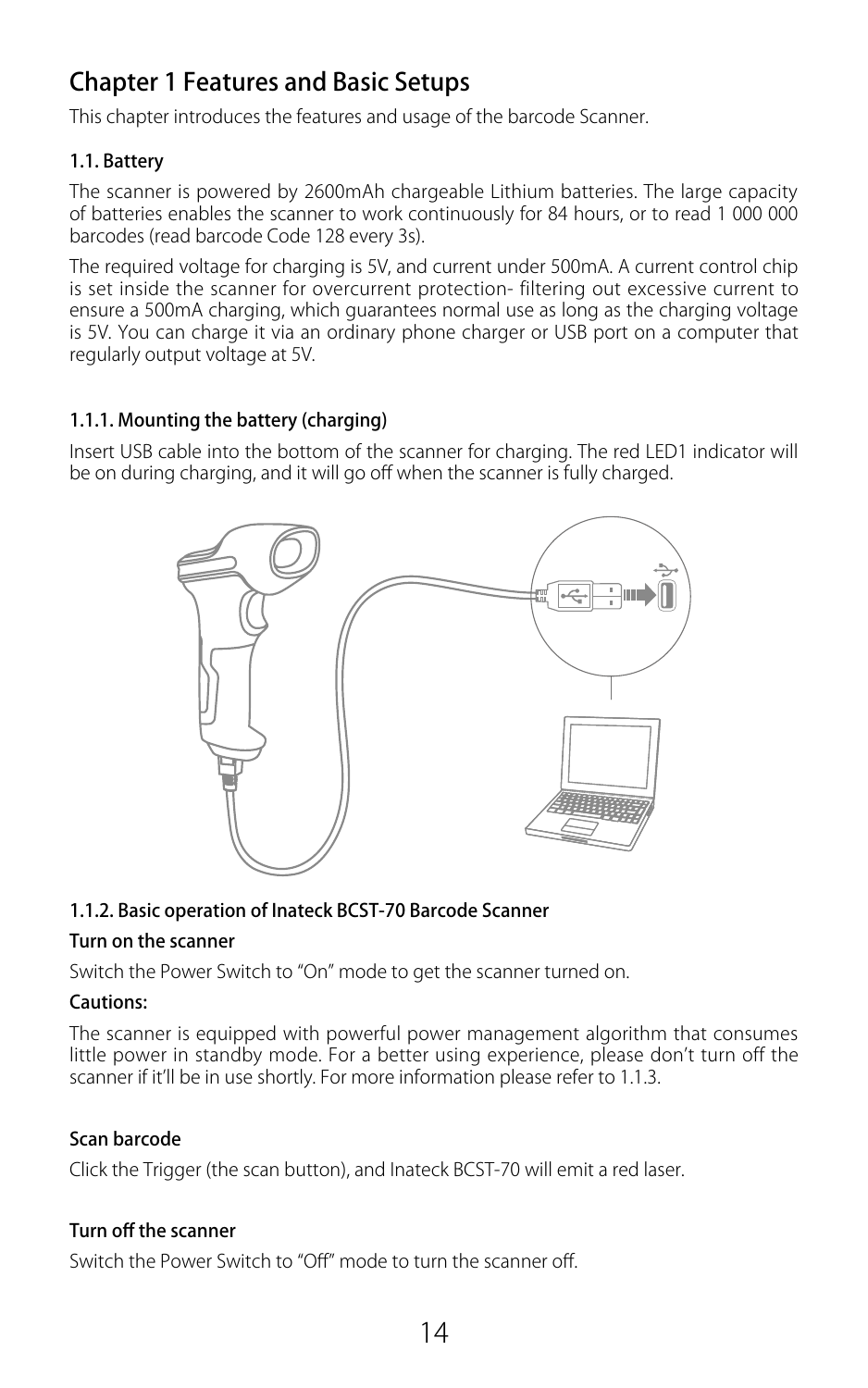#### <span id="page-14-0"></span>1.1.3. Auto Sleep Mode

In order to conserve battery power, user can specify the time interval for the scanner to automatically sleep. By default, it is set to be 3 minutes.





E g.: Steps to set 5 minutes for the scanner to be automatically sleep are as below:

1. Read the "Enter Setup" barcode;



Enter Setup

2. Read the "Enter Auto Sleep mode" barcode;



Enter Auto sleep mode

3. Read the "5min" barcode;



5 min

4. Read the "Exit with Save" barcode.



Exit with Save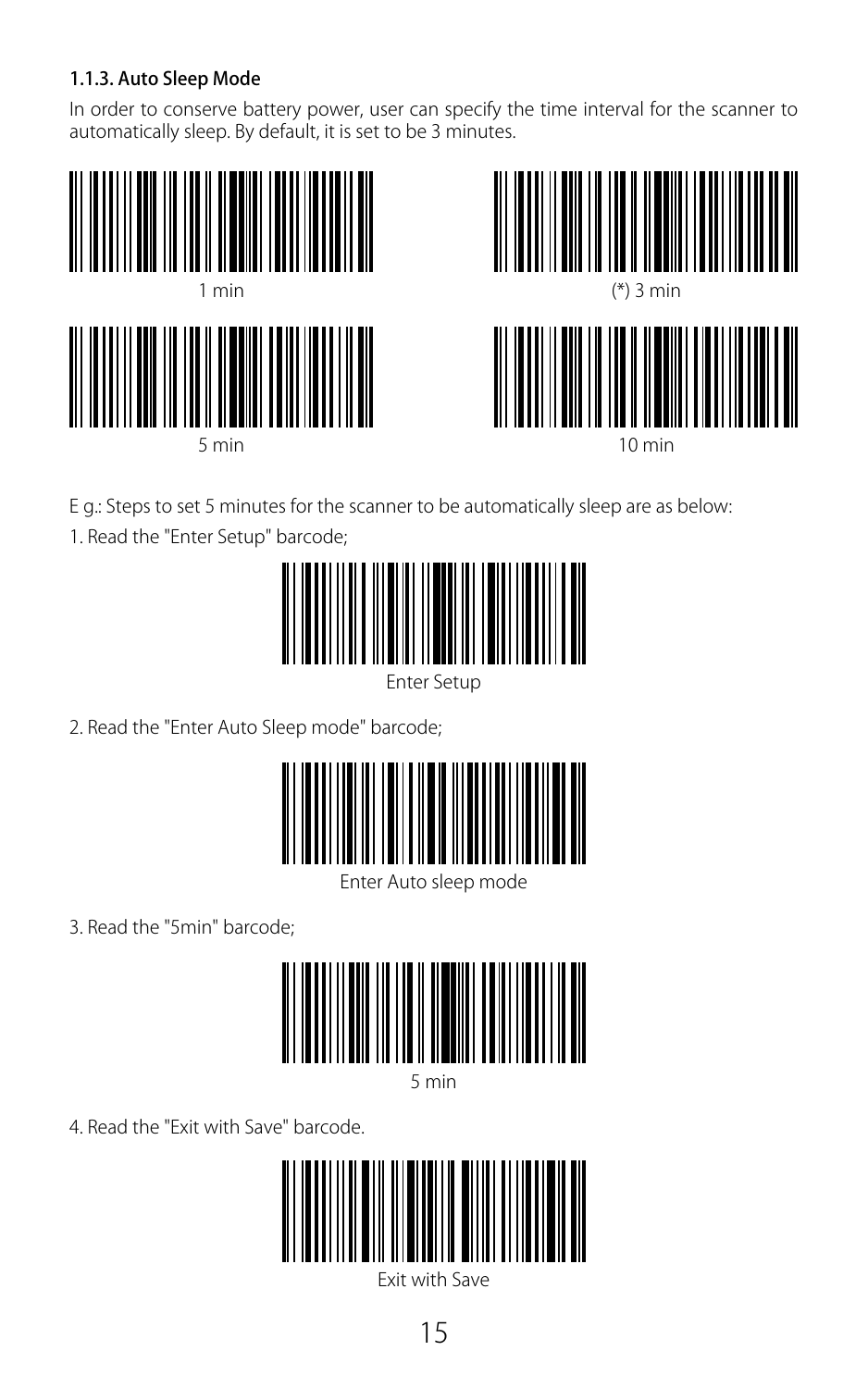**Note:** If you want to keep the scanner being powered on all the time, scan "Exit Auto<br>Sleep mode" barcode instead of step 2 and 3.



Exit Auto sleep mode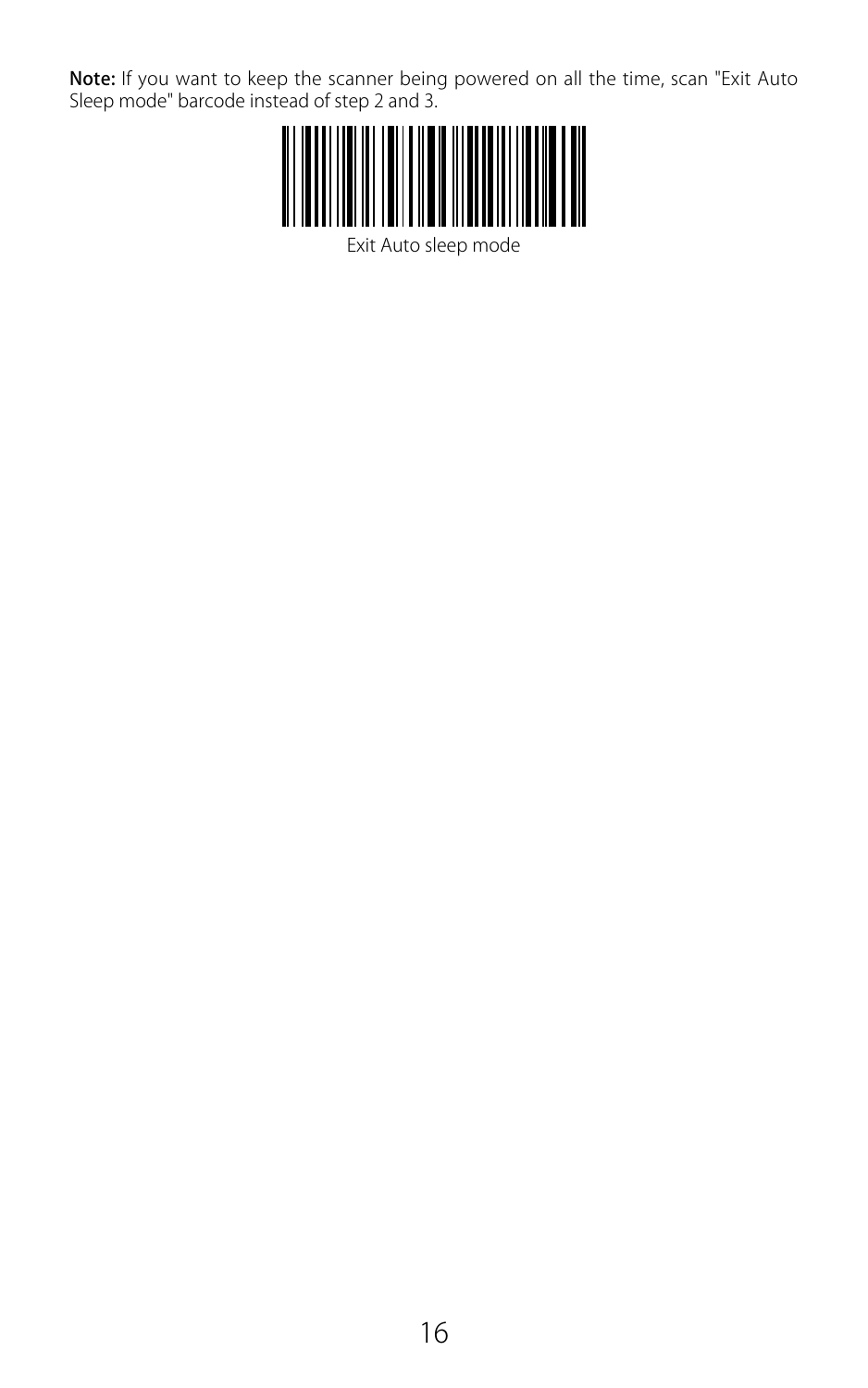#### <span id="page-16-0"></span>1.2. Data Buffer

During the Bluetooth connection (Wireless Mode), the Inateck BCST-70 Scanner uses a 256KB memory as a data buffer, and sends the collected data to the host computer one by one via the Bluetooth. The 256KB transmit buffer on the scanner can hold as many as 5000 based on Code128.

#### 1.2.1. Wireless mode

Upon reading a barcode successfully, the scanner will respond with one short beep (high tone) and its LED indicator will be on with color turning green and then go off quickly. However, host computer may not receive the data immediately, if the scanner gets out of reaching range of Bluetooth connection. In that case, the scanner will respond with one short beep (high tone) and its LED indicator will be on with color becoming blue before going off quickly if the barcode is scanned successfully.

With the 256KB data buffer, the scanner can ignore the transmission status and keep on reading barcodes until the buffer is full. When the buffer is full, the scanner will respond with a long beep (high tone), which reminds the user that the space of buffer is not enough and cannot store any more barcodes. Once the Buffer is full, user should return to the range of Bluetooth connection quickly. When the connection is completed, it is necessary to double click the trigger if you want to upload the data to the computer as the data in the buffer won't be uploaded automatically. The data in the buffer will be sent back to the host computer and the space of buffer will be released. If you want the barcodes be uploaded to host computer automatically when the connection is completed, you can read 'Enter Setup '  $\rightarrow$  'Enable Auto Uploading'  $\rightarrow$  'Exit with Save' barcodes in turn to realize it.





Exit without Save





Exit with Save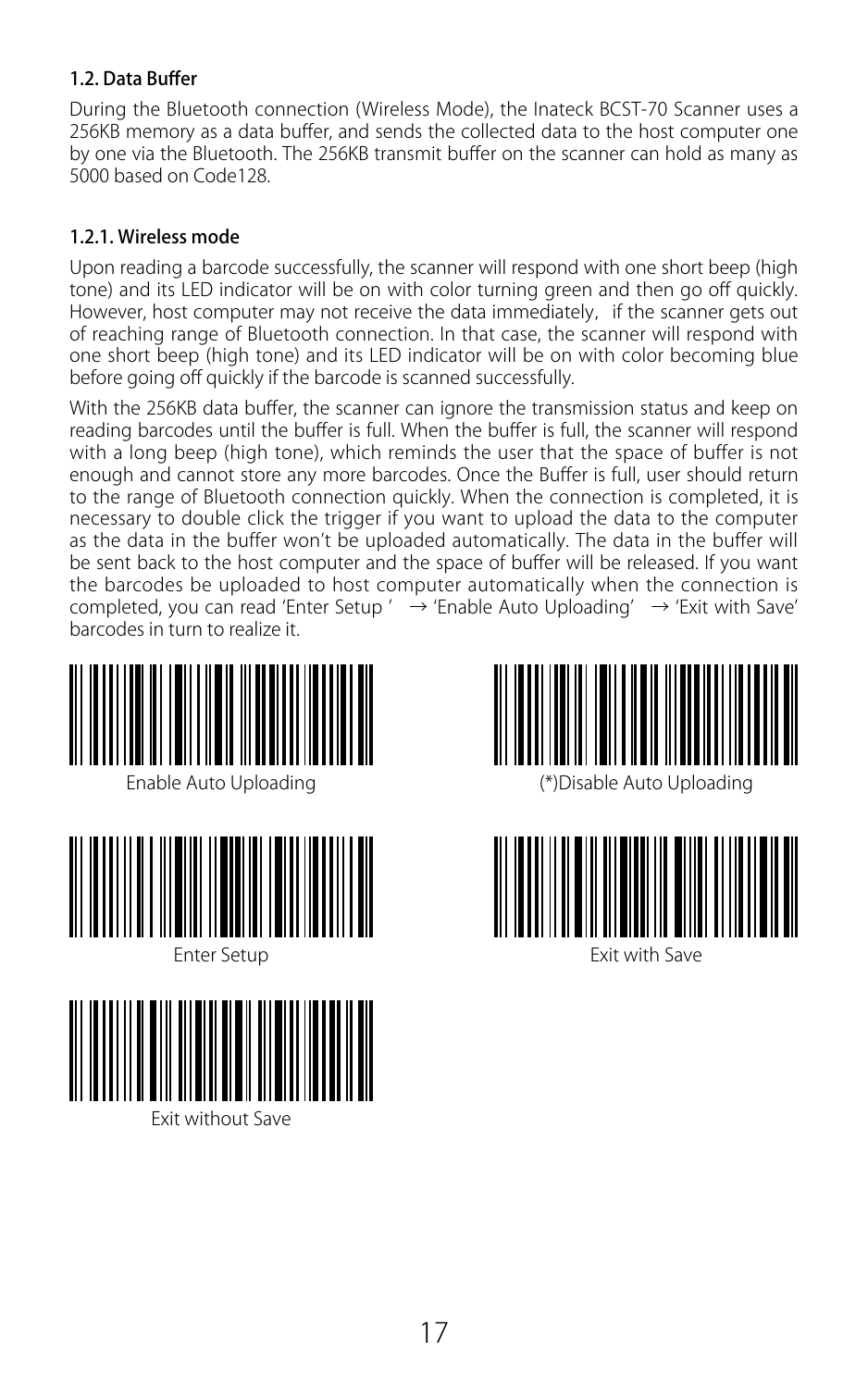You can also choose to clear the data in the buffer every time when you turn on the scanner. You can read 'Enter Setup ' → 'Enable Clear Data in Buffer When the scanner was turned on' → 'Exit with Save ' barcodes in turn to realize it.





Exit without Save



(\*) Disable Clear Data in Buffer When the scanner was turned on



Enter Setup **Exit with Save**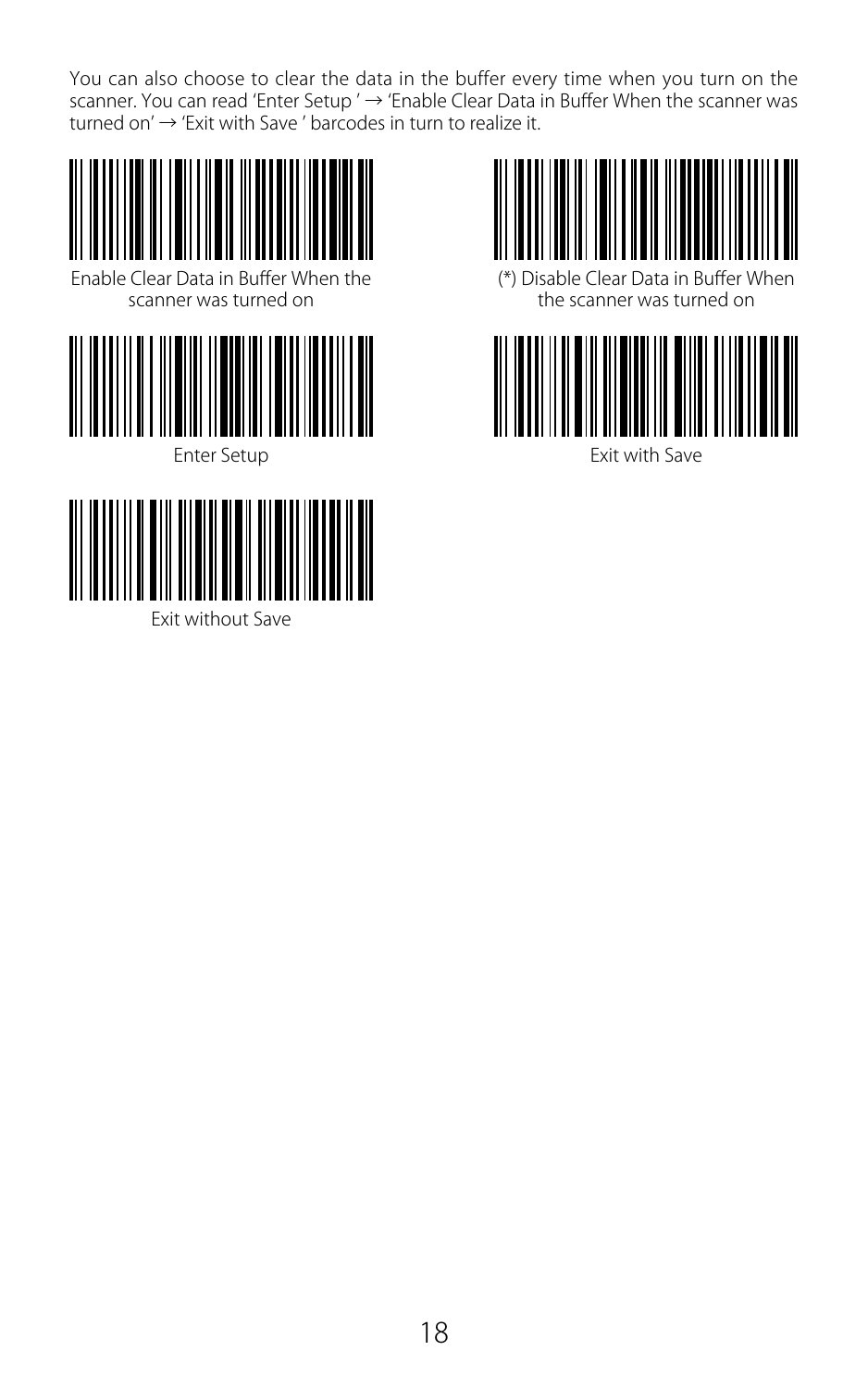#### <span id="page-18-0"></span>1.2.2. Inventory Mode

If you want to keep the barcodes in the buffer of Inateck BCST-70 for multiple uploading, you can choose inventory mode. In inventory mode, Inateck BCST-70 will count the number of the barcodes automatically. Users may use inventory mode to keep scanned barcodes in the buffer of Inateck BCST-70, and upload them to computer in batches. Under inventory mode, users are not restricted to the time and location when upload data. Of course, history data can be cleared in buffer after uploading. More details about inventory mode are as below.

#### Note:

- 1. The below five functions can be realized without extra scanning of "Enter Setup" or "Exit with Save" barcodes.
- 2. The below five functions can be used under any scanning mode mentioned in 1.5.
- 1) Scan the 'Enter Inventory Mode' barcode to enter Inventory Mode



Enter Inventory Mode

2) Scan the 'Data Upload (for Inventory Mode only)'barcode to upload data from buffer (for Inventory Mode only)



Data Upload (for Inventory Mode only)

3) Scan the barcode to upload the number of scanned barcodes (for Inventory Mode only)



Upload the Number of scanned barcodes (for Inventory Mode only)

4) Scan the barcode to clear data in buffer (for Inventory Mode only).



Clear Data in Buffer (for Inventory Mode only)

5) Scan the barcode to return to Common Mode



(\*) Return to Common Mode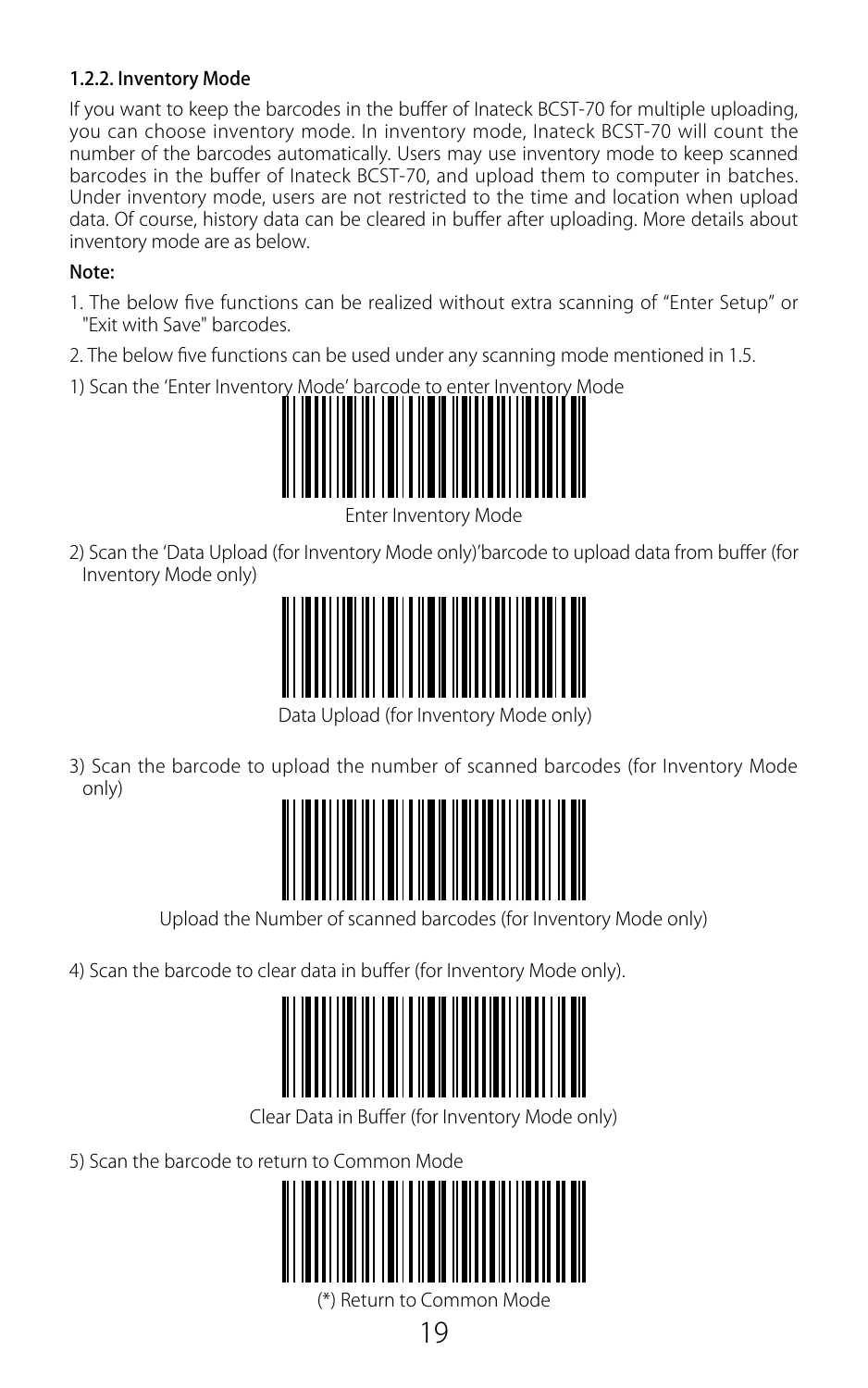#### <span id="page-19-0"></span>1.3. LED Indicator

The LED indicators on Inateck BCST-70 can help the user know more about the current operation status.

| Indicator color                                           | <b>Meaning</b>                                                                 |
|-----------------------------------------------------------|--------------------------------------------------------------------------------|
| Green LED flashes once (LED2)                             | Barcode successfully read and uploaded to computer                             |
| Blue LED flashes once (LED2)                              | Barcode successfully read and saved in buffer, but not uploaded to<br>computer |
| Blue LED stays on (LED2)                                  | Inateck BCST-70 scanner on setup status                                        |
| Yellow LED blinks (light/shade<br>ratio0.5s: 0.5s) (LED1) | Low battery                                                                    |
| Red LED stays on (LED1)                                   | Inateck BCST-70 scanner in charge (Red LED off when battery is<br>full)        |
| Flashing green light                                      | Ever paired but not successfully connected this time                           |

#### 1.4. Beeper

The beeper built in Inateck BCST-70 can help the user to know about the current operation status.

| <b>Beeping</b>                          | <b>Meaning</b>                                                                                                                                                                      |
|-----------------------------------------|-------------------------------------------------------------------------------------------------------------------------------------------------------------------------------------|
| One short high note (100ms)             | Read barcode successfully                                                                                                                                                           |
| One short high note (20ms)              | Data upload from scanner to Computer                                                                                                                                                |
| One long high note (400ms)              | Wrong Setup (on setup status, blue LED stays on)<br>Invalid scanning due to full buffer (Scanned barcode not<br>saved.)<br>Pairing Failure (Occurs only during the pairing process) |
| One or several long high notes (800ms)  | USB being configured (It happens when USB cable is<br>inserted)                                                                                                                     |
| Three chord sounds                      | Enter setup mode (Blue LED on)<br>Exit setup mode (Blue LED off)                                                                                                                    |
| Two short notes (tone from low to high) | Correct Setup                                                                                                                                                                       |
| Two short beeps (tone from high to low) | The connection between Inateck BCST-70 and computer is<br>disrupted.                                                                                                                |
| Chords sound (high to low)              | Prompt successful Bluetooth connection                                                                                                                                              |
| Two short tones                         | Prompt disruption of Bluetooth connection                                                                                                                                           |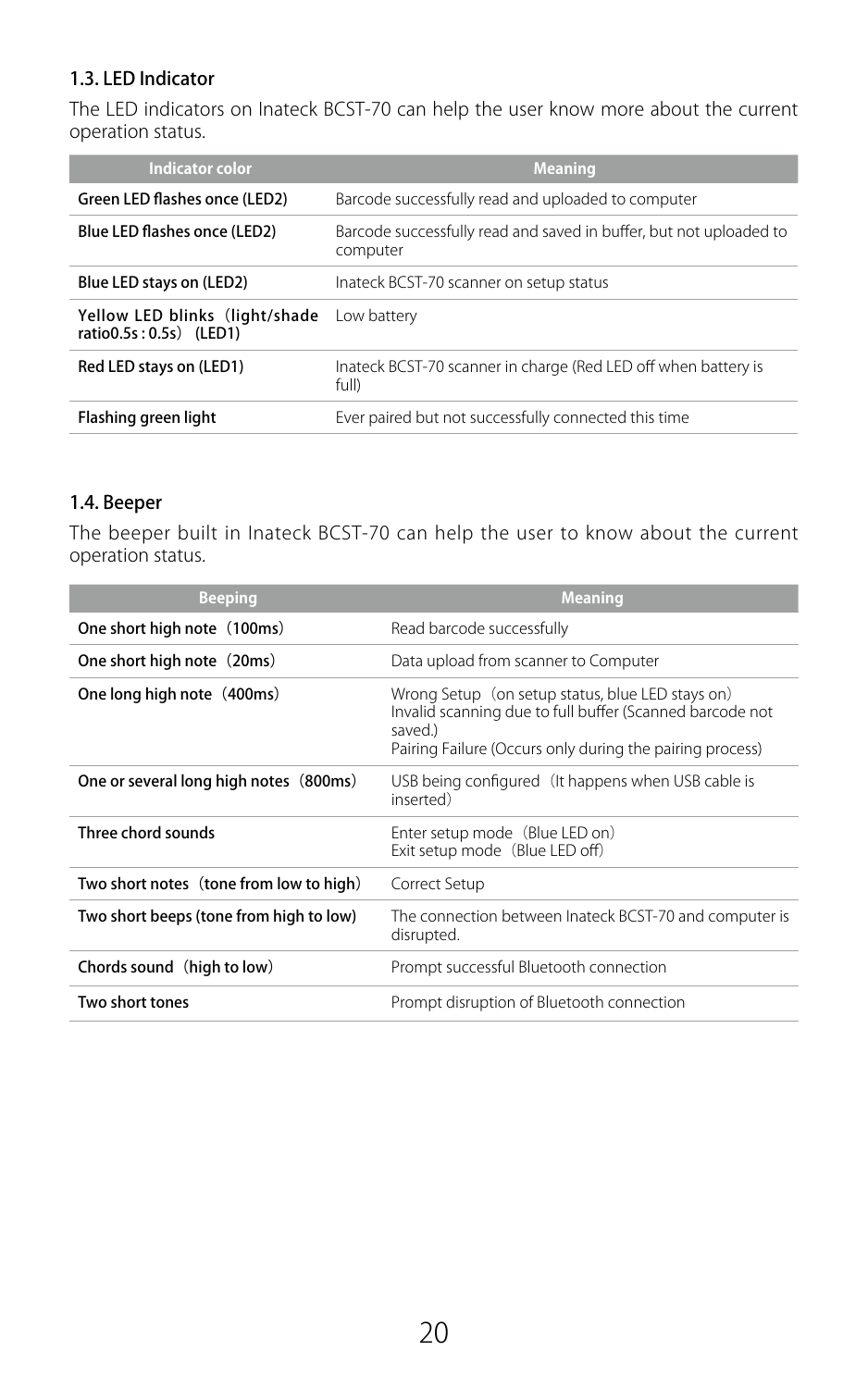<span id="page-20-0"></span>1.4.1. Beeper Volume





(\*) Medium Volume



Minimum Volume



Maximum Volume

For example: Steps to set Minimum Volume for beeper are as below:

1. Read the "Enter Setup" barcode;



Enter Setup

2. Read the "Minimum Volume" barcode;



Minimum Volume

3. Read the "Exit with Save" barcode.



Exit with Save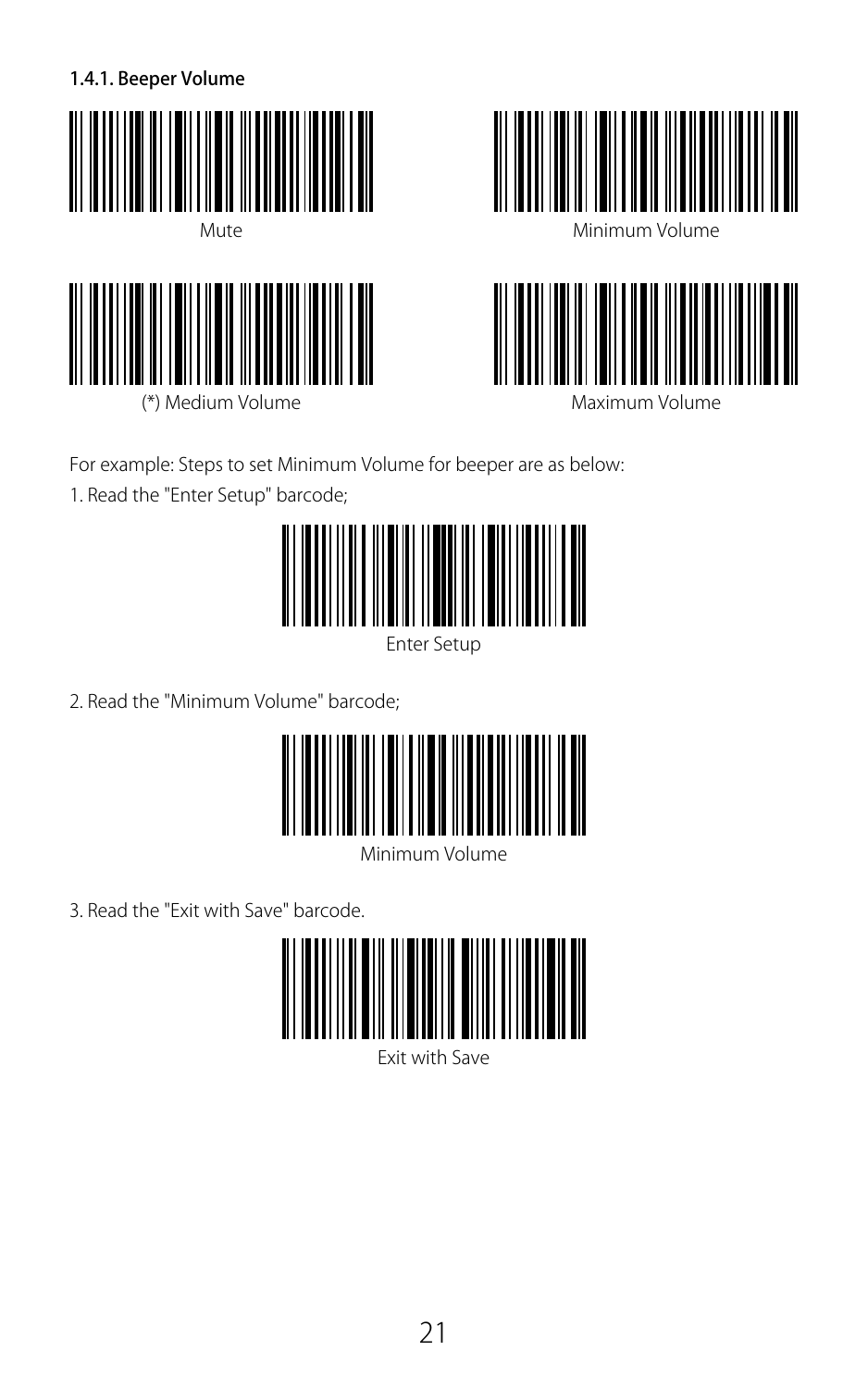#### <span id="page-21-0"></span>1.5. Scanning modes

Four kinds of scanning modes are supported by the Inateck BCST-70 Barcode Scanner:

#### 1.5.1. Auto laser-off Mode

By default, the scanning mode is set to Auto laser-off Mode. If the user click the Scan Trigger, the Inateck BCST-70 Scanner will emit a red light line. This indicates the scanner could scan barcode. If the barcode is not successfully scanned, the laser will be off automatically after auto laser-off waiting time, which usually defaults to 2 seconds and can be setup to 1s, 2s, 3s and 5s. Yet the laser will be off as soon as Inateck BCST-70 scans





barcode.

E.g.: To set the scanning mode to Auto laser-off mode and set the auto laser-off waiting time to 1s, you need to:

1. Read the "Enter Setup" barcode;

Exit without Save

- 2. Read the " Auto laser-off Mode" barcode;
- 3. Read the"Setup Auto laser-off waiting time" barcode; 4. Read the "1s" barcode;
- 5. Read the "Exit with Save" barcode.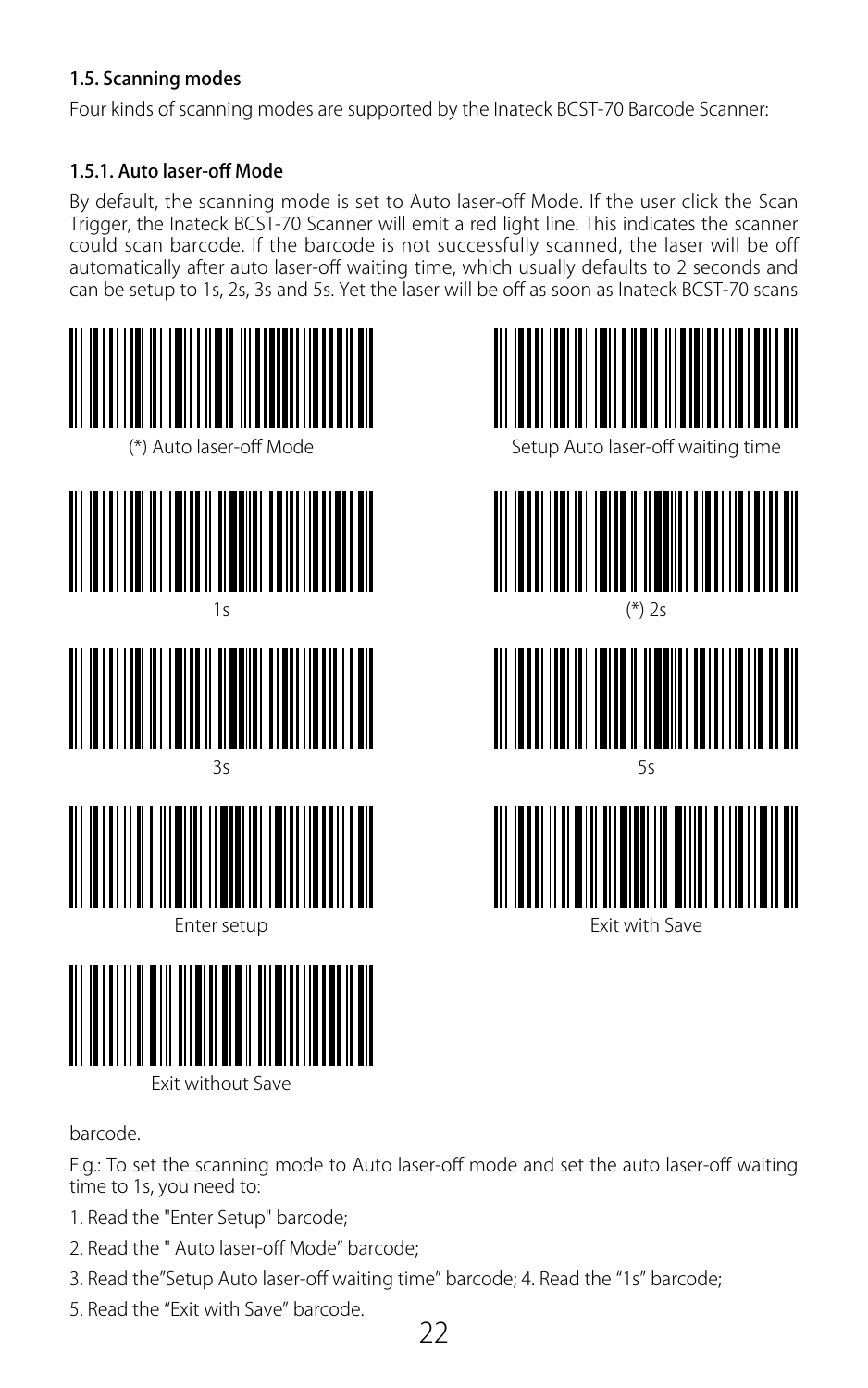#### <span id="page-22-0"></span>1.5.2. Auto-induction Mode

There's no need to click the trigger under the Auto-induction Mode, the users just need to move the barcodes to be scanned in front of the light band of Inateck BCST-70, in which a red light line will show up indicating the scanner is ready to scan. The scanning will not stop until the scanner is under the following situation:

- \* Read a barcode successfully;
- \* The pre-set timeout expires (the default time is 2s, the same as the auto laser-off time).

You can also set up the best auto-induction distance according to actual demand, the default distance is long distance.



Exit without Save

Setup Auto-induction Distance



(\*)Long Distance



Exit with Save

For Example, Steps to set the scanner into auto induction mode are as below:

- 1. Read the "Enter Setup" barcode;
- 2. Read the "Auto-induction Mode" barcode;
- 3. Read the "Exit with Save" barcode.

Steps to set the scanner into auto induction mode and set the auto-induction distance as "Short Distance" are as below:

- 1. Read the "Enter Setup" barcode;
- 2. Read the "Auto-induction Mode" barcode;
- 3. Read the "Setup Auto-induction Distance"barcode ;
- 4. Read the "Short Distance" barcode;
- 5. Read the "Exit with Save" barcode.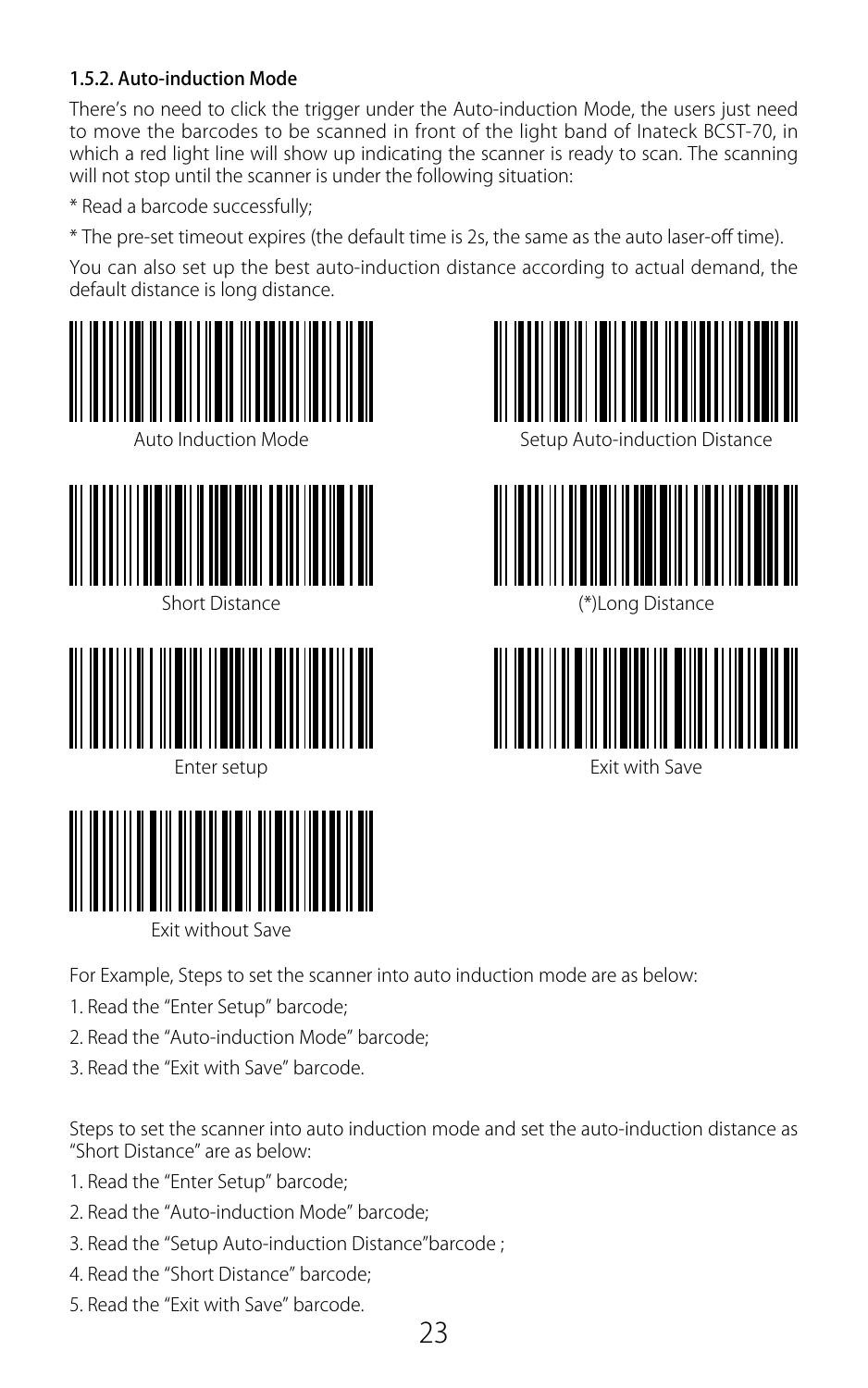#### <span id="page-23-0"></span>1.5.3. Continuous Scanning Mode

There's no need to click Scan Trigger in this mode, as the laser of the scanner will be on and the scanner will enter into scanning mode automatically.

The laser of the scanner will not go off until Inateck BCST-70 scans barcode. And the laser will go off once the scanner scans barcode successfully. And then the scanner will go into waiting mode, in which the waiting time(also known as intermittent time of continuous scanning), usually defaults to 2 seconds, can be set to 400ms, 800ms,1s,2s,3s,5s, 10s and 15s.

And the laser of the scanner will be on again once the waiting time passes. And it will only goes off when the scanner scans barcode successfully. And it will go back and forth like this.





Setup Intermittent time of Continuous scanning



800ms



(\*)2s





15s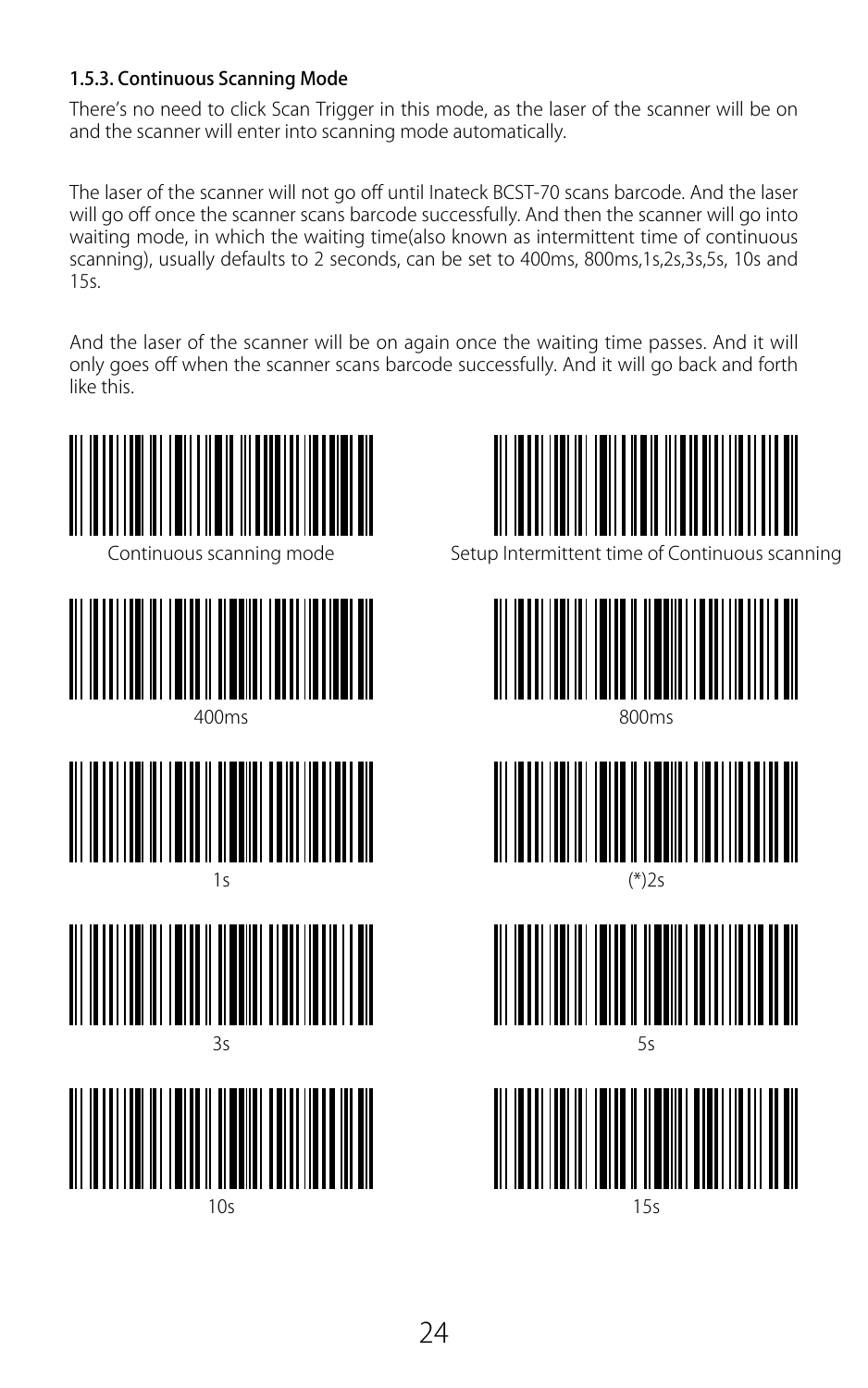



Exit with Save



For Example, steps to set the scanner into Continuous Scanning mode are as below:

- 1. Read the "Enter Setup" barcode;
- 2. Read the "Continuous Scanning Mode" barcode;
- 3. Read the "Exit with Save" barcode.

Steps to set the scanner into Continuous Scanning mode and set the Intermittent time of Continuous scanning setup into 1s are as below:

- 1. Read the "Enter Setup" barcode;
- 2. Read the "Continuous Scanning Mode" barcode;
- 3. Read the "Setup Intermittent time of Continuous scanning " barcode;
- 4. Read the "1s" barcode;
- 5. Read the "Exit with Save" barcode.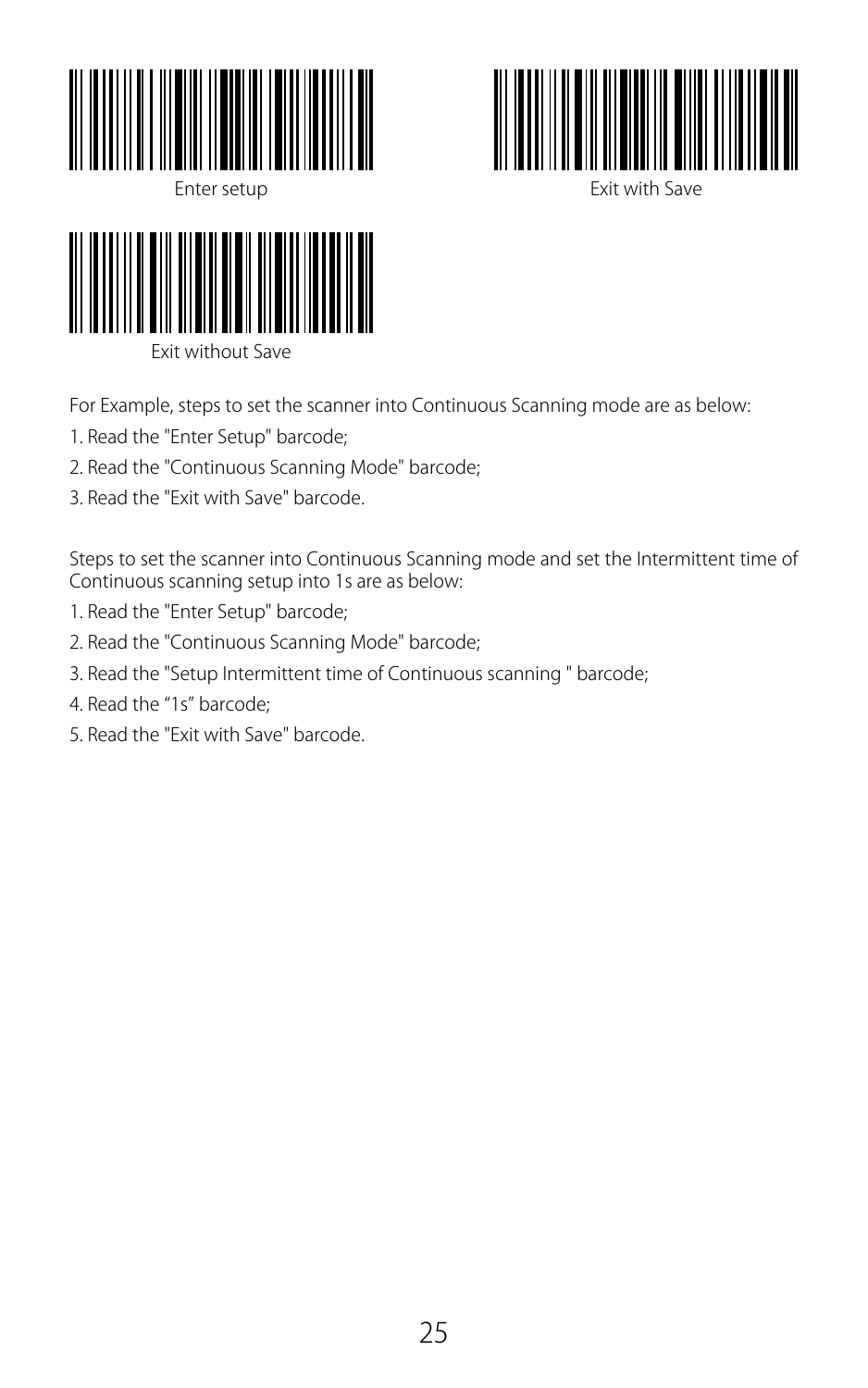#### <span id="page-25-0"></span>1.5.4. Manual Mode

Under this Manual Mode, the Inateck BCST-70 Scanner will emit a red light line which indicates the scanner could scan if the user keeps pressing the Trigger. And the scanning will not stop until the scanner under the following situation.

- \* Read a barcode successfully;
- \* Release the Trigger;





Exit with Save





Exit without Save

For Example, If you want to set the scanner into manual mode, you may need to:

- 1. Read the "Enter Setup" barcode;
- 2. Read the "Manual Mode" barcode;
- 3. Read the "Exit with Save" barcode.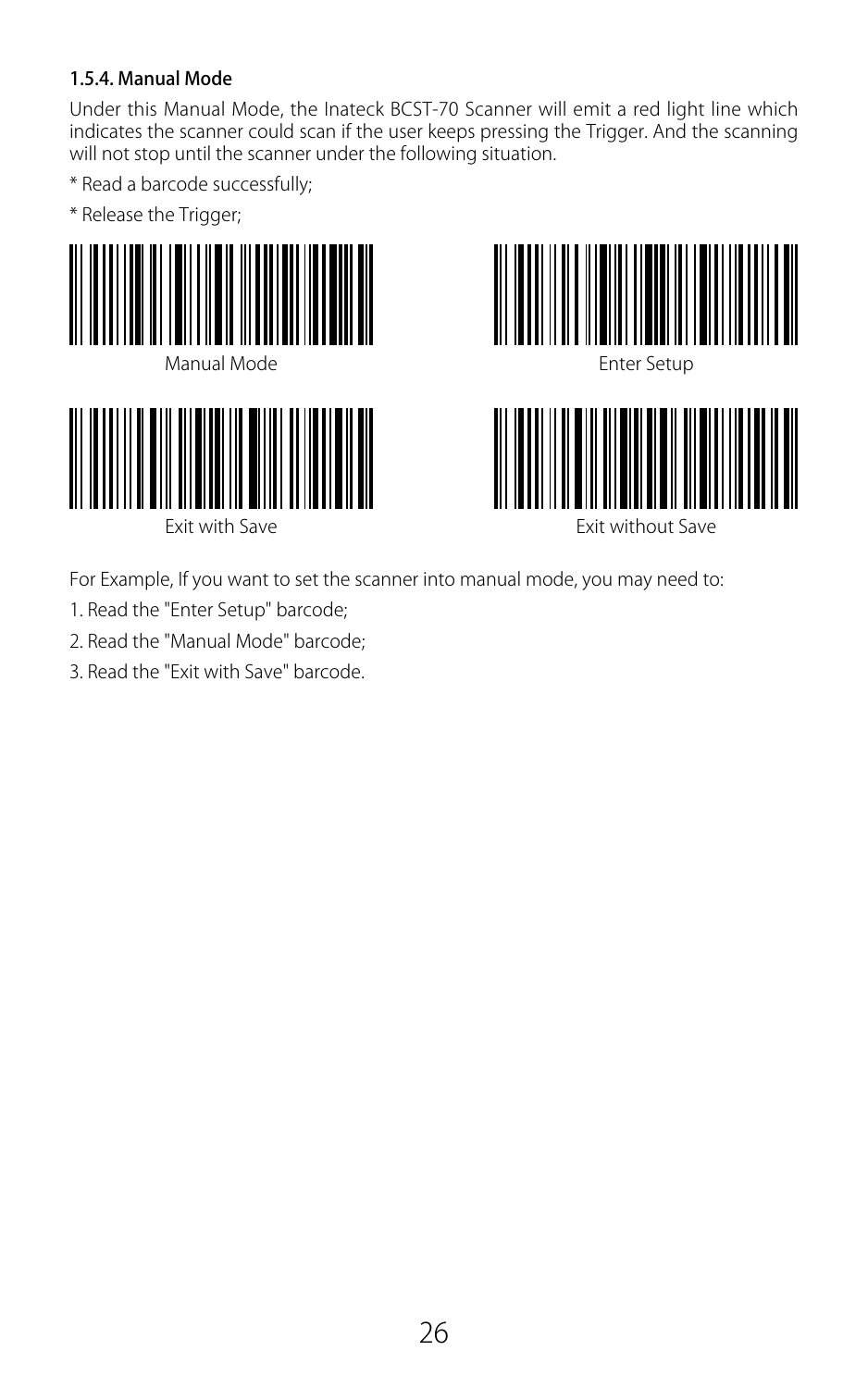#### <span id="page-26-0"></span>1.6. Types Of Keyboard

Inateck BCST-70 is compatible with Windows, Android, iOS, and MacOS. The default mode is Windows/Android compatible. You can change the mode by scanning the barcodes below.





(\*) Windows/Android mode

MacOS/iOS mode

To run BCST-70 on MacOS/iOS devices, please follow the steps:

- 1) Scan "enter setup";
- 2) Scan "MacOS/iOS device mode";
- 3) Scan "Save and exit".

Note: If you are to use BCST-70 with Android devices, make sure to apply Gboard as the input method. Apart from setting the scanner under "Windows/Android" mode, you also need to set the scanner keyboard language as American English that supports "Gboard" input method. The language settings of Gboard won't affect the output.

Inateck BCST-70 support six international keyboards: US Keyboard, German Keyboard, French Keyboard, Spanish Keyboard, Italian Keyboard, UK English Keyboard, with US Keyboard as default. You are suggested to set the keyboard type of the scanner to be in agreement with that in real use by scanning the correspondent barcode listed below.







French Keyboard



Italian Keyboard



Exit with Save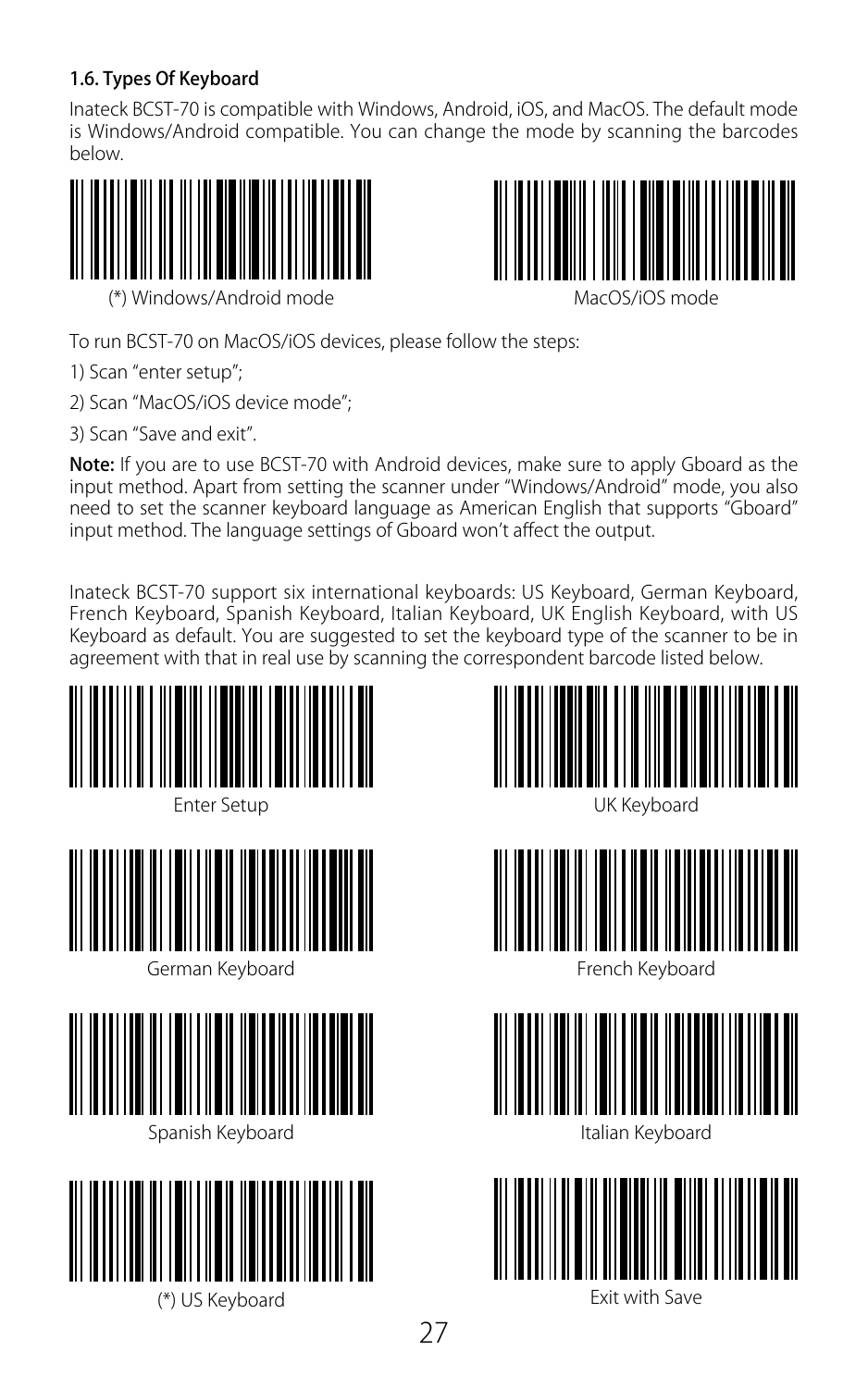For example, steps to set the keyboard type into "German Keyboard" are as below:

- 1. Scan the " Enter Setup" barcode;
- 2. Scan the "German Keyboard" barcode;
- 3. Scan the "Exit with Save" barcode to end language setting.

Note: The keyboard language of Inateck BCST-70 should keep in consistent with that of computer, otherwise, garbled might appear in scanning result.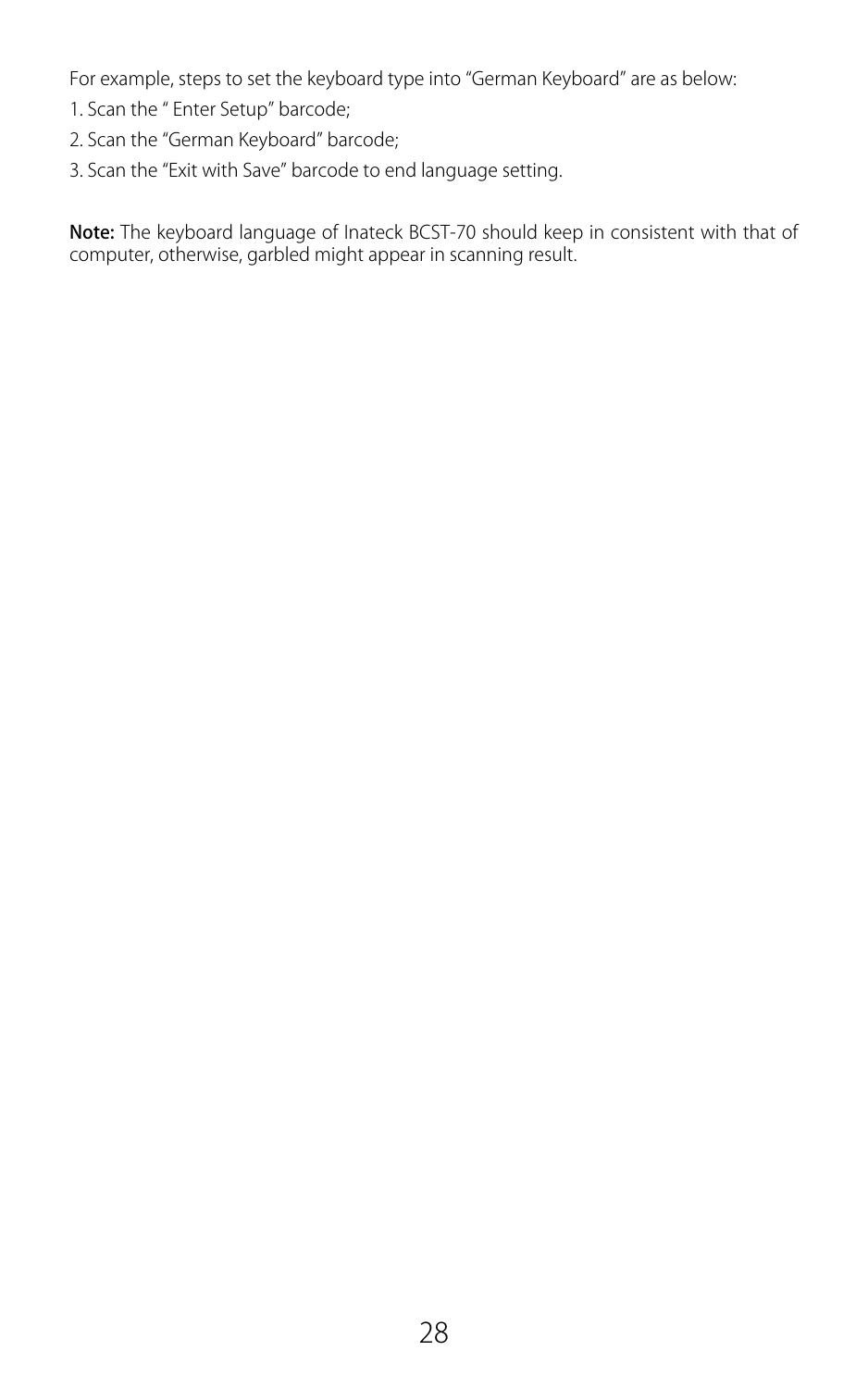#### <span id="page-28-0"></span>1.7. Symbologies Supported

Most of the popular barcode symbologies are supported by the Inateck BCST-70 Scanner.<br>You can check them in list below.

|                          | Symbologies Supported: Enable/Disable |        | <b>Defaults</b> |         |
|--------------------------|---------------------------------------|--------|-----------------|---------|
| Codabar                  |                                       | Enable |                 |         |
| Code 11                  |                                       |        |                 | Disable |
| Code 128                 |                                       | Enable |                 |         |
| Code 39                  |                                       | Enable |                 |         |
| Code 93                  |                                       | Enable |                 |         |
| EAN-8                    |                                       | Enable |                 |         |
| <b>EAN-13</b>            |                                       | Enable |                 |         |
| <b>ISBN</b>              |                                       |        |                 | Disable |
| <b>ISSN</b>              |                                       |        |                 | Disable |
| <b>MSI</b>               |                                       |        |                 | Disable |
| UPC-A                    |                                       | Enable |                 |         |
| UPC-E                    |                                       | Enable |                 |         |
| 2 of 5 barcodes          | IATA 2 of 5                           |        |                 | Disable |
|                          | Interleaved 2 of 5                    | Enable |                 |         |
|                          | Matrix 2 of 5                         |        |                 | Disable |
|                          | Standard 2 of 5 / Industrial 2 of 5   |        |                 | Disable |
| <b>China Postal Code</b> |                                       |        |                 | Disable |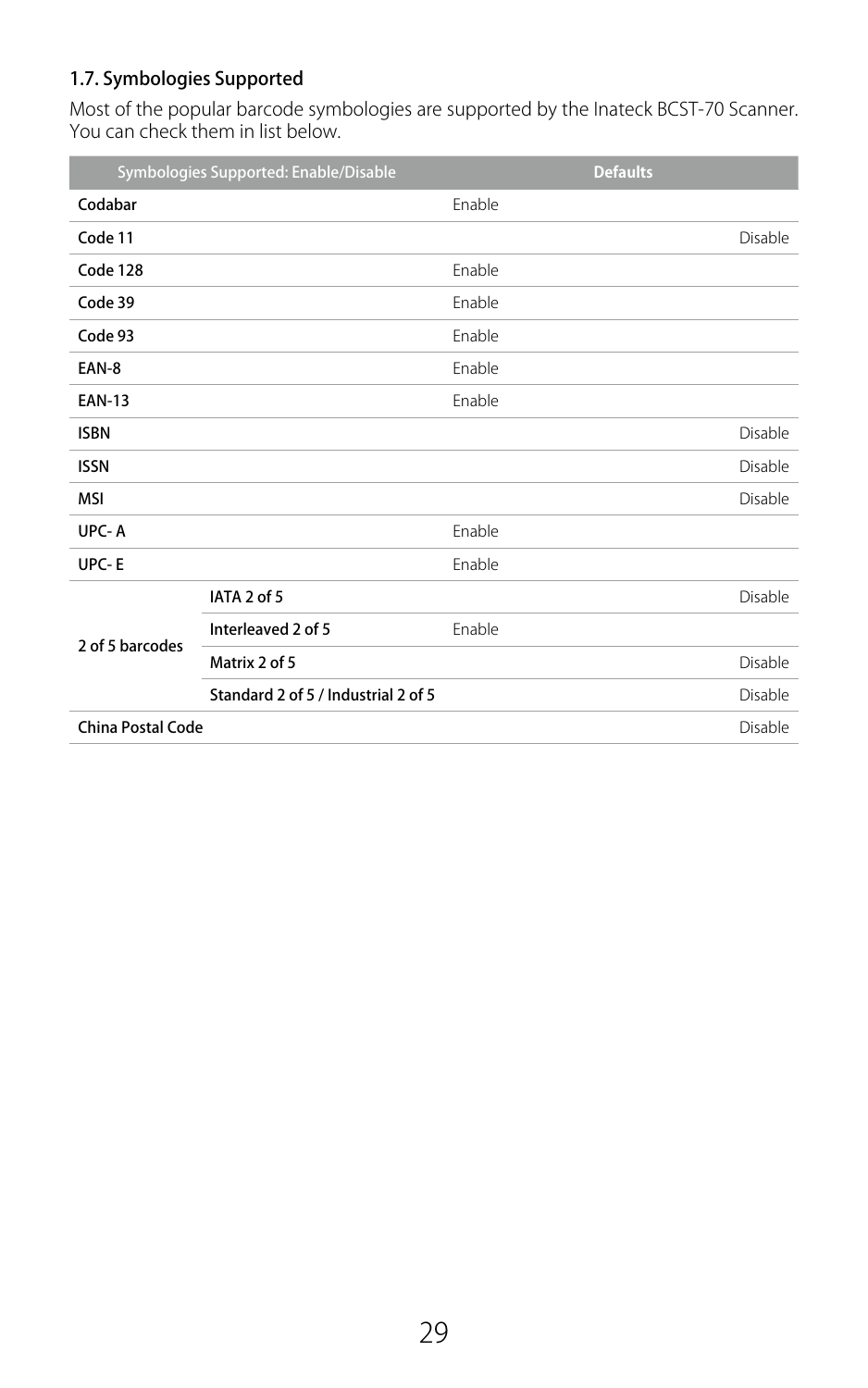## <span id="page-29-0"></span>Chapter 2 How to Connect with Computer/phone/POS

#### 2.1. USB Wired Data Transmission

Following the USB-HID agreement, the Inateck BCST-70 supports timely data transmission through USB cable connection. Data connection through USB is preferred when it's connected via USB cable.

#### 2.2. Bluetooth Data Transmission

2.2.1 Bluetooth Mode(HID)



- 1. Power on Inateck BCST -70 by toggling switch from OFF to ON.
- 2. Scan "Enter Setup" barcode and then "Bluetooth Pairing", BCST-70 will enter Bluetooth pairing status.





Enter Setup **Bluetooth Pairing** 

3. Enable the Bluetooth of the device to be connected, e.g. PC, cellphone or tablet. You can do that like below.

Windows XP: Click Control Panel->Printers and Other Hardware->Add Bluetooth Device

Windows 7/8/8.1: Click Control Panel->Add Devices

Windows 10: Click Setting->Devices->Bluetooth

macOS:Click System Preference->Bluetooth

iOS: Click Setting->Bluetooth

android: Clik Setting->Bluetooth

Enable the Bluetooth on host device and it will automatically search for BCST-70. After a few seconds 'BCST-70\*\*\*\*\*\*' will appear in the list of available devices. Pair the two devices. A chords sound means successful pairing.

4. Open a file on computer and move cursor to the blank where scanning output should be placed. Scanning results can be displayed on computer then.

Note: Normally BCST-70 can re-connect to previously connected device automatically. If it fails, please remove the paring history of BCST-70 in the list of host device. Afterwards, pair them again.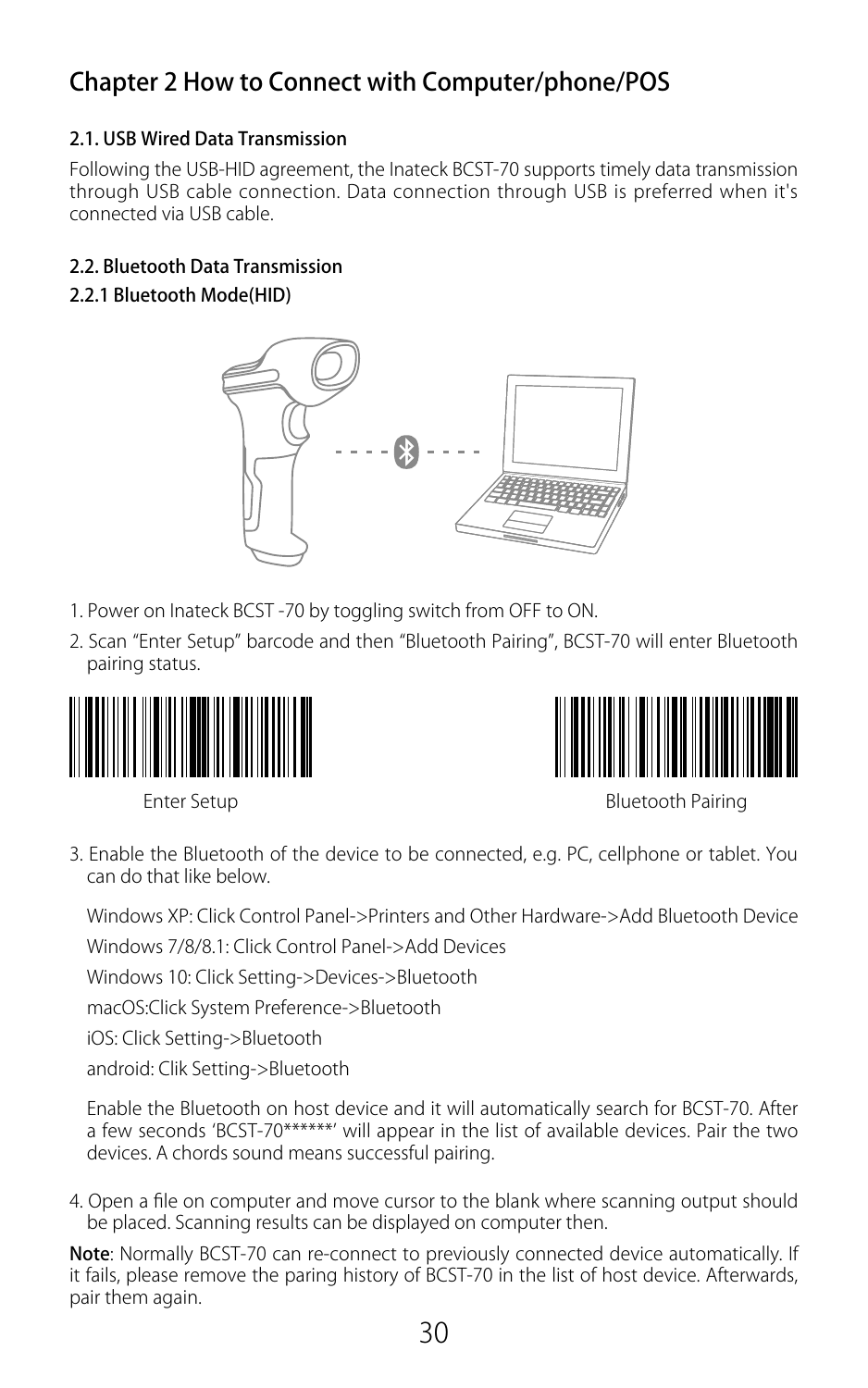#### <span id="page-30-0"></span>2.2.2 Bluetooth HID and SPP modes

BCST-70 has Bluetooth capability that supports data transmission under HID and SPP two modes. When under HID mode, the BCST-70 connects your phone or computer automatically after pairing successfully. You can open a text editor programme on your computer or phone to receive barcode information then. When under SPP mode, the BCST-70 can only finish connecting your phone or laptop with help of serial debugging tools after pairing successfully. You should first open a serial debugging tool on your phone or laptop, and use it to receive barcode data afterwards. The BCST-70 works under HID mode by default, and you can switch between the modes by scanning the below barcodes.



(\*)Enable HID Mode Enable SPP Mode



If you want to enter SPP mode, please follow the steps below:

- 1) Scan "Enter Setup"
- 2) Scan "Enable SPP mode"
- 3) Scan "Save and Exit"
- 4) The BCST-70 enters SPP mode after the above steps, and you can now pair it with your phone or computer by following 2.2.1. If you have done the pairing before, you need to first delete the pairing history on your phone or computer and pair it with your devices for another time.
- 5) After pairing successfully, the BCST-70 won't connect your laptop or phone automatically. You need to run serial debugging tool on your laptop or phone, and select Open Bluetooth COM Port. You will then hear a prompt tone of Bluetooth connection. After that, you are able to receive barcode data through serial debugging tool after a scan.

If you want to recover HID mode, please follow the steps below:

- 1) Scan "Enter Setup"
- 2) Scan "Enable HID Mode"
- 3) Scan "Save and Exit"
- 4) The BCST-70 enters HID mode automatically after the above steps, and you can pair the scanner with your phone or computer then by following 2.2.1. If you have paired it with your phone or laptop before, you need to first delete the pairing history on your devices and pair them for another time.
- 5) After pairing successfully, the BCST-70 connects your laptop or phone automatically. You will hear a prompt tone of Bluetooth connection. After that, you can open a text editor on your computer or phone, and use it to receive barcode data after a scan.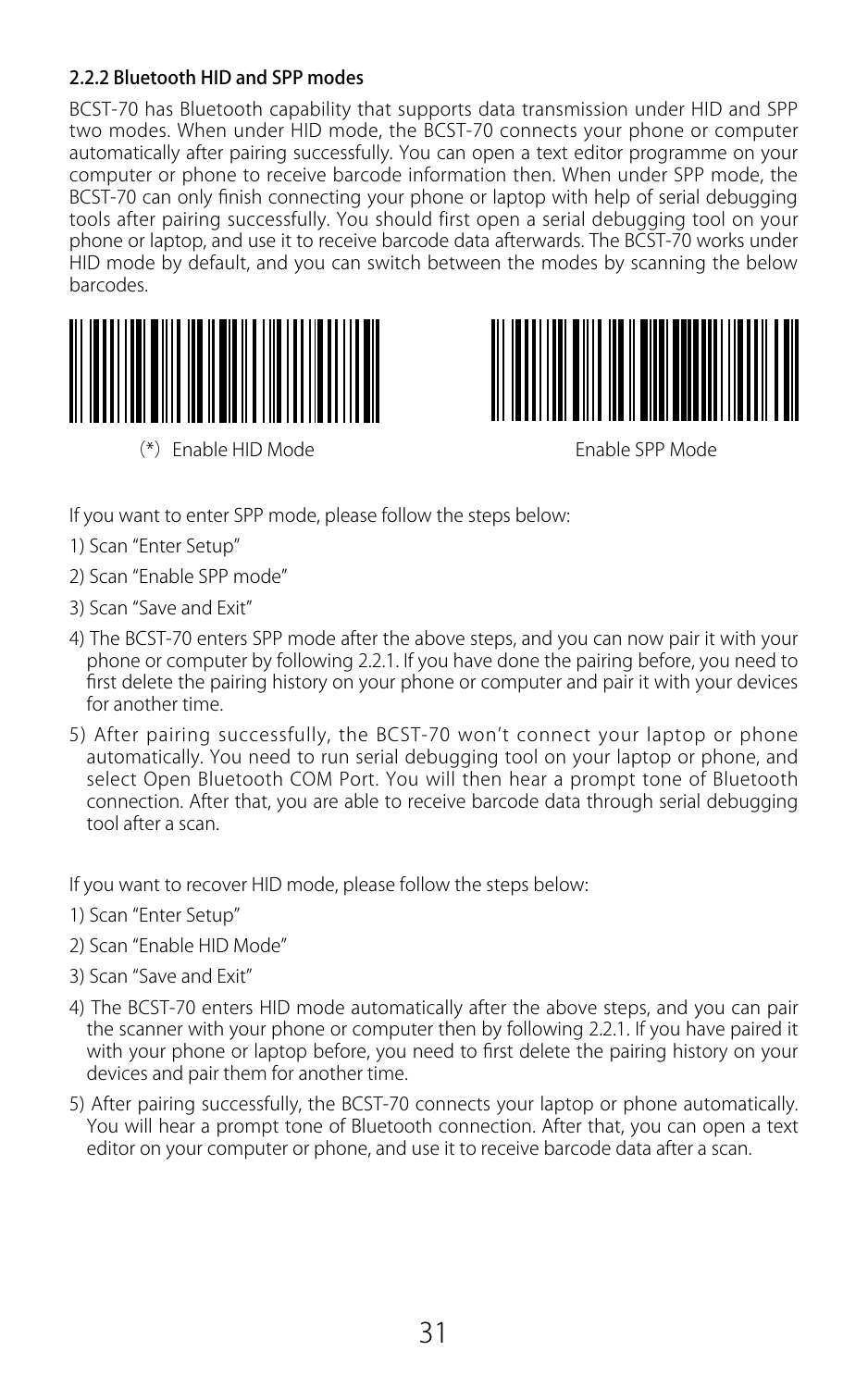<span id="page-31-0"></span>



Enter setup **Exit with Save** 



#### 2.2.3 Pop out /Hide iOS device Virtual Keyboard

When under HID mode, your phone would hide virtual keyboard automatically after connects BCST-70. If you are an iOS user, to pop out virtual keyboard, you need to long press the Scan button during scanning, and long press again the same button to hide it.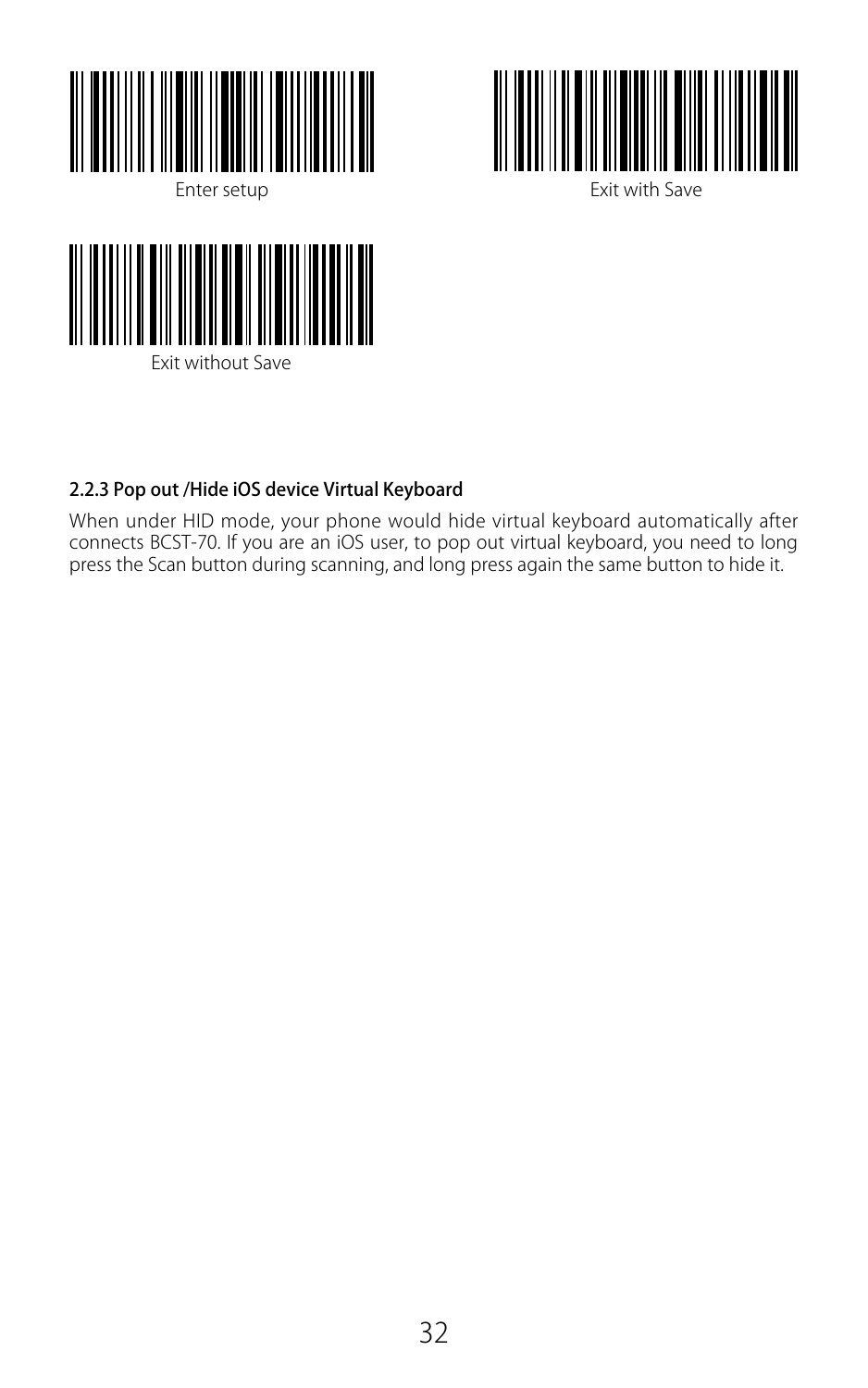#### <span id="page-32-0"></span>2.3. Transmission Speed

The scanner works in high speed transmission mode by default with default data transmission interval at 0 ms. If you want to use the scanner with some low-speed software (like Excel on Android devices), please adjust the transmission interval of the scanner for to avoid data loss.





64ms



128ms

How to set 16ms as interval for data transmission

1. Scan "Enter setup";

2) Scan "16ms"

3) Scan "Save and Exit".



96ms

Enter setup



Exit with Save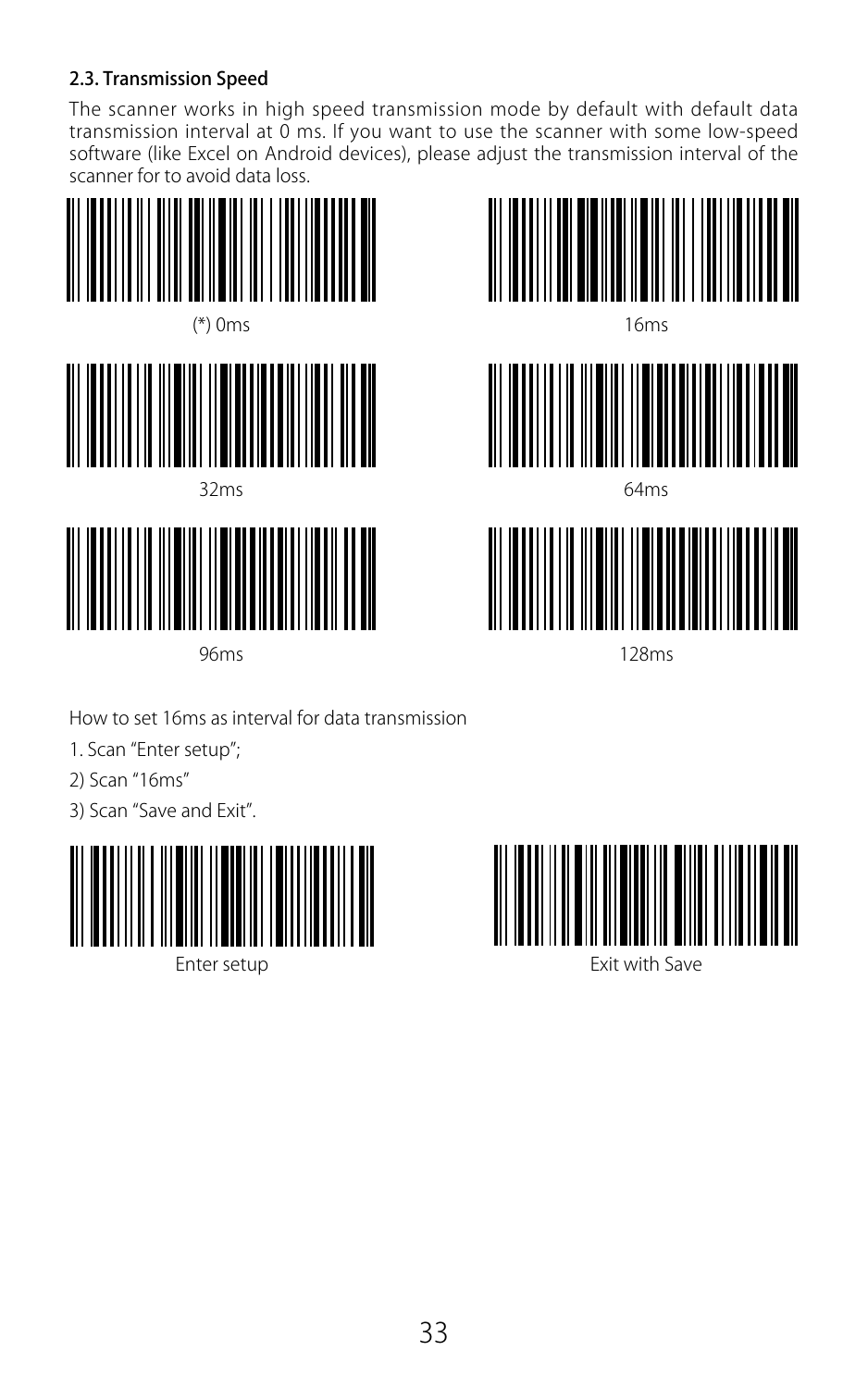## <span id="page-33-0"></span>Chapter 3 Symbology Settings

#### 3.1. Codabar

#### 3.1.1. Enable / Disable Codabar

Decide whether to enable Codabar through selecting correspondent barcode below. The Inateck BCST-70 Scanner defaults enable Codabar contents.











Exit with Save

Note: Scanning the "Disable Codabar" barcode will result in the scanner being unable to read the Codabar barcode. Thus, if the scanner cannot read the Codabar barcode, please try to scan "Enable Codabar" to reset.

For example: Steps to enable Codabar are as below:

- 1. Read the "Enter Setup" barcode;
- 2. Read the "Enable Codabar" barcode;
- 3. Read the "Exit with Save" barcode.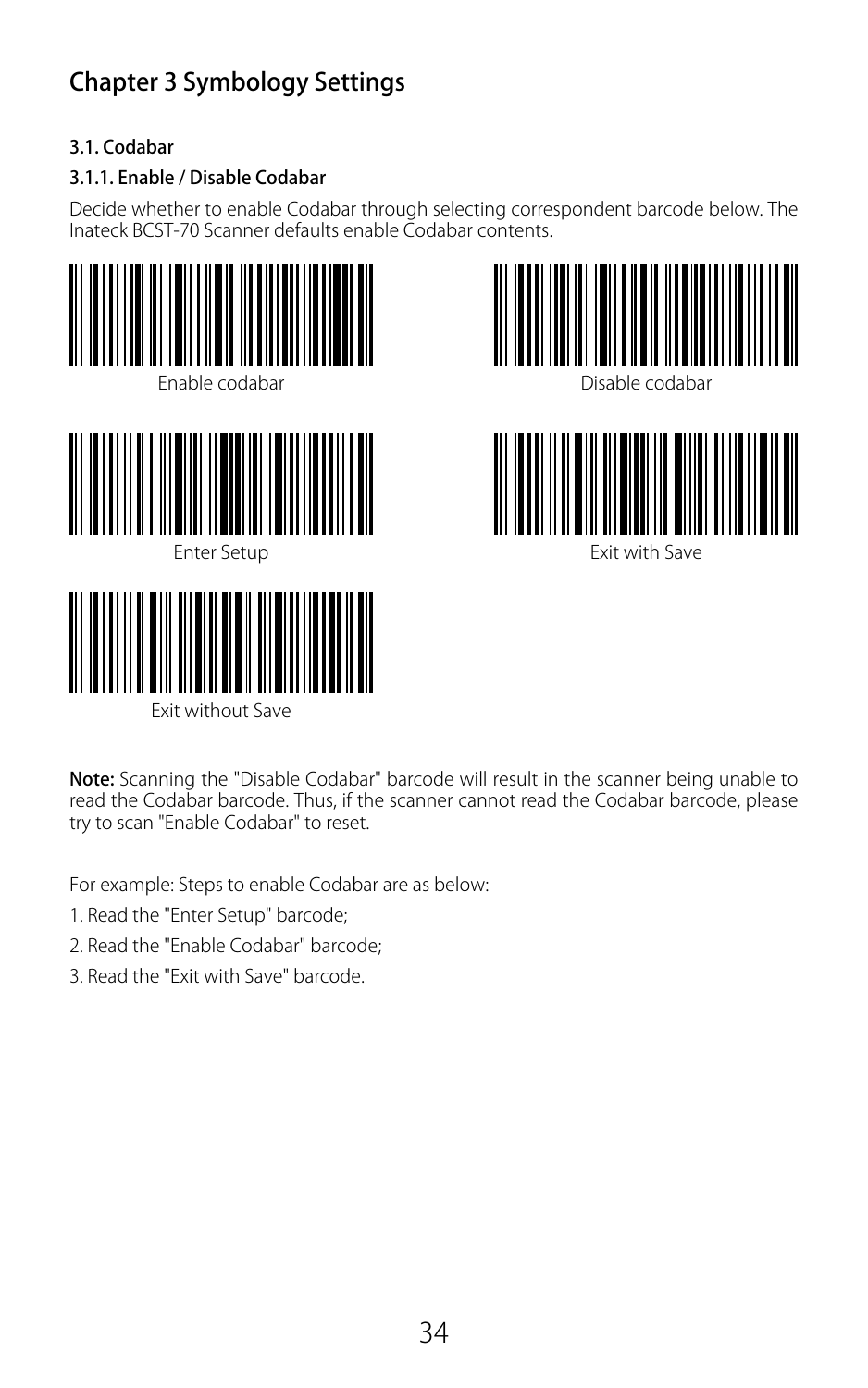#### <span id="page-34-0"></span>3.1.2. Start/Stop Transmission

Decide whether to include Start/Stop characters in the data being transmitted by scanning relevant barcodes below, with Transmit Codabar Start/Stop Characters as default.





Do not Transmit Codabar Start/Stop Characters



For example: Do Not Transmit Codabar Start/Stop Characters.

1. Read the "Enter Setup" barcode;

Exit without Save

- 2. Read the "Enable Codabar" barcode; (If Codebar is disabled, it is needed to enable it);
- 3. Read the "Do Not Transmit Codabar Start/Stop Characters" barcode;
- 4. Read the "Exit with Save" barcode.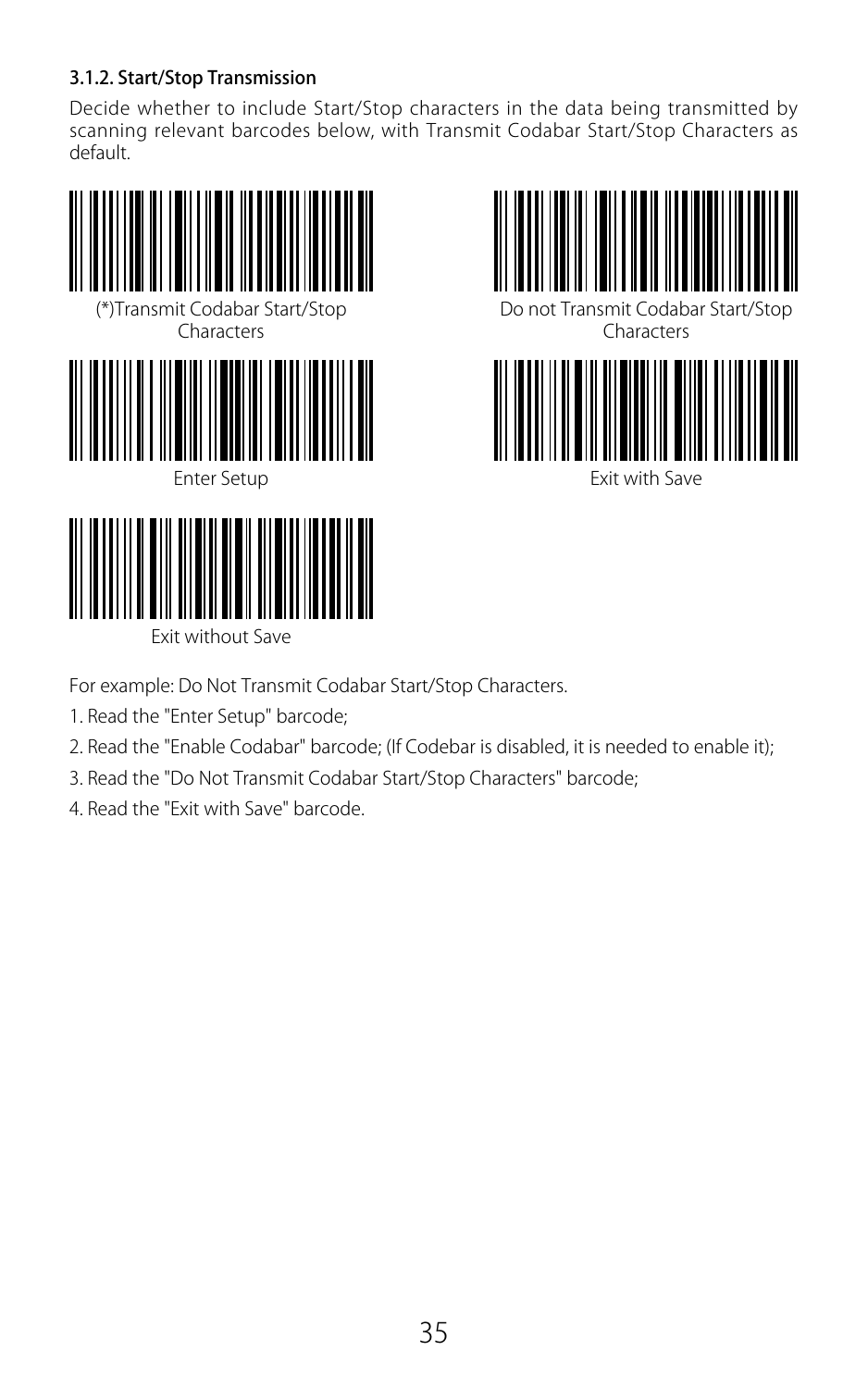#### <span id="page-35-0"></span>3.2. Code 11

#### 3.2.1. Enable/Disable Code 11

Decide whether to include Enable/Disable code 11 in the data being transmitted by scanning relevant barcodes below, with disable Code 11 as default.





Note: Read the "Disable Code 11" barcode will make the scanner not being able to read the Code 11 barcode. Thus, if the scanner cannot read the Code 11 barcode, please try to scan "Enable Code 11" to reset.

For example: Enable Code 11.

- 1. Read the "Enter Setup" barcode;
- 2. Read the "Enable Code 11" barcode;
- 3. Read the "Exit with Save" barcode.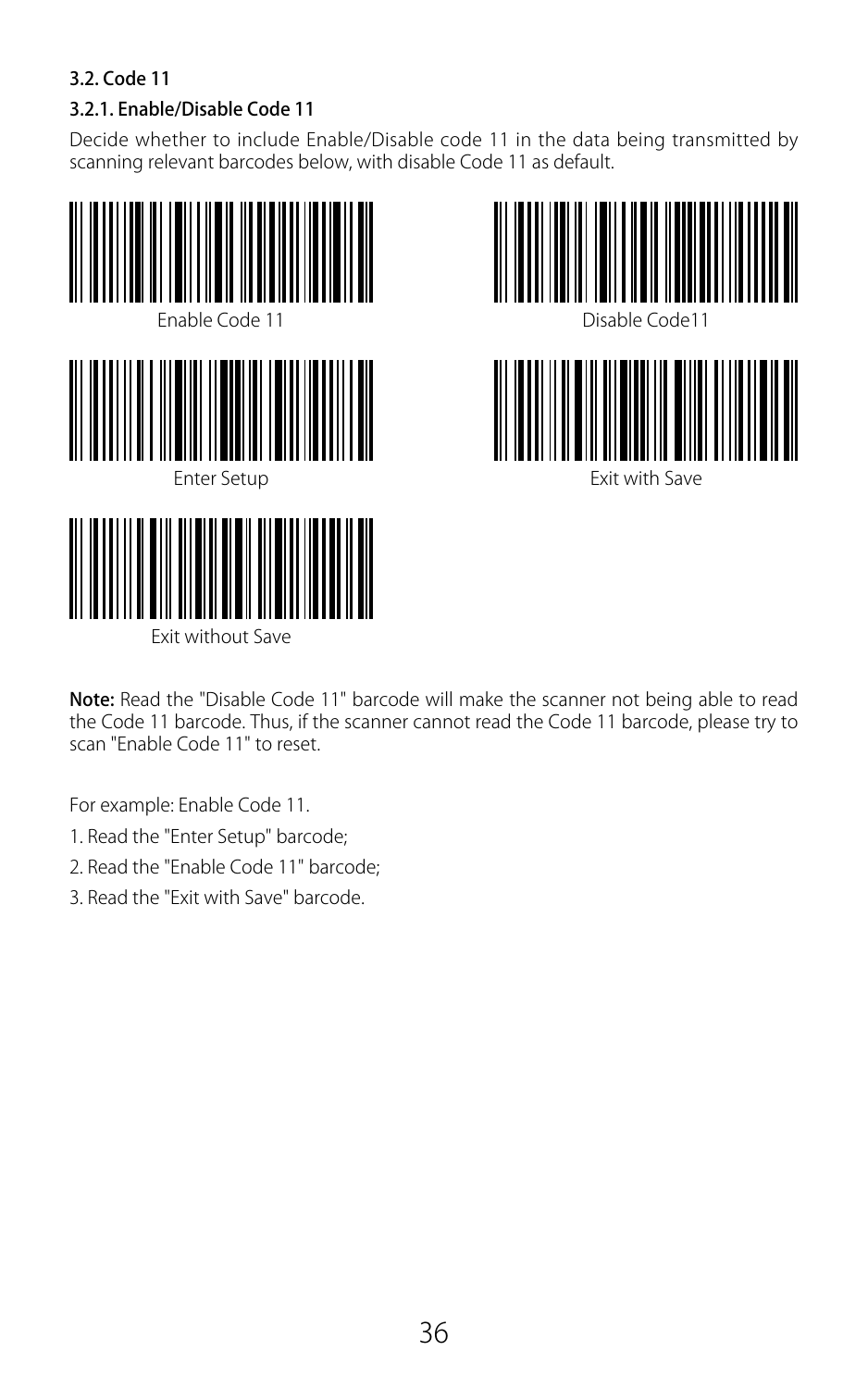#### 3.2.2. Checksum Verification

Checksum character is not enforced to be included in the data of Code 11. If checksum character is included, it should be the last one or two characters of the barcode data. As a calculate value based on all the data, Checksum character is used to check whether the data is correct or not.

Thus, if the scanner is set to "Do Not Verify code", which is default, the scanner will read all the barcode data.

If the scanner is set to "Verify with one digit Checksum Character", the scanner will check the data based on the last character of the barcode data. It will not be able to read code 11 without checksum character or code 11 with two digits checksum character.

If the scanner is set to "Verify with two digits Checksum Character", the scanner will check the data based on the last two characters of the barcode data. It will not be able to read code 11 without checksum character or code 11 with one digit checksum character.

If the scanner is set to "Verify with Output Checksum Character", the scanner will check the data based on the last one or two characters of the barcode data. If the check passes, the scanner will output the checksum characters as the last one or two characters of normal data. Inateck BCST-70 default outputs checksum characters.

If the scanner is set to "Verify without Output Checksum Character", the scanner will not output checksum character.





Verify with one digit Checksum Character



(\*) Verify with Output Checksum Character



Enter Setup



Exit without Save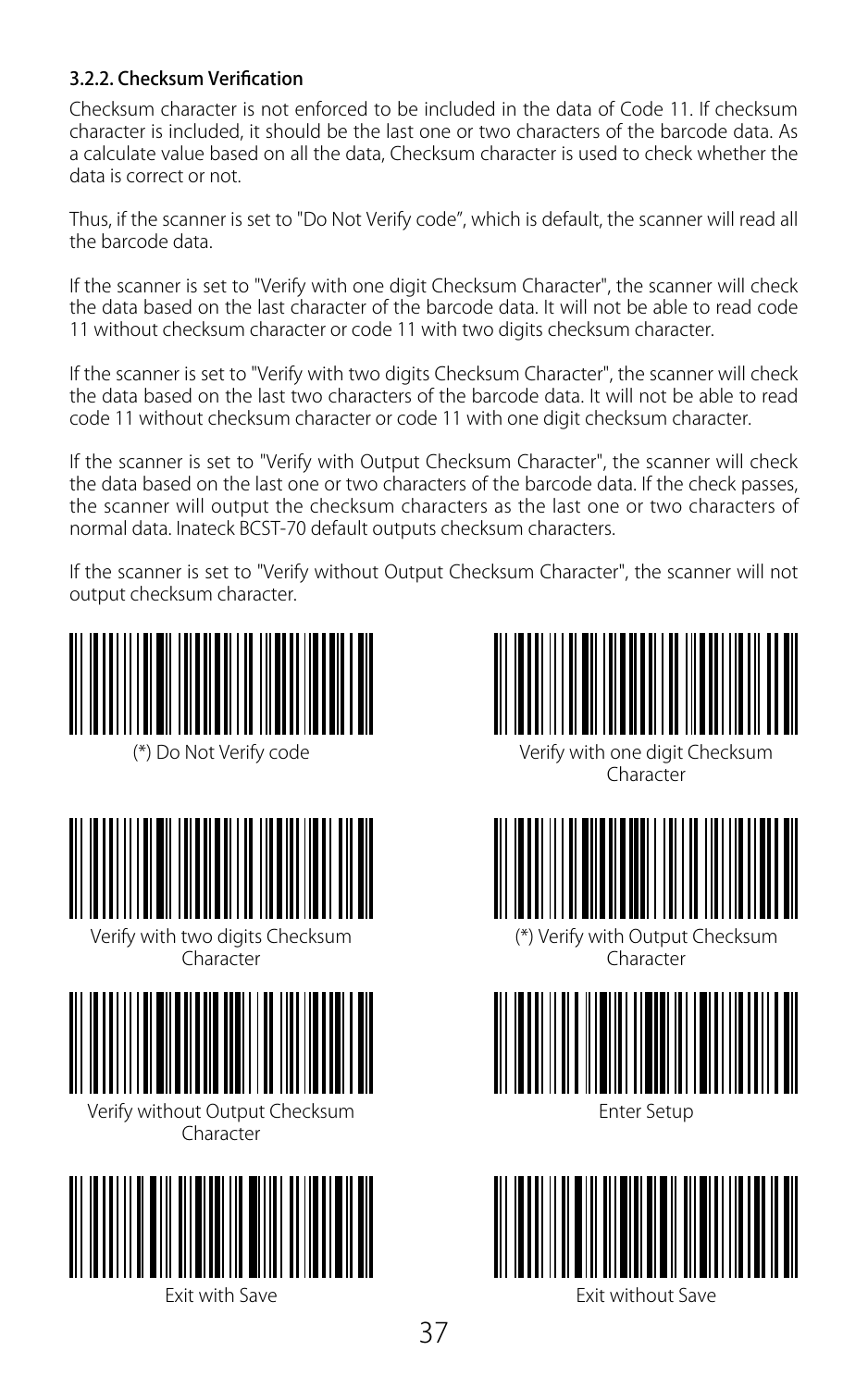For example, Operations are as below if you want to set Verify with two digits Output Checksum Character:

- 1). Scan the "Enter Setup" barcode;
- 2). Read the "Verify with two digits Output Checksum Character" barcode;
- 3). Read the "Verify without Output Checksum Character" barcode; 4) Read the "Exit with Save" barcode.
-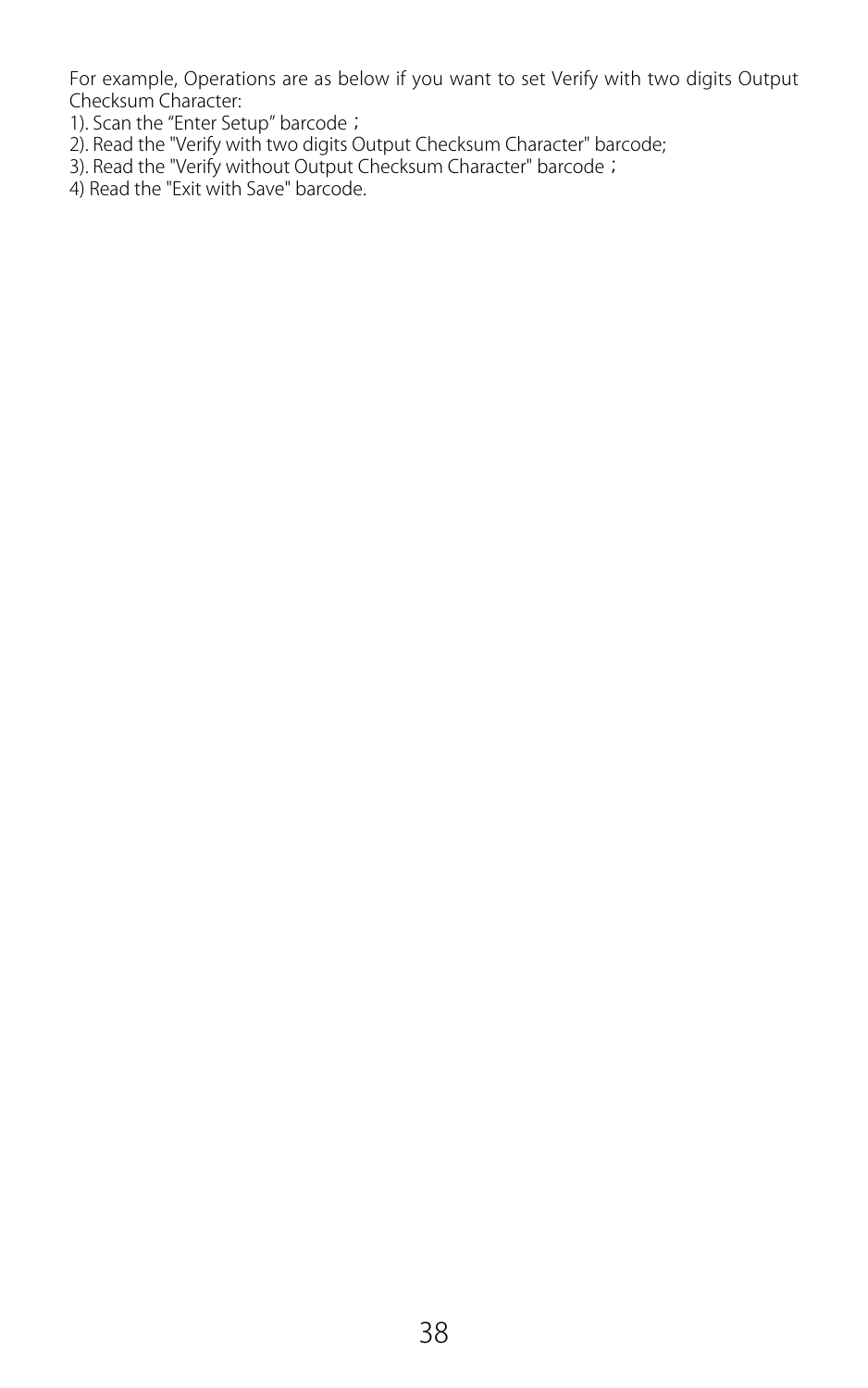## 3.3. Code 128

# 3.3.1. Enable / Disable Code 128

Decide whether to enable Code 128. Inateck BCST-70 Scanner defaults "Enable Code 128".







Note: Read the "Disable Code 128" barcode will make the scanner unable to read Code 128 barcode. Thus, if the scanner cannot read the Code 128 barcode, please try to scan "Enable Code 128" to reset.

For Example: Steps to enable Code 128 are as below:

1. Read the "Enter Setup" barcode;

- 2. Read the "Enable Code 128" barcode;
- 3. Read the "Exit with Save" barcode.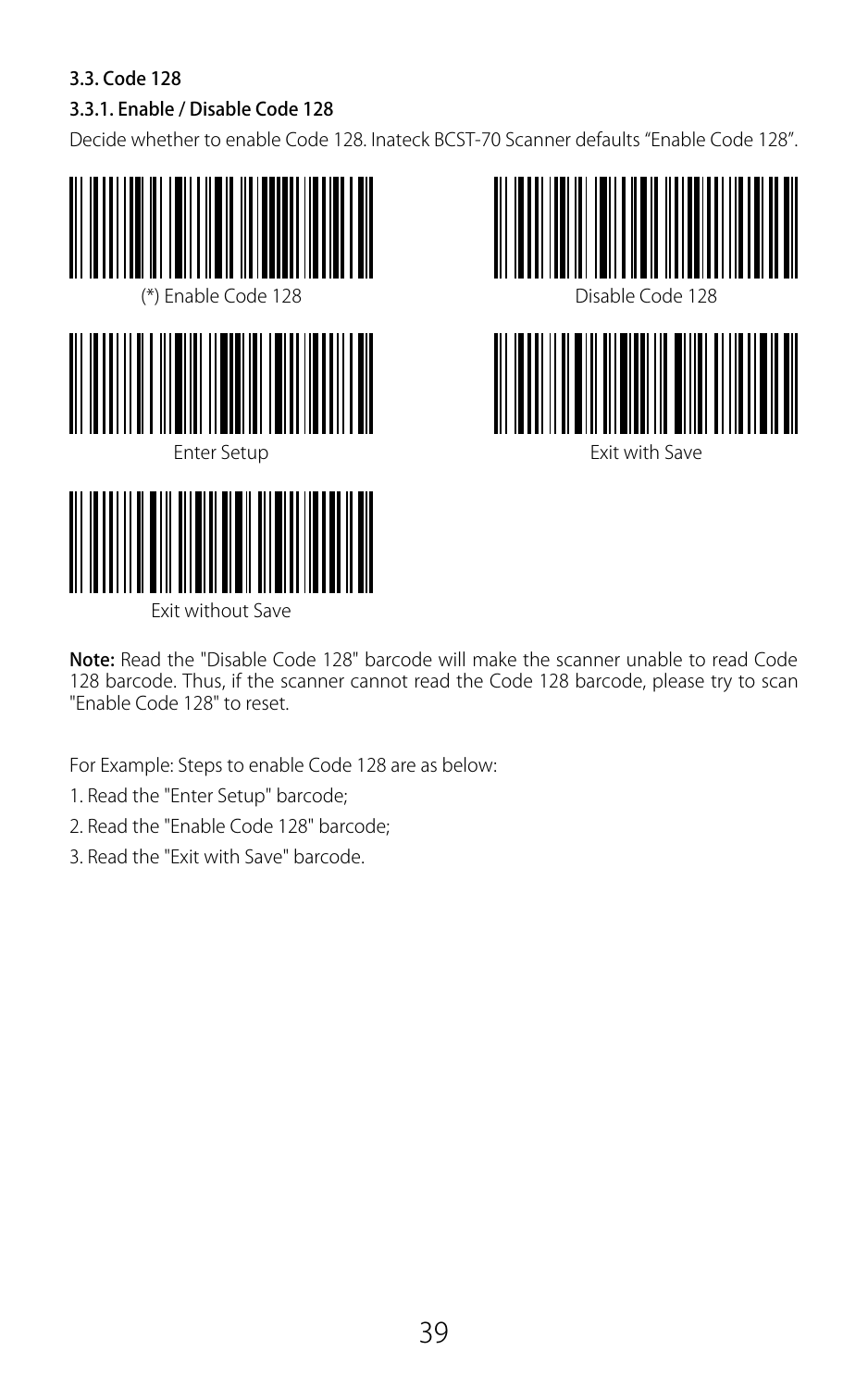## 3.4. Code 39

# 3.4.1. Enable/Disable Code 39

Decide whether to enable Code 39. Inateck BCST-70 Scanner defaults "Enable Code 39".







Note: Read the "Disable Code 39" barcode will make the scanner unable to read the Code 39 barcode. Thus, if the scanner cannot read the Code 39 barcode, please try to scan "Enable Code 39" to reset.

For Example: Steps to enable Code 39 are as below:

- 1. Read the "Enter Setup" barcode;
- 2. Read the "Enable Code 39" barcode;

Exit without Save

3. Read the "Exit with Save" barcode.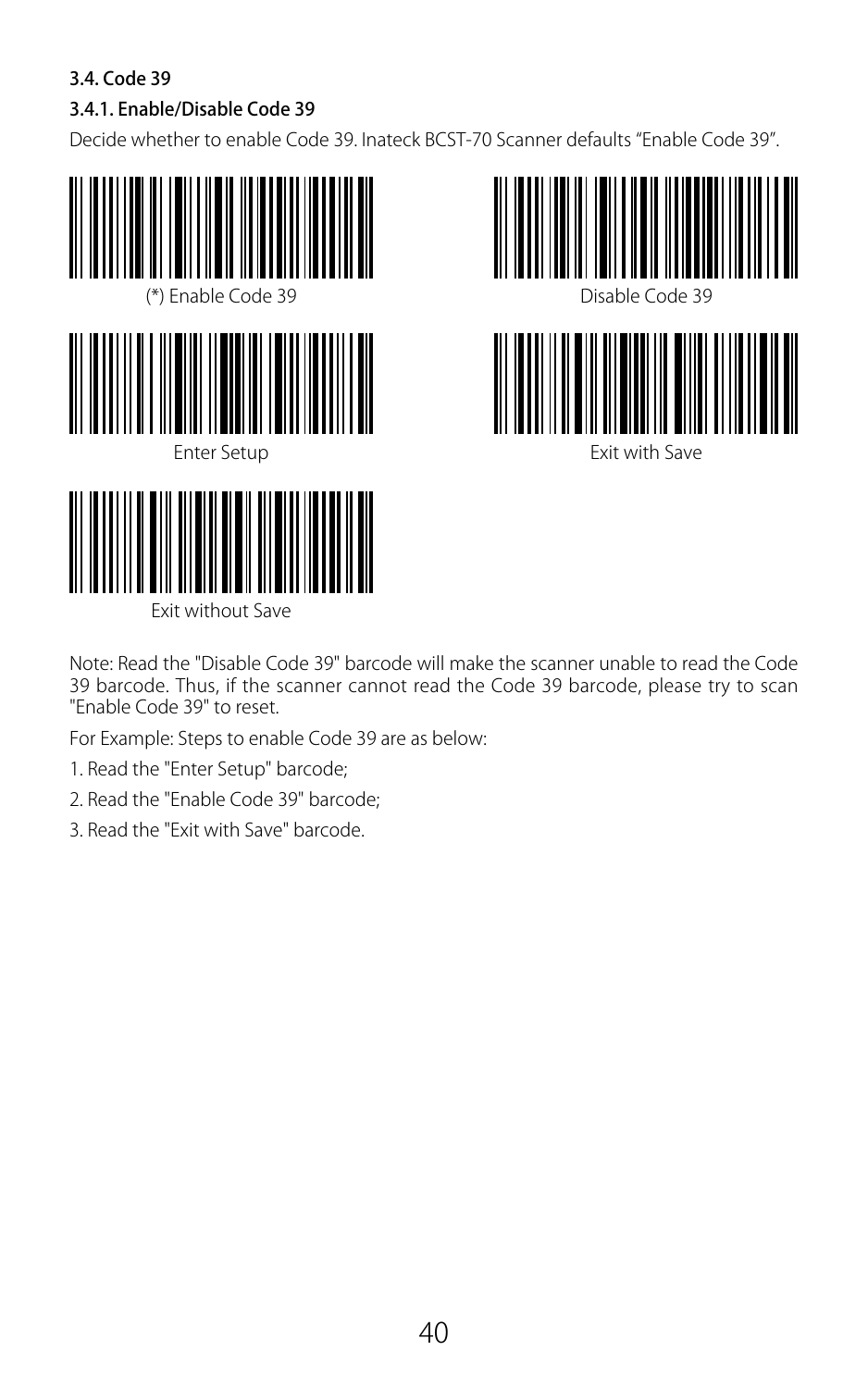#### 3.4.2. Start/Stop Transmission

Decide whether to include the Start/Stop characters in the data being transmitted through selecting correspondent barcode below. Inateck BCST-70 takes disabling transmitting Code39 Start/ Stop Characters as default.





Exit with Save

For example: Steps to not transmit code 39 Start/Stop Characters are as below:

1. Read the "Enter Setup" barcode;

- 2. Read the "Enable Code 39" barcode; (If Code 39 is disabled, it is needed to enable it);
- 3. Read the "Do Not Transmit Code 39 Start/Stop Characters" barcode;
- 4. Read the "Exit with Save" barcode.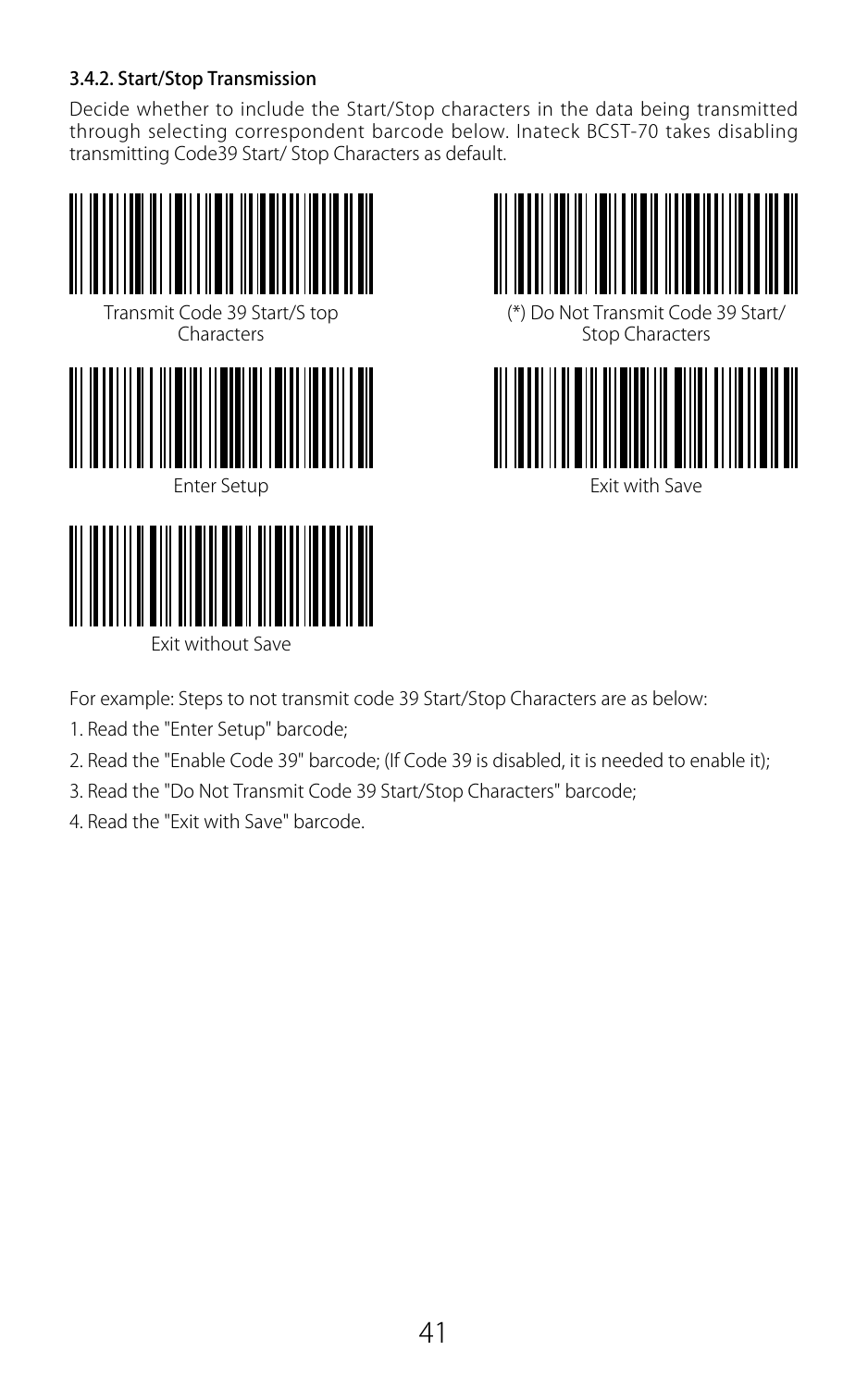#### 3.4.3. Checksum Verification

 Checksum character is not enforced to be included in the data of Code 39. If checksum character is included, it should be the last character of the barcode data. As a calculate value based on all of the data, Checksum character is used to check whether the data is correct or not.

If the scanner is set to "Do Not Verify", which is the default, then the scanner will read all the barcode data.

If the scanner is set to "Verify with Output Checksum Character", and the scanner will check the data based on the last character of the barcode data. If the check passes, It will read and output the Checksum Character as the last character of normal data; However it will not be able to read Code 39 without checksum character.

If the scanner is set to "Verify without Output Checksum Character", and the scanner will check the data based on the last character of the barcode data. If the check passes, It will read but will NOT output the Checksum Character as the last character of normal data: However it will not be able to read Code 39 without checksum character.





Verify without Output Checksum Enter Setup **Character** 





**Character** 





Exit with Save Exit without Save

For example, Operations are as below if you want to set Verify with Output Checksum Character:

- 1. Read the "Enter Setup" barcode;
- 2. Read the "Verify with Output Checksum Character" barcode;
- 3. Read the "Exit with Save" barcode.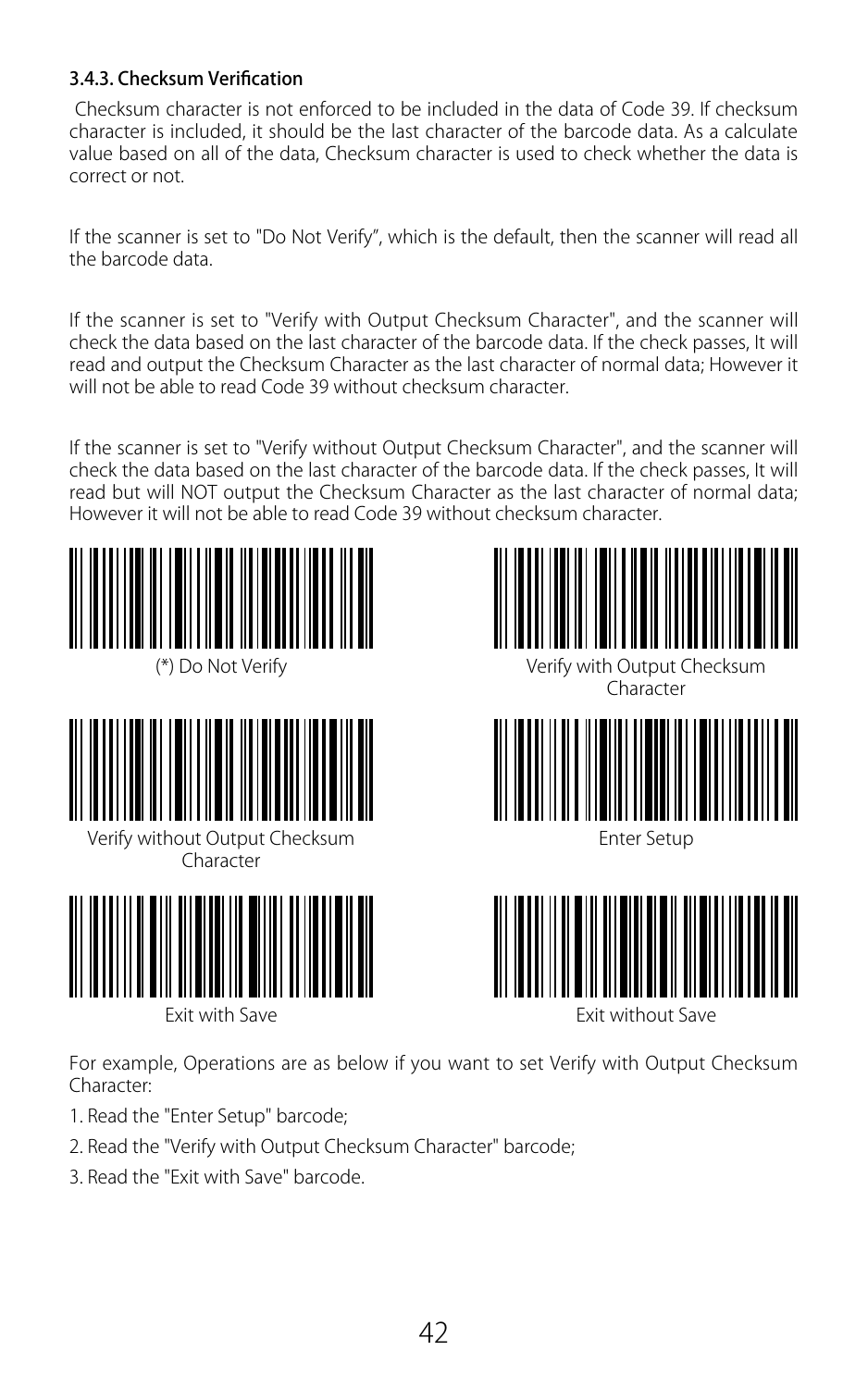### 3.4.4. ASCII Code Recognition Range Setting

Decide whether to support Code 39 Full ASCII that includes all the alphanumeric and special character by selecting the correspondent barcodes below. The inateck BCST-70 Scanner takes "Disable Code 39 Full ASCII" as defaults. It could Disable full ASCII Code 39 "via setting.





Exit with Save

Exit without Save

For example, Operations are as below if you want to enable Code 39 Full ASCII:

- 1. Read the "Enter Setup" barcode;
- 2. Read the "Enable Code 39 Full ASCII" barcode;
- 3. Read the "Exit with Save" barcode.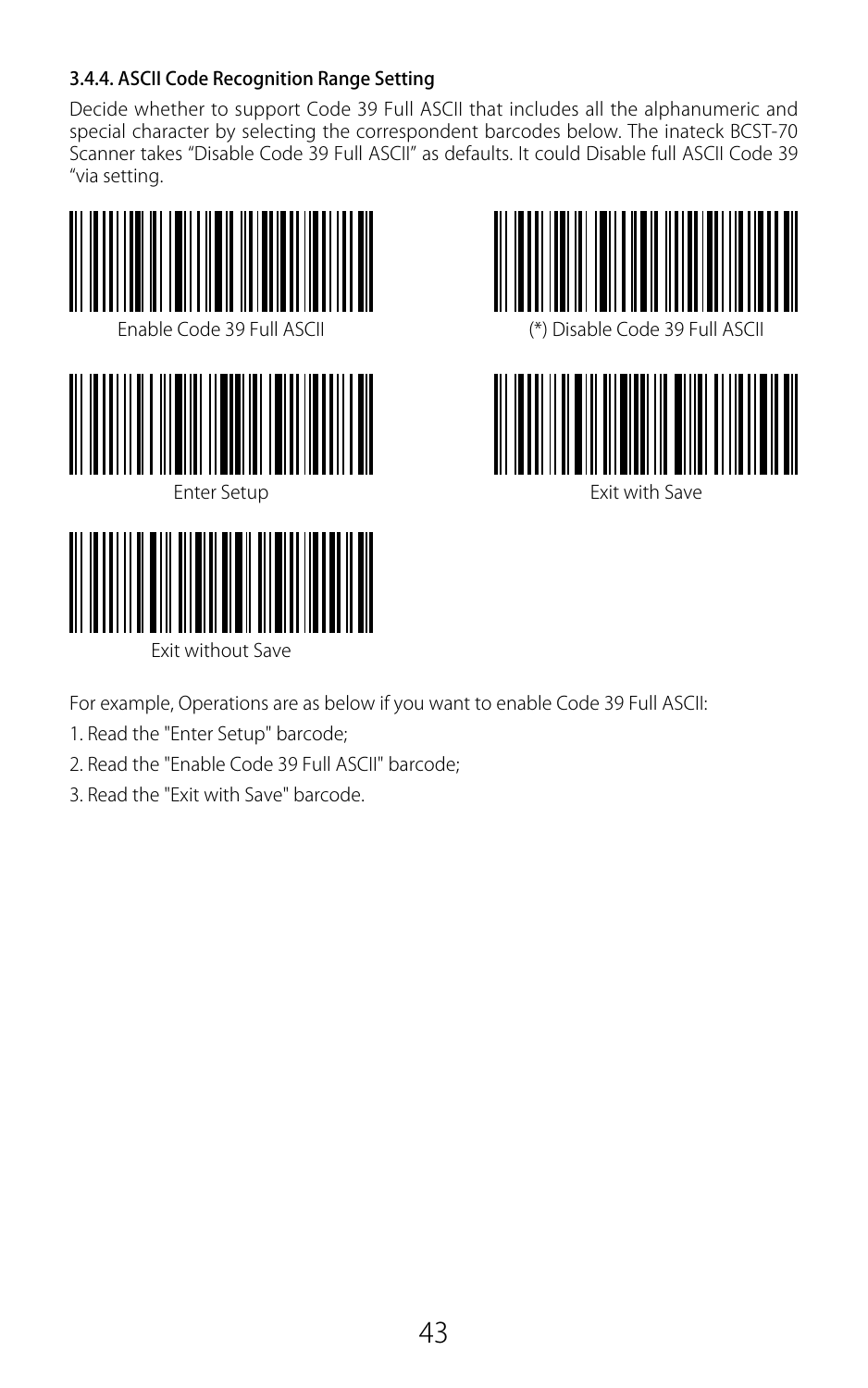### 3.4.5. VIN

Code 39 can be used to make VIN (Vehicle Identification Number), which consists of 17 characters. Inateck BCST-70 defaults "Disable VIN".







Exit with Save

Operations are as below if you want to enable VIN:

1. Read the "Enter Setup" barcode;

- 2. Read the "Enable VIN" barcode;
- 3. Read the "Exit with Save" barcode.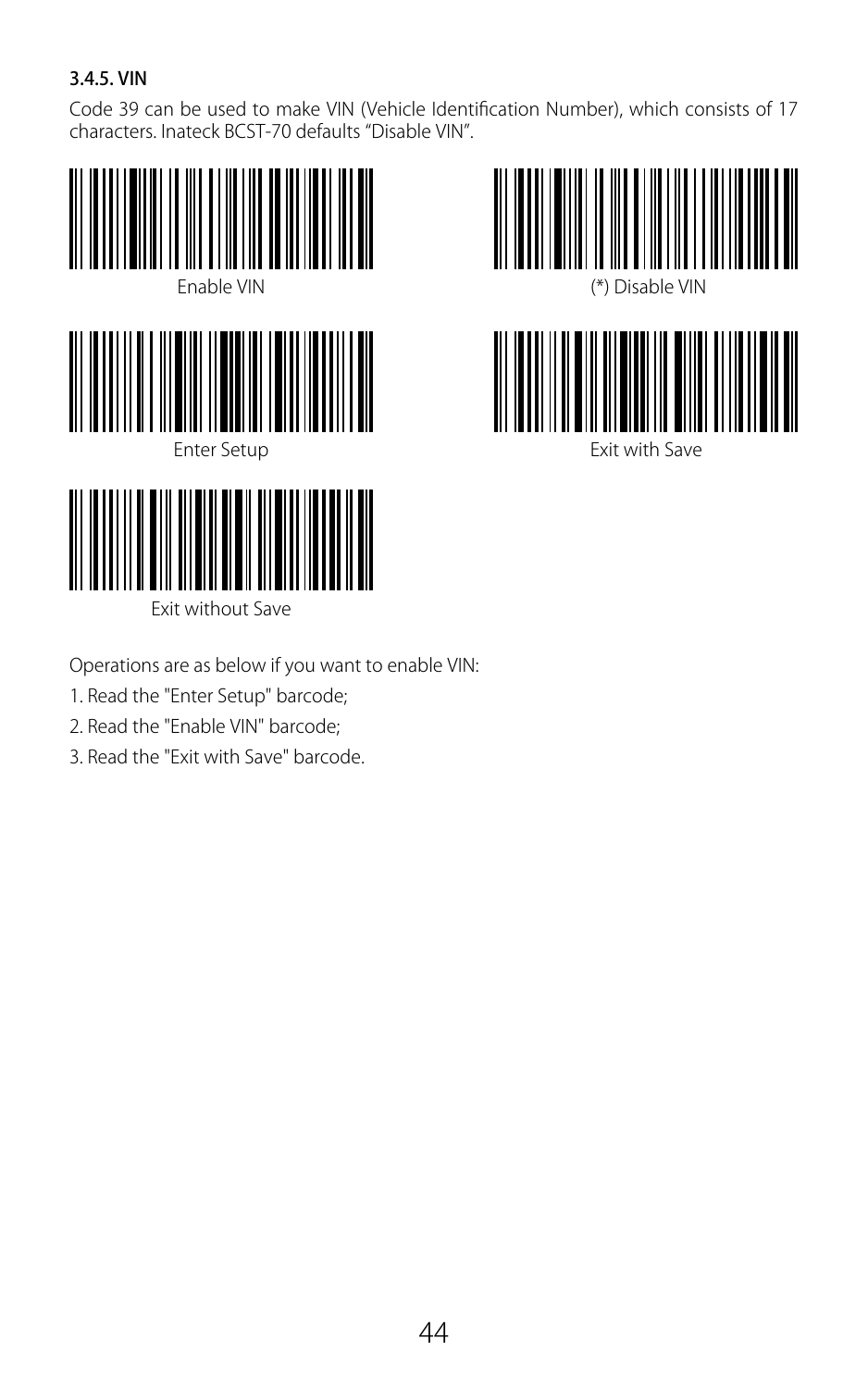## 3.4.6. Code 32

Code 32, usually applied to Italian medical products, is a special form of Code 39. Inateck BCST-70 defaults "Disable Code 32".





Exit with Save

Operations are as below if you want to enable Code 32:

1. Read the "Enter Setup" barcode;

Exit without Save

- 2. Read the "Enable Code 32" barcode;
- 3. Read the "Exit with Save" barcode.

The first character of Code 32 is fixed to be "A". Decide whether to output the first character of Code 32 via selecting correspondent barcode to scan. Inateck BCST-70 defaults "Disable first character of Code 32".

45





(\*) Disable first character of Code 32

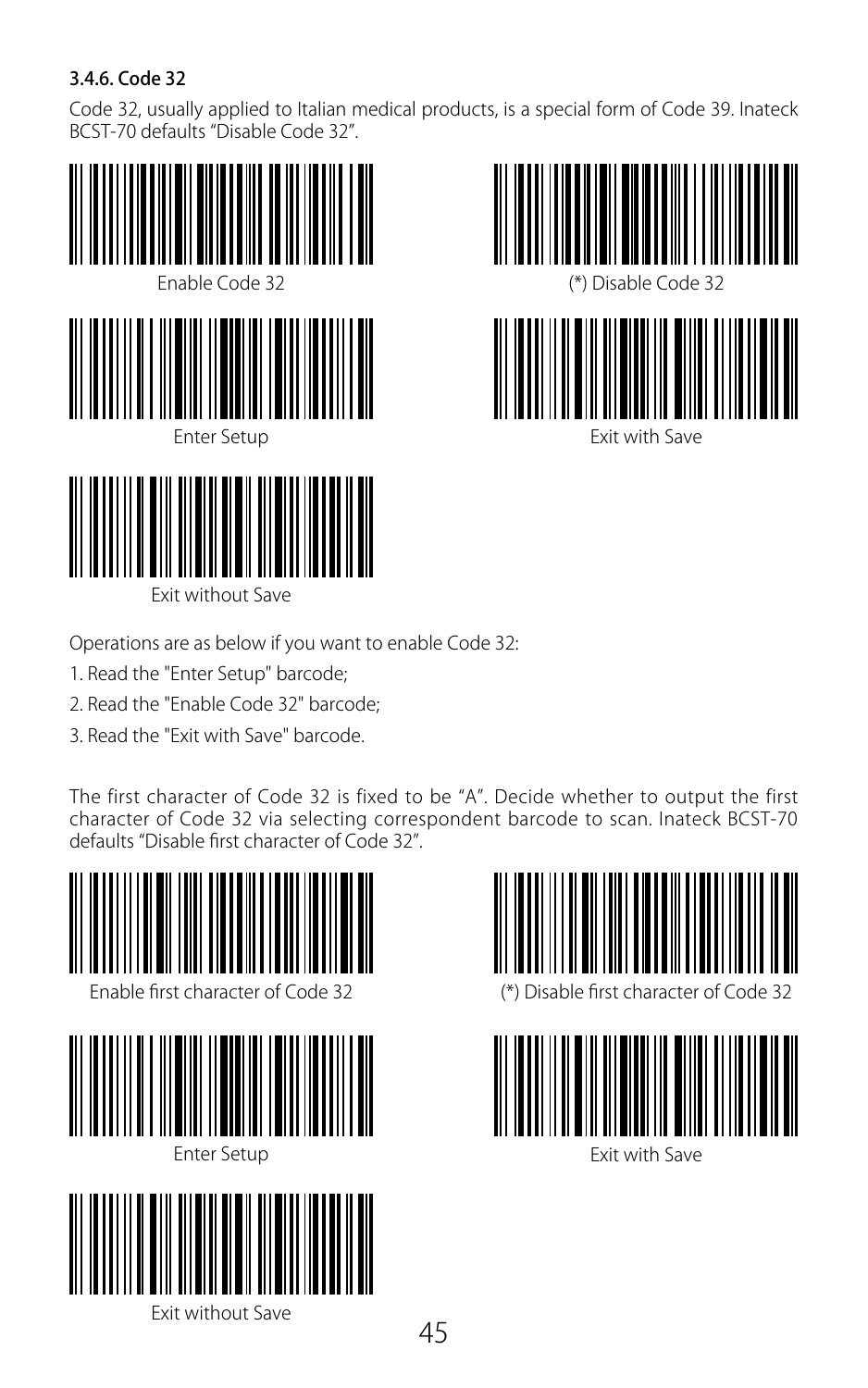Operations are as below if you want to enable first character of Code 32:

- 1. Read the "Enter Setup" barcode;
- 2. Read the "Enable first character of Code 32" barcode;
- 3. Read the "Exit with Save" barcode.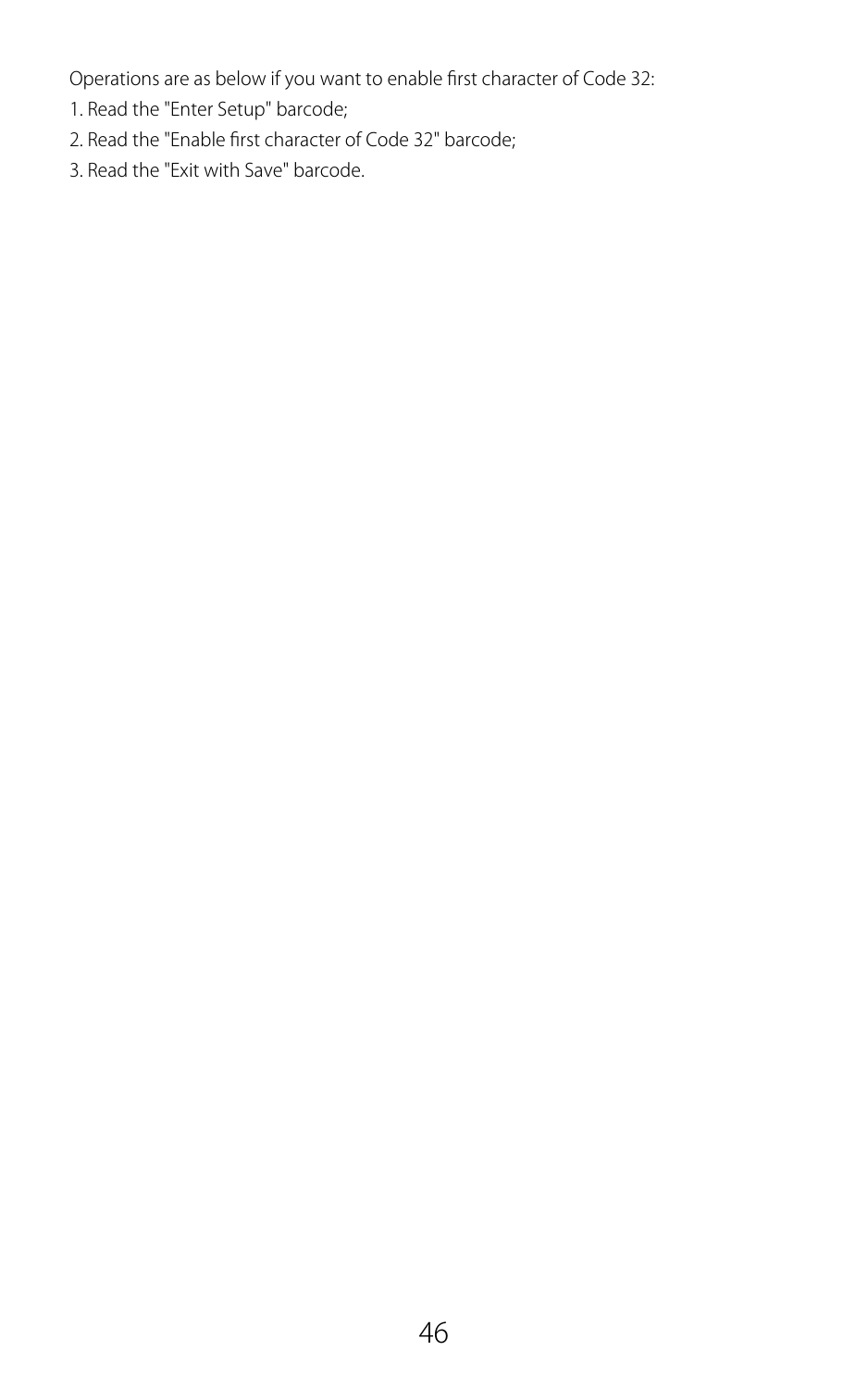### 3.5. Code 93

## 3.5.1. Enable/ Disable Code 93

Decide whether to read Code 93 by scanning correspondent barcode below. Inateck BCST-70 defaults Enable Code 93.





Operations are as below if you want to enable Code 93:

- 1. Read the "Enter Setup" barcode;
- 2. Read the "Enable Code 93" barcode;

Exit without Save

3. Read the "Exit with Save" barcode.

Note: Read the "Disable Code 93" barcode will make the scanner not able to read the Code 93 barcode. Thus, if the scanner cannot read the Code 93 barcode, please try to read "Enable Code 93" to reset.

Operations are as below if you want to Enable first character of Code 93:

- 1. Read the "Enter Setup" barcode;
- 2. Read the "Enable Code 93" barcode;
- 3. Read the "Exit with Save" barcode.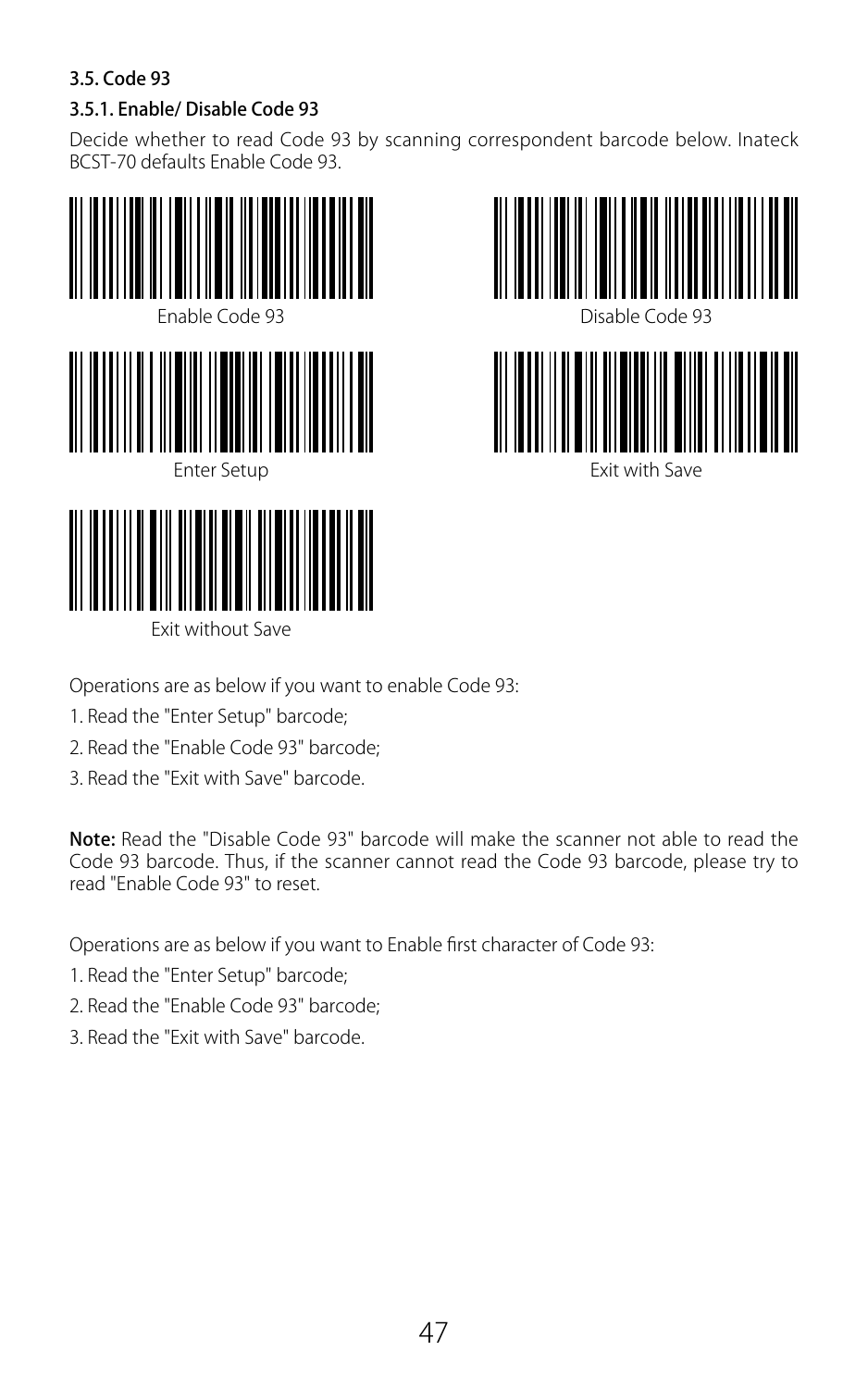### 3.6. EAN-8

#### 3.6.1. Enable/Disable EAN-8

Decide whether to read EAN-8 by scanning correspondent barcode below. Inateck BCST-70 defaults "Enable EAN-8".





- Operations are as below if you want to enable EAN-8:
- 1. Read the "Enter Setup" barcode;
- 2. Read the "Enable EAN-8" barcode;

Exit without Save

3. Read the "Exit with Save" barcode.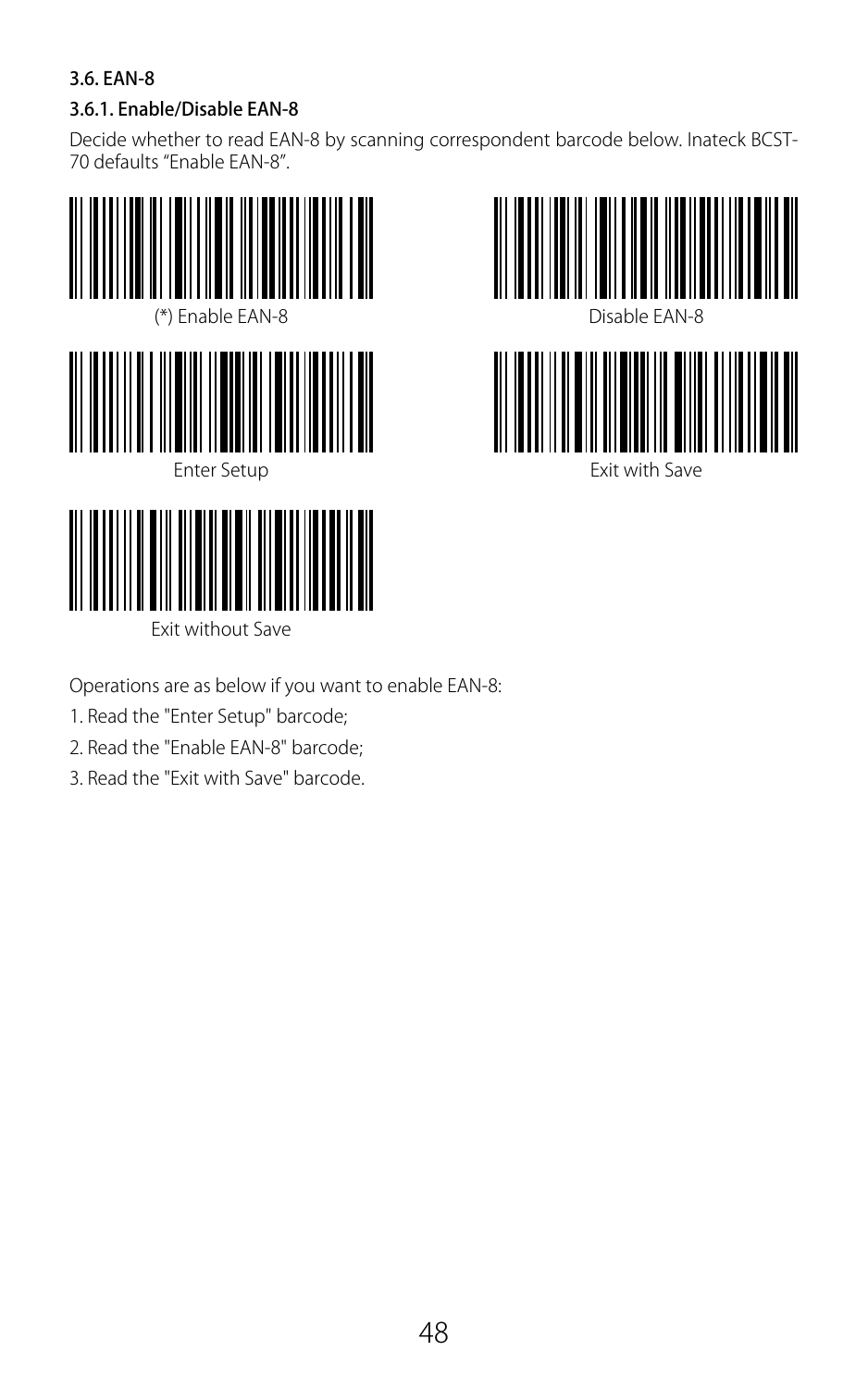### 3.6.2. Checksum Verification

Decide whether to transmit EAN-8 Checksum via selecting correspondent barcode below to scan. Inateck BCST-70 defaults "Transmit EAN-8 Checksum".







Exit with Save



Operations are as below if you want to enable EAN-8 and transmit EAN-8 Checksum:

- 1. Read the "Enter Setup" barcode;
- 2. Read the "Enable EAN-8" barcode;
- 3. Read the "Transmit EAN-8 Checksum" barcode;
- 4. Read the "Exit with Save" barcode.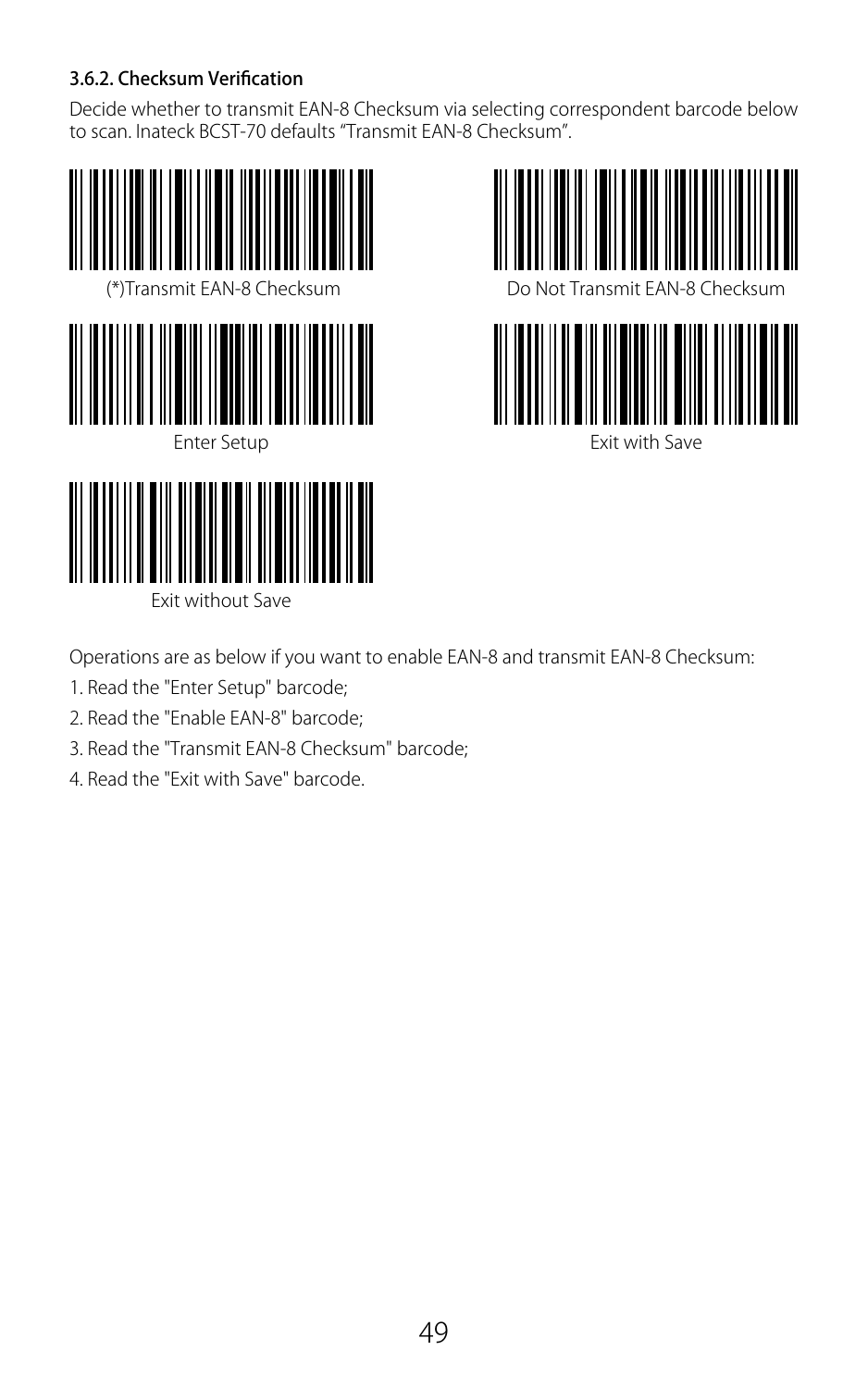### 3.7. EAN-13

## 3.7.1. Enable / Disable EAN-13

Decide whether to read EAN-13 via selecting correspondent barcode below to scan. Inateck BCST-70 defaults enable EAN-13.





- Operations are as below if you want to enable EAN-13:
- 1. Read the "Enter Setup" barcode;
- 2. Read the "Enable EAN-13" barcode;

Exit without Save

3. Read the "Exit with Save" barcode.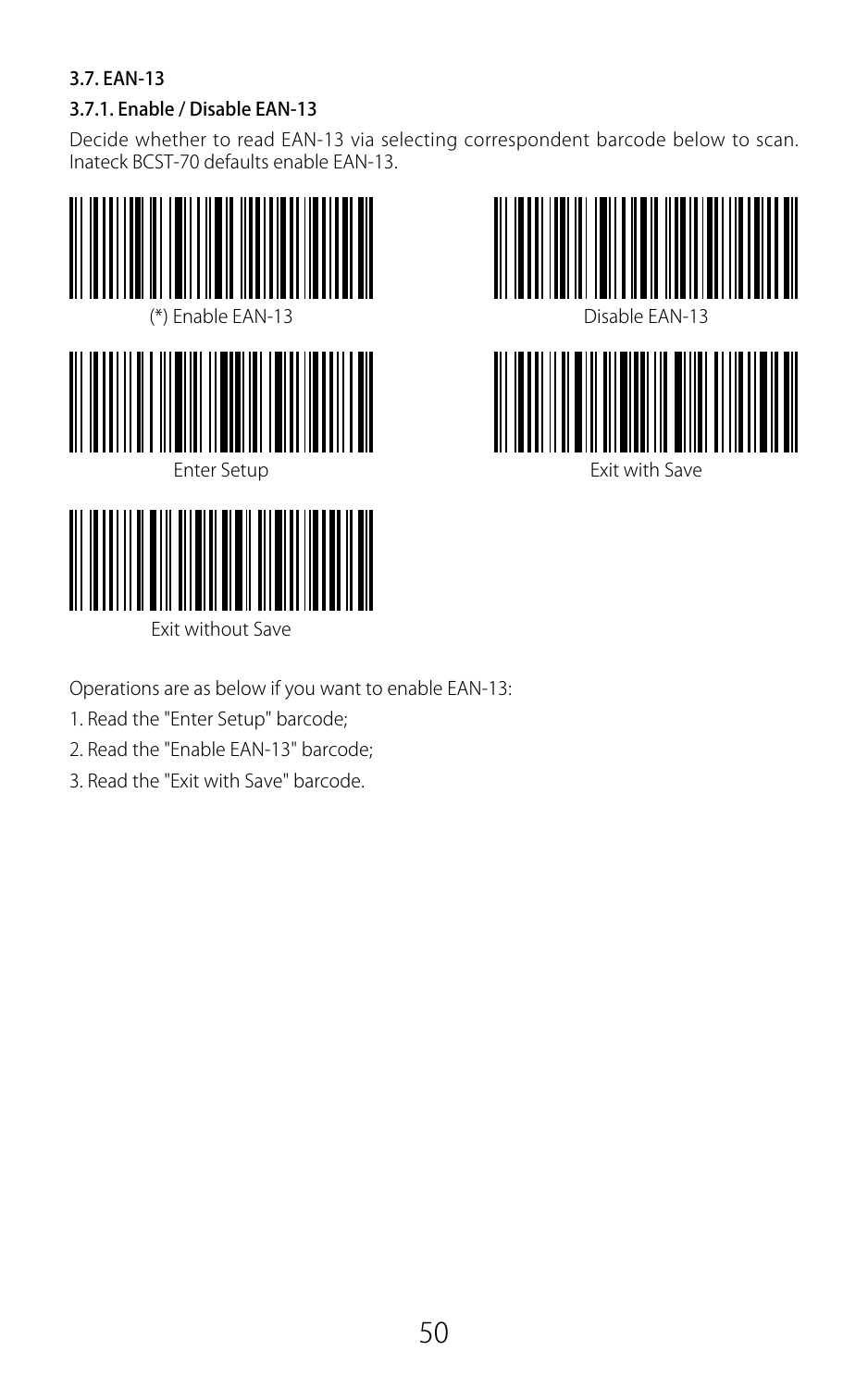### 3.7.2. Checksum Verification

Decide whether to Transmit EAN-13 Checksum via selecting correspondent barcode below to scan. Inateck BCST-70 defaults transmit EAN-13 Checksum.







Exit with Save

Operations are as below if you want to Enable EAN-13 and transmit EAN-13 Checksum:

- 1. Read the "Enter Setup" barcode;
- 2. Read the "Enable EAN-13" barcode;

- 3. Read the "Transmit EAN-13 Checksum" barcode;
- 4. Read the "Exit with Save" barcode.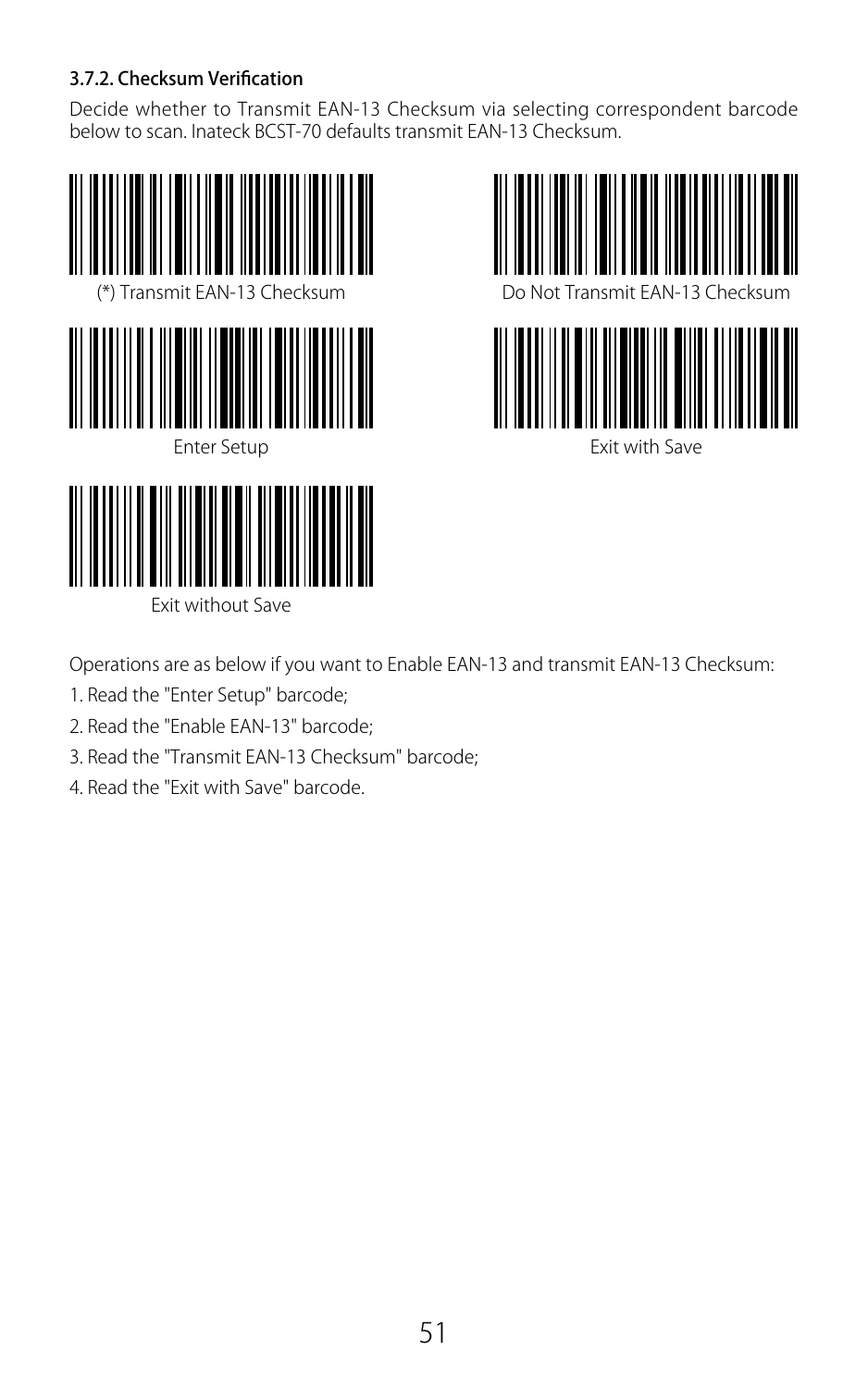### 3.7.3. ISBN

Decide whether to convert the EAN-13 to ISBN by scanning correspondent barcode below. Inateck BCST-70 defaults "Do Not convert EAN-13 to ISBN".





Exit with Save

Operations are as below if you want to convert EAN-13 to ISBN:

1. Read the "Enter Setup" barcode;

- 2. Read the "Enable EAN-13" barcode;
- 3. Read the "Convert EAN-13 to ISBN" barcode;
- 4. Read the "Exit with Save" barcode.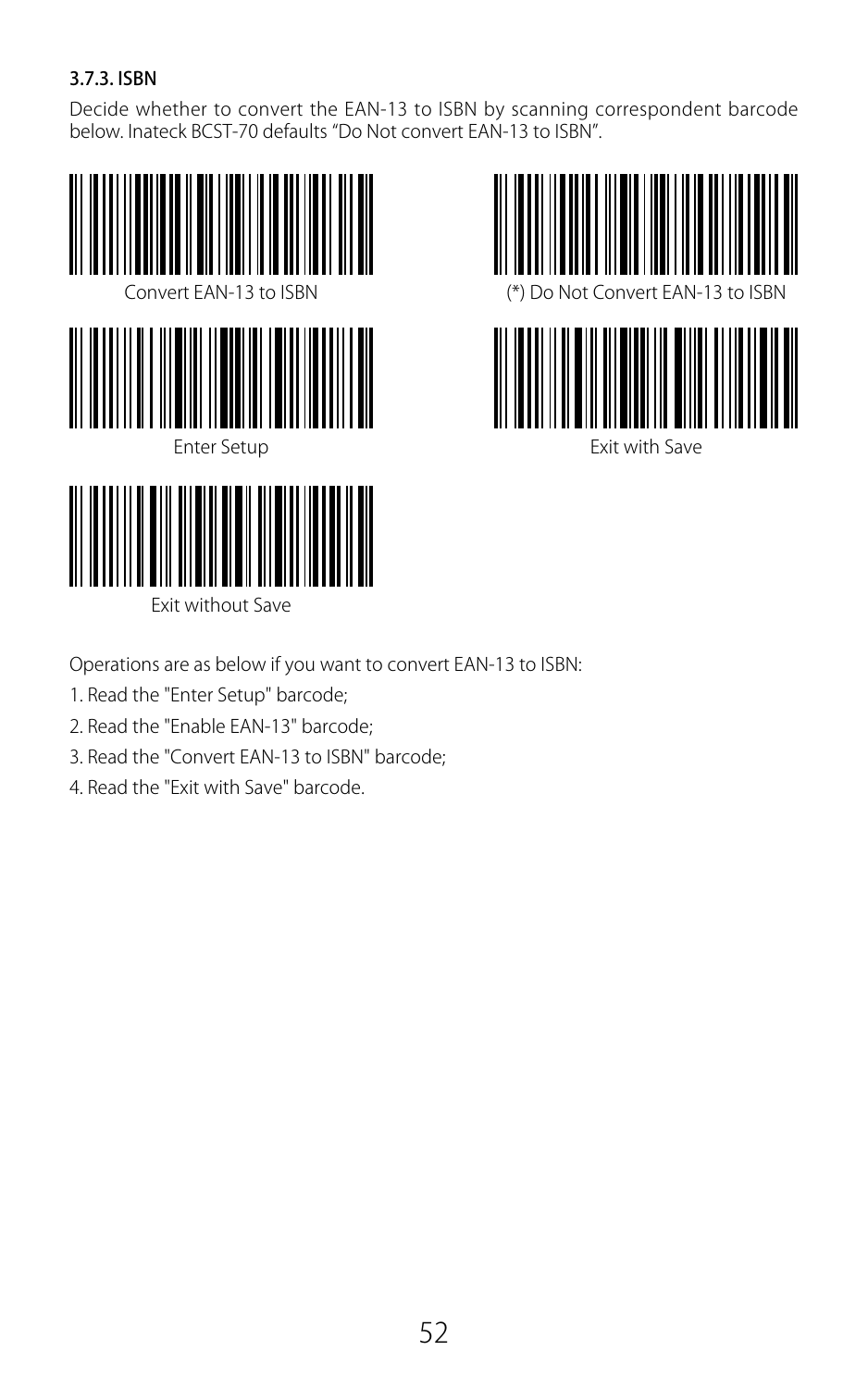### 3.7.4. ISSN

Decide whether to convert the EAN-13 to ISSN by scanning correspondent barcode below. Inateck BCST-70 defaults "Do Not convert EAN-13 to ISSN".





Exit with Save

Operations are as below if you want to convert EAN-13 to ISSN:

1. Read the "Enter Setup" barcode;

- 2. Read the "Enable EAN-13" barcode;
- 3. Read the "Convert EAN-13 to ISSN" barcode;
- 4. Read the "Exit with Save" barcode.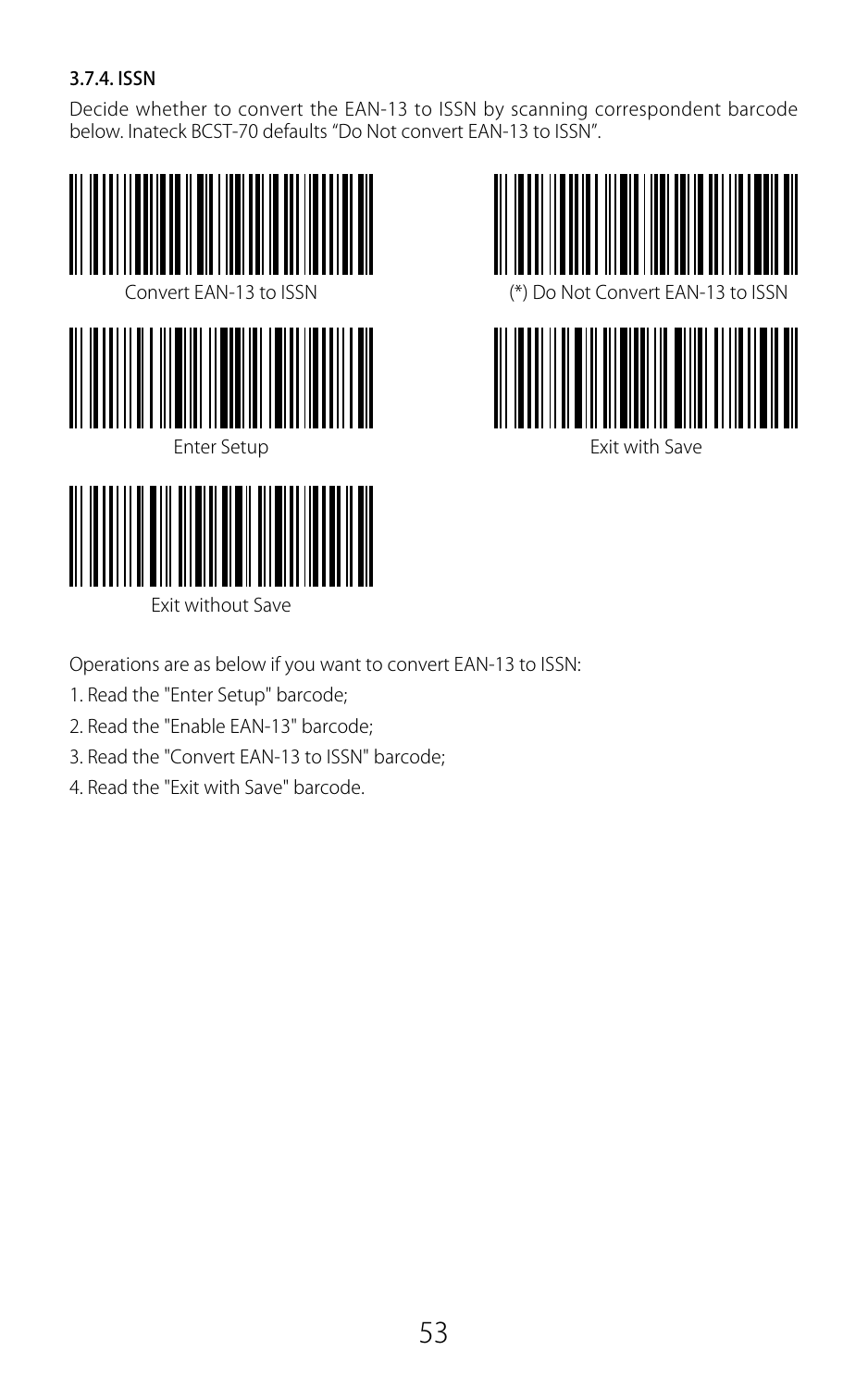### 3.8. MSI

#### 3.8.1. Enable / Disable MSI barcode

Decide whether to enable MSI barcode by scanning correspondent barcode below. Inateck BCST-70 defaults "Disable MSI barcode".





Note: Read the "Disable MSI" barcode will make the scanner unable to read the MSI barcode. Thus, if the scanner cannot read the MSI barcode, please try to scan "Enable MSI" barcode to reset.

Operations are as below if you want to enable MSI barcode:

- 1. Read the "Enter Setup" barcode;
- 2. Read the "Enable MSI" barcode;
- 3. Read the "Exit with Save" barcode.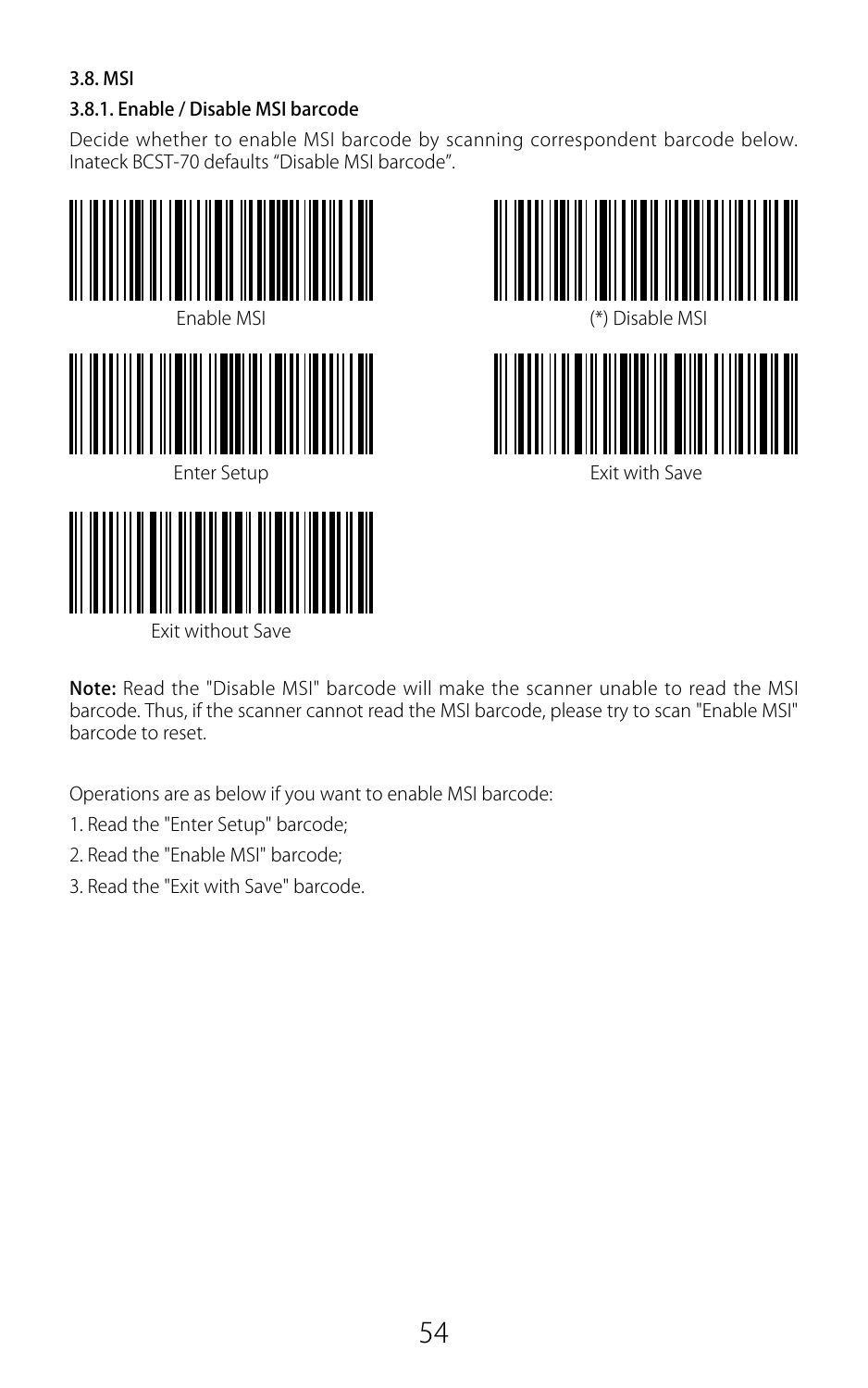#### 3.8.2. Checksum Verification

Checksum character is not enforced to be included in the MSI data. If checksum character is included, it should be the last one or two characters of the barcode data. As a calculate value based on all the data, Checksum character is used to check whether the data is correct or not.

Thus, if the scanner is set to "Do Not Verify", which is default, then the scanner will read and output all the barcode data.

If the scanner is set to "Verify with one digit Checksum Character", and the scanner will check the data based on the last character of the barcode data. And It will not be able to read MSI barcode without checksum character or MSI barcode with two digits checksum character.

If the scanner is set to "Verify with two digits Checksum Character", and the scanner will check the data based on the last two characters of the barcode data. And it will not be able to read MSI barcode without checksum character or MSI barcode with one digit checksum character.

If the scanner is set to "Verify with Output Checksum Character", and the scanner will check the data based on the last one or two characters of the barcode data. If the check passes, the scanner will output the checksum characters as the last one or two characters of normal data. Inateck BCST-70 takes outputting checksum characters as default.

If the scanner is set to "Verify without Output Checksum Character", the scanner will not output the checksum character.











(\*)Verify with Output Checksum **Character** 



Enter Setup

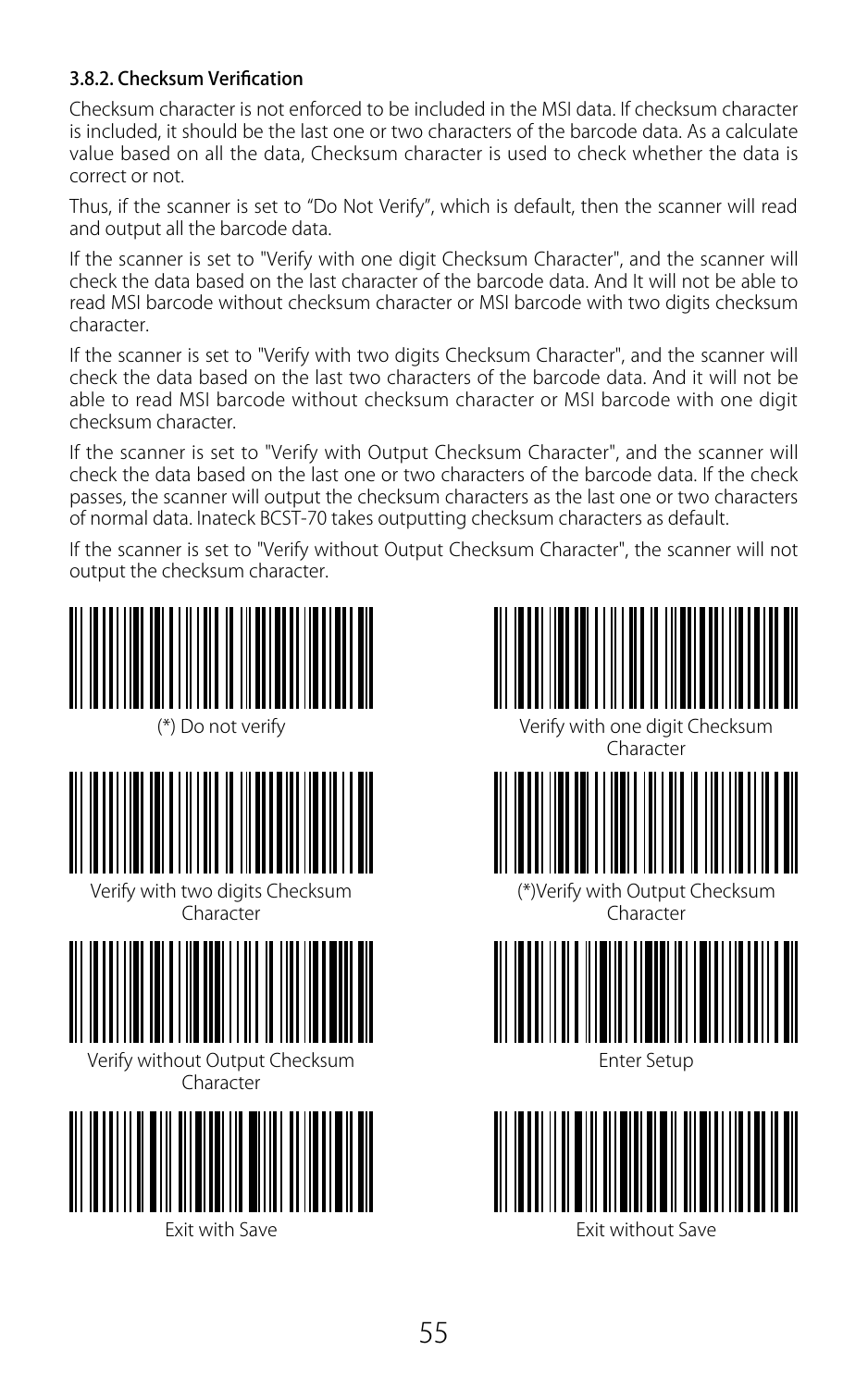Operations are as below if you want to verify with one digit checksum character and do not transmit checksum character:

- 1. Read the "Enter Setup" barcode;
- 2. Read the "Verify with one digit Checksum Character" barcode;
- 3. Read the "Verify without Output Checksum Character" barcode;
- 4. Read the "Exit with Save" barcode.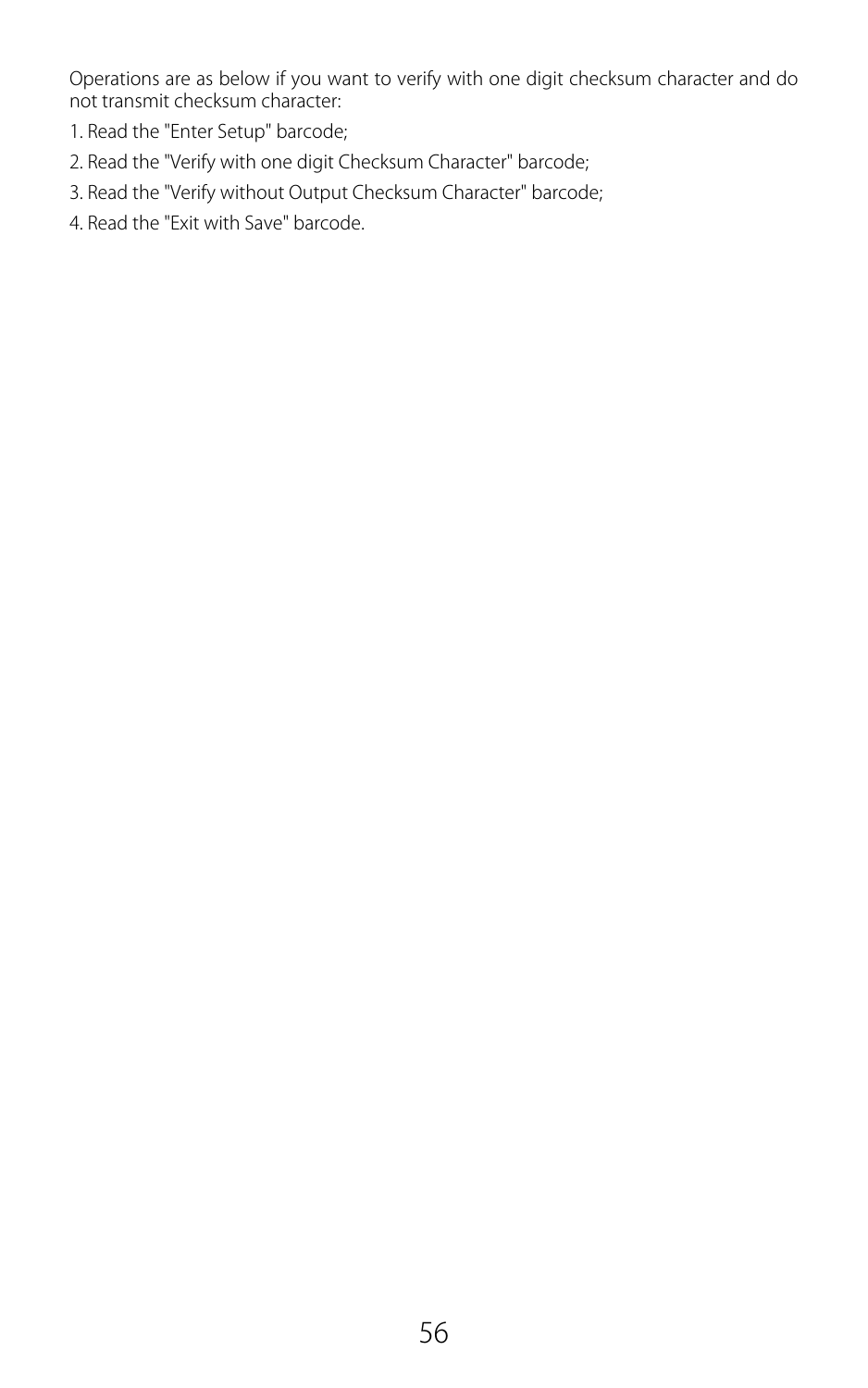### 3.9. UPC-A

## 3.9.1. Enable / Disable UPC-A

Decide whether to enable UPC-A barcode by scanning correspondent barcode below. Inateck BCST-70 defaults "Enable UPC-A barcode".





Operations are as below if you want to enable UPC-A barcode:

- 1. Read the "Enter Setup" barcode;
- 2. Read the "Enable UPC-A " barcode;

Exit without Save

3. Read the "Exit with Save" barcode.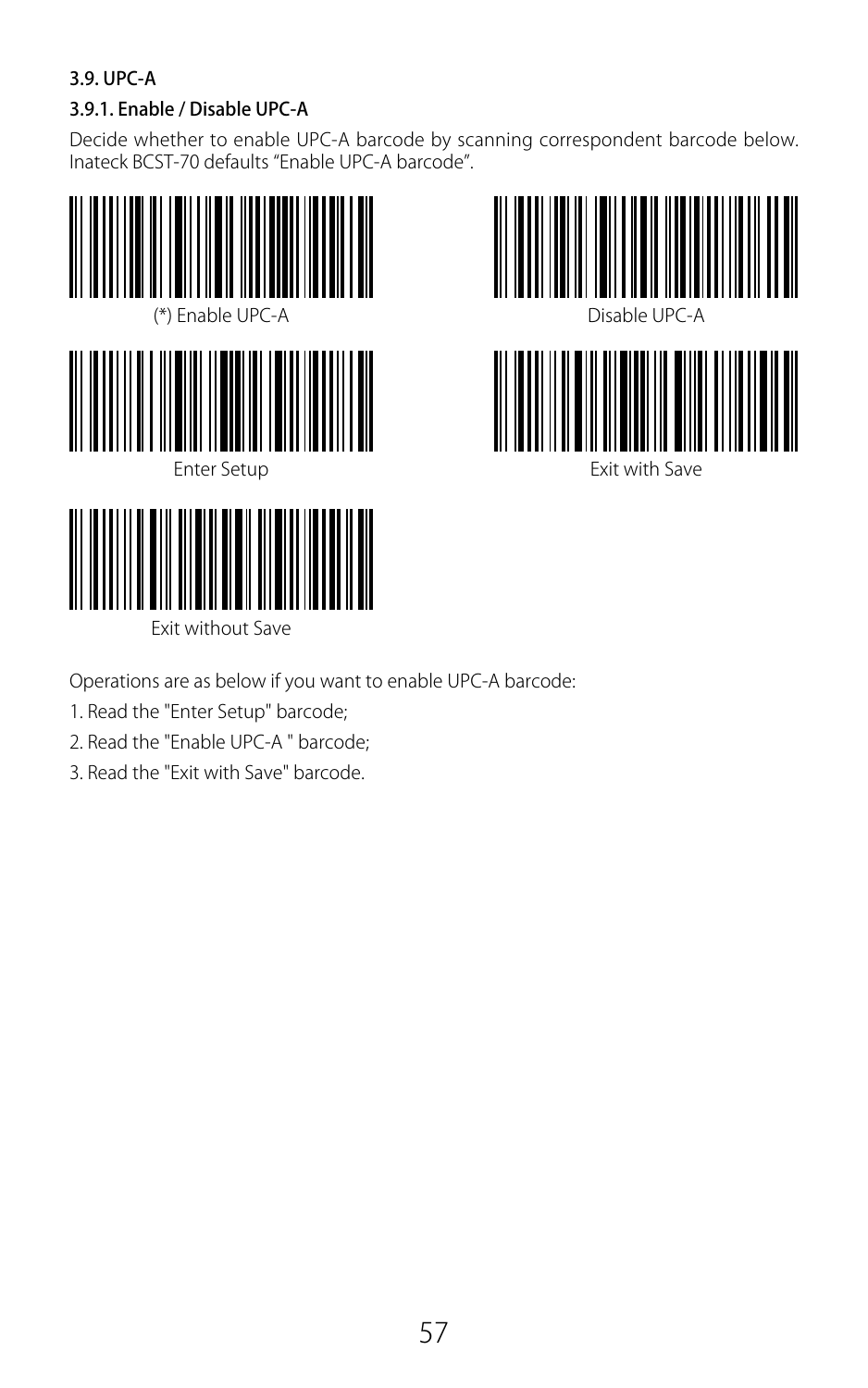### 3.9.2. UPC-A output "0"

Decide whether to add "0" in the output of UPC-A data by scanning correspondent barcode below. Inateck BCST-70 takes UPC-A Do Not output "0" as default.







Exit with Save

Operations are as below if you want to Output UPC-A '0':

1. Read the "Enter Setup" barcode;

- 2. Read the " UPC-A Output "0" " barcode;
- 3. Read the "Exit with Save" barcode.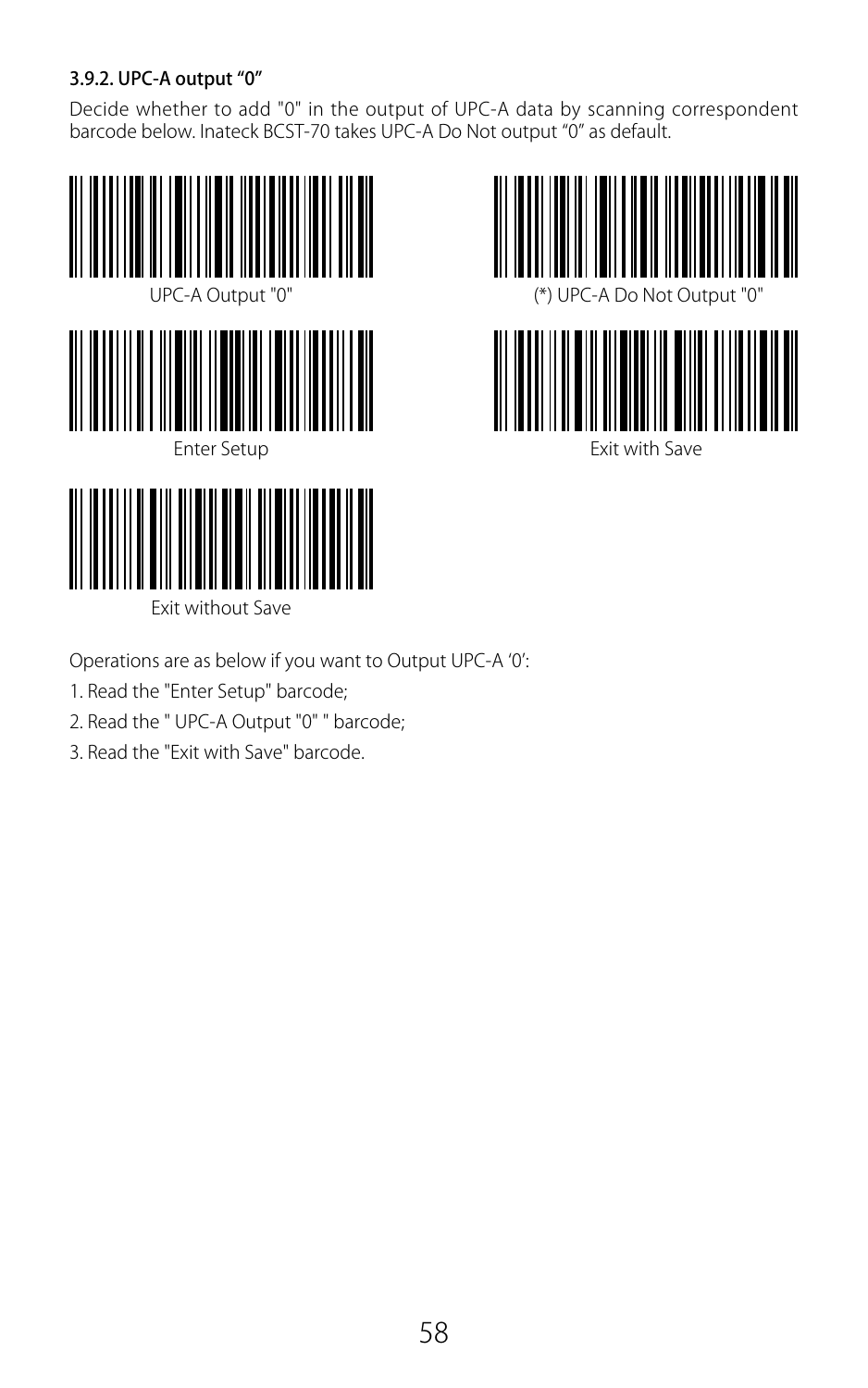#### 3.9.3. Checksum Verification

Decide whether to Transmit UPC-A Checksum by scanning correspondent barcode<br>below. Inateck BCST-70 defaults "Transmit UPC-A Checksum".







Exit with Save

Operations are as below if you want to enable UPC-A and transmit UPC-A Checksum:

- 1. Read the "Enter Setup" barcode;
- 2. Read the "Enable UPC-A" barcode;

- 3. Read the "Transmit UPC-A Checksum" barcode;
- 4. Read the "Exit with Save" barcode.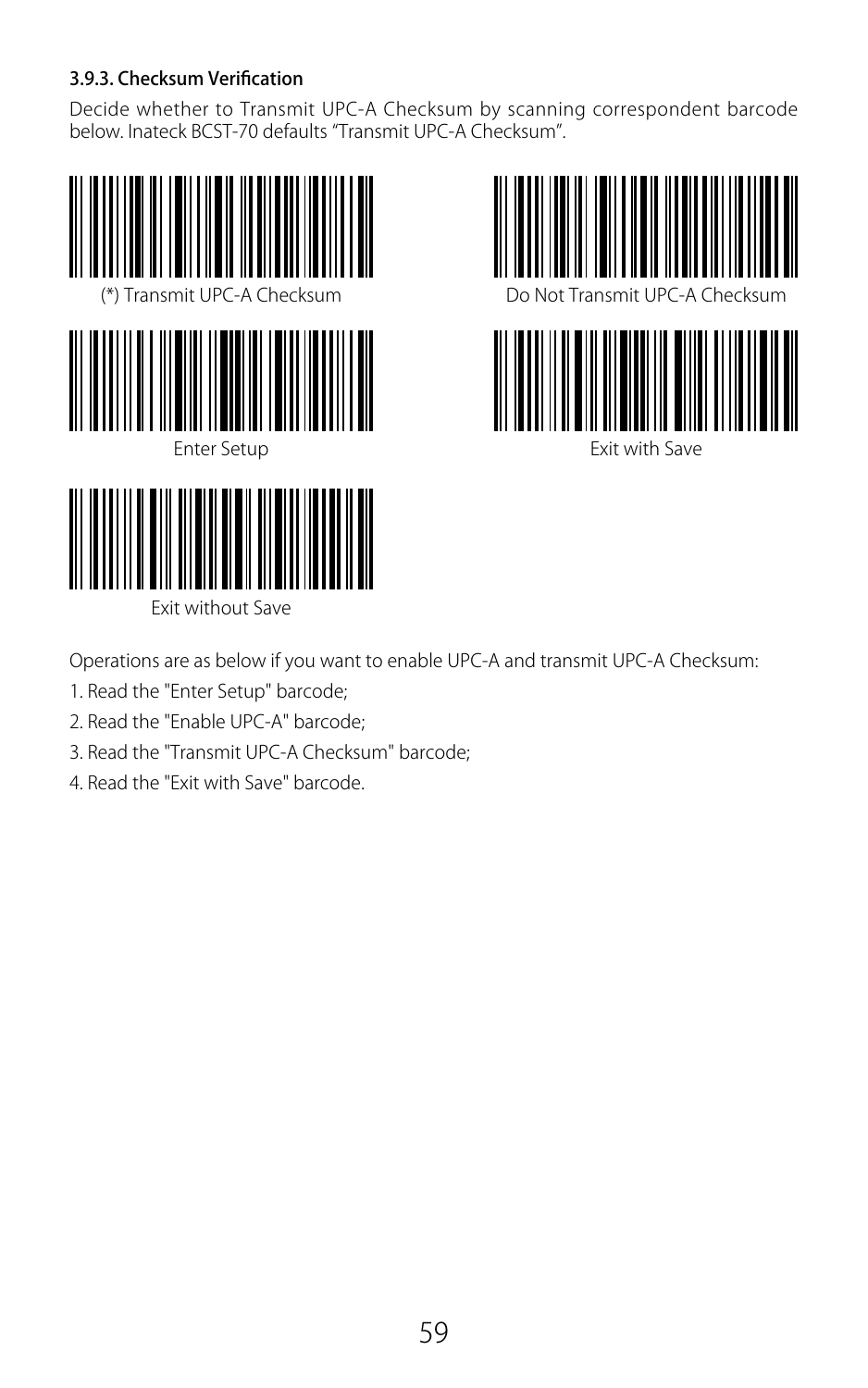### 3.10. UPC-E

### 3.10.1. Enable / Disable UPC-E

Decide whether to Enable UPC-E by scanning correspondent barcode below. Inateck BCST-70 defaults "Enable UPC-E" .





Operations are as below if you want to enable UPC-E barcode:

- 1. Read the "Enter Setup" barcode;
- 2. Read the "Enable UPC-E " barcode;

Exit without Save

3. Read the "Exit with Save" barcode.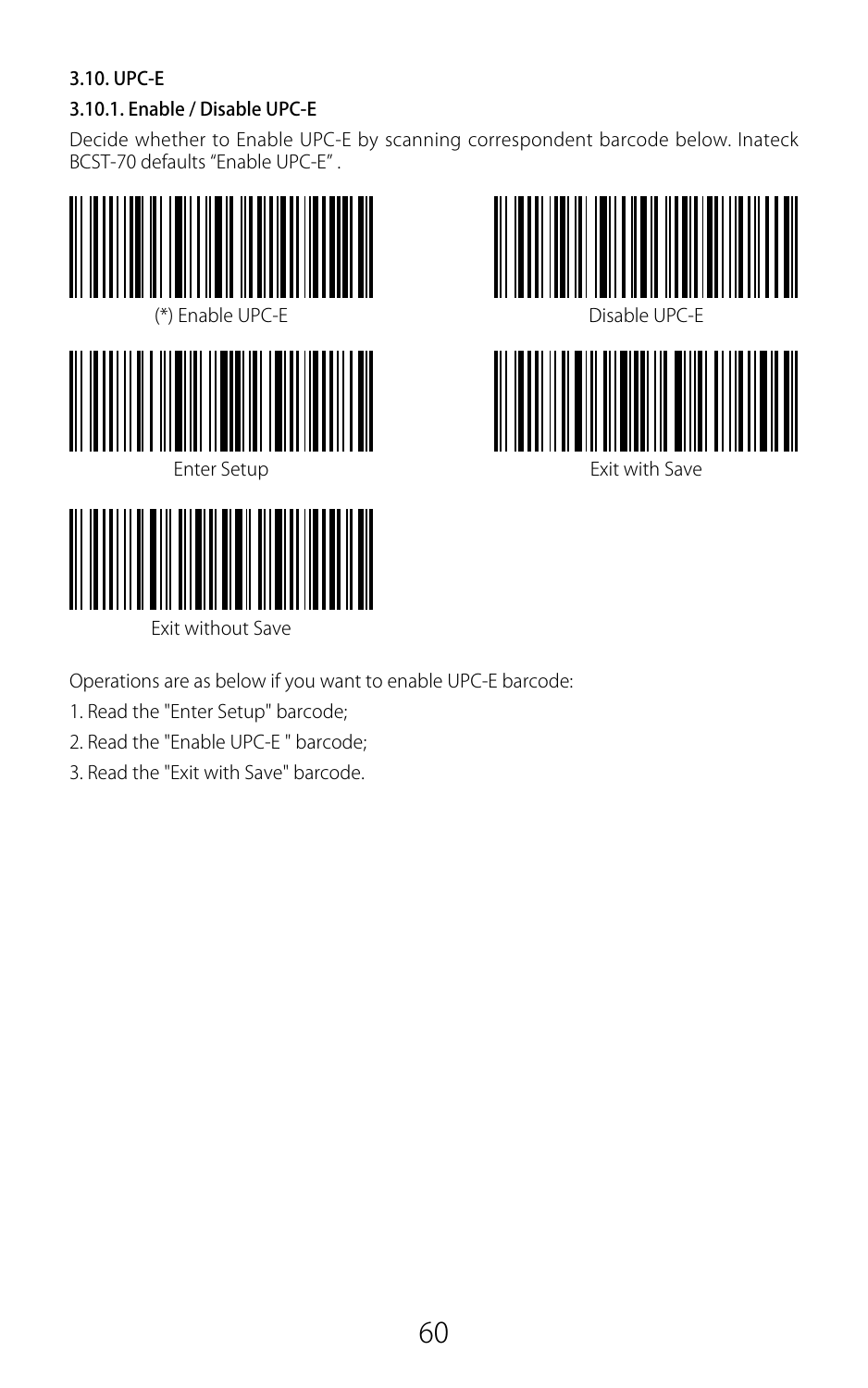### 3.10.2. Enable / Disable UPC-E 1

Decide whether to Enable UPC-E 1 by scanning correspondent barcode below. Inateck BCST-70 defaults "Disable UPC-E 1".





Exit with Save

Note: Most of the Start character of UPC-E is 0, Please Set the scanner to able to read the UPC-E barcode before enabling the UPC-E 1. Inateck BCST-70 defaults "Disable UPC-E 1".

Operations are as below if you want to enable UPC-E1 barcode:

- 1. Read the "Enter Setup" barcode;
- 2. Read the "Enable UPC-E " barcode;

- 3. Read the "Enable UPC-E1 " barcode;
- 4. Read the "Exit with Save" barcode.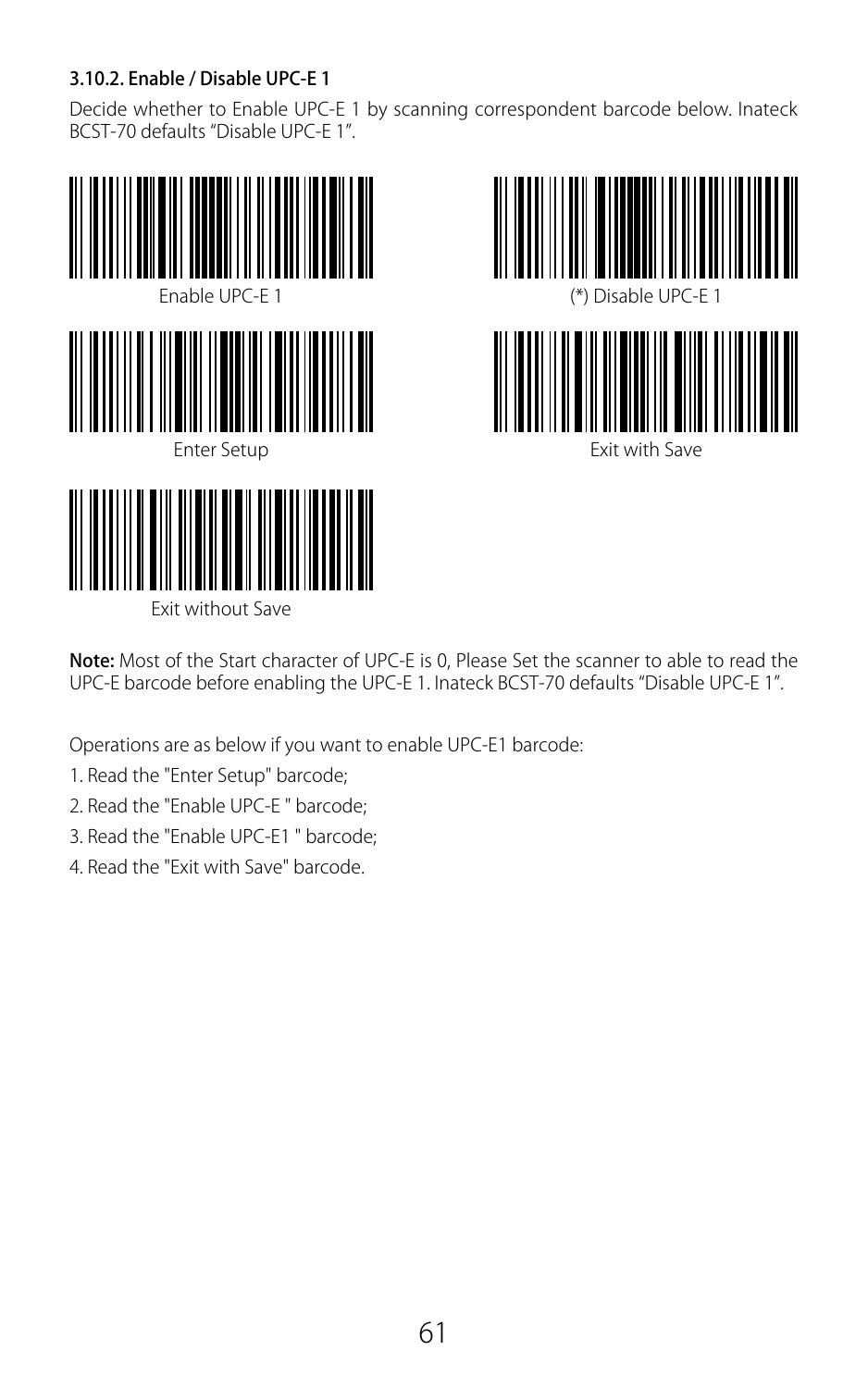#### 3.10.3. Start Character Transmission

Decide whether to include the Start character, which is limited to be "0"or "1", in the data being transmitted. Inateck BCST-70 defaults "Transmit UPC-E Start Characters".





Exit with Save

Operations are as below if you do not want to Transmit UPC-E Start Characters:

- 1. Read the "Enter Setup" barcode;
- 2. Read the " Do Not Transmit UPC-E Start Character " barcode;
- 3. Read the "Exit with Save" barcode.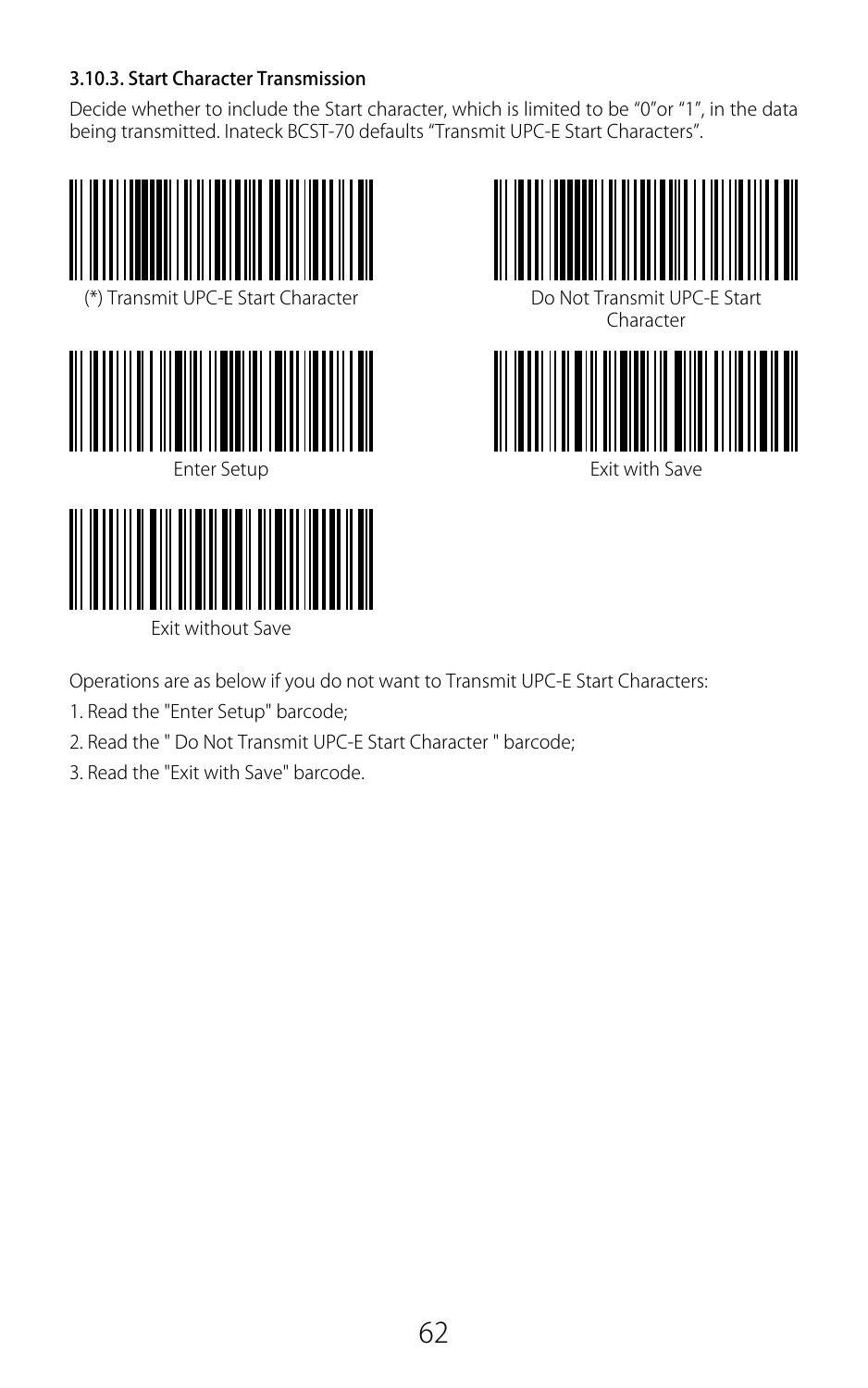### 3.10.4. Convert UPC-E to UPC-A

Decide whether to convert the UPC-E to UPC-A by scanning correspondent barcode below. Inateck BCST-70 defaults "Convert UPC-E to UPC-A".







Operations are as below if you want to convert UPC-E to UPC-A:

1. Read the "Enter Setup" barcode;

- 2. Read the "Convert UPC-E to UPC-A" barcode;
- 4. Read the "Exit with Save" barcode.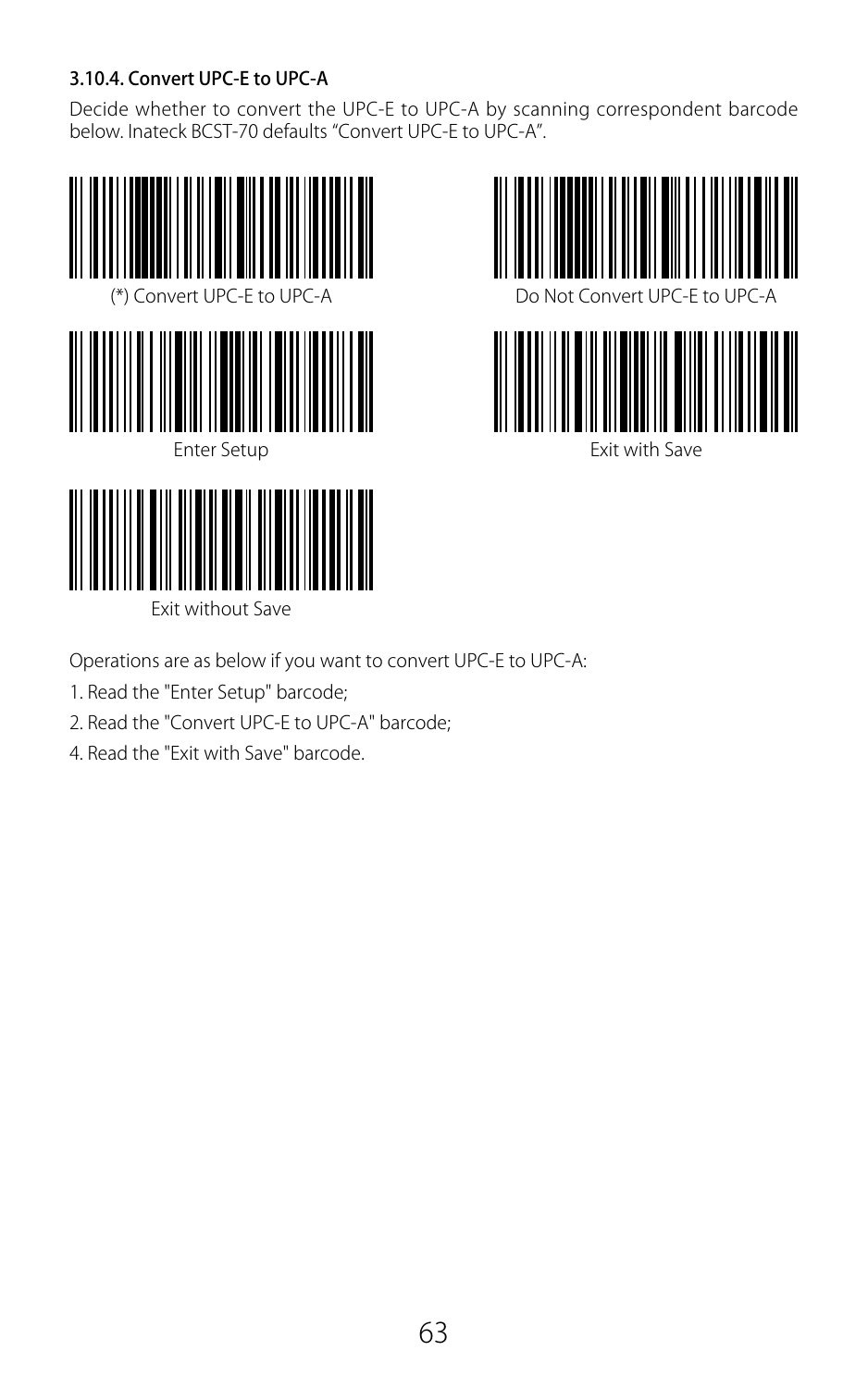### 3.10.5. Checksum Verification

Decide whether to transmit UPC-E Checksum by scanning correspondent barcode below. Inateck BCST-70 defaults "Transmit UPC-E Checksum".







Exit with Save

Operations are as below if you want to transmit UPC-E Checksum:

- 1. Read the "Enter Setup" barcode;
- 2. Read the "Enable UPC-E" barcode;

- 3. Read the "Transmit UPC-E Checksum" barcode;
- 4. Read the "Exit with Save" barcode.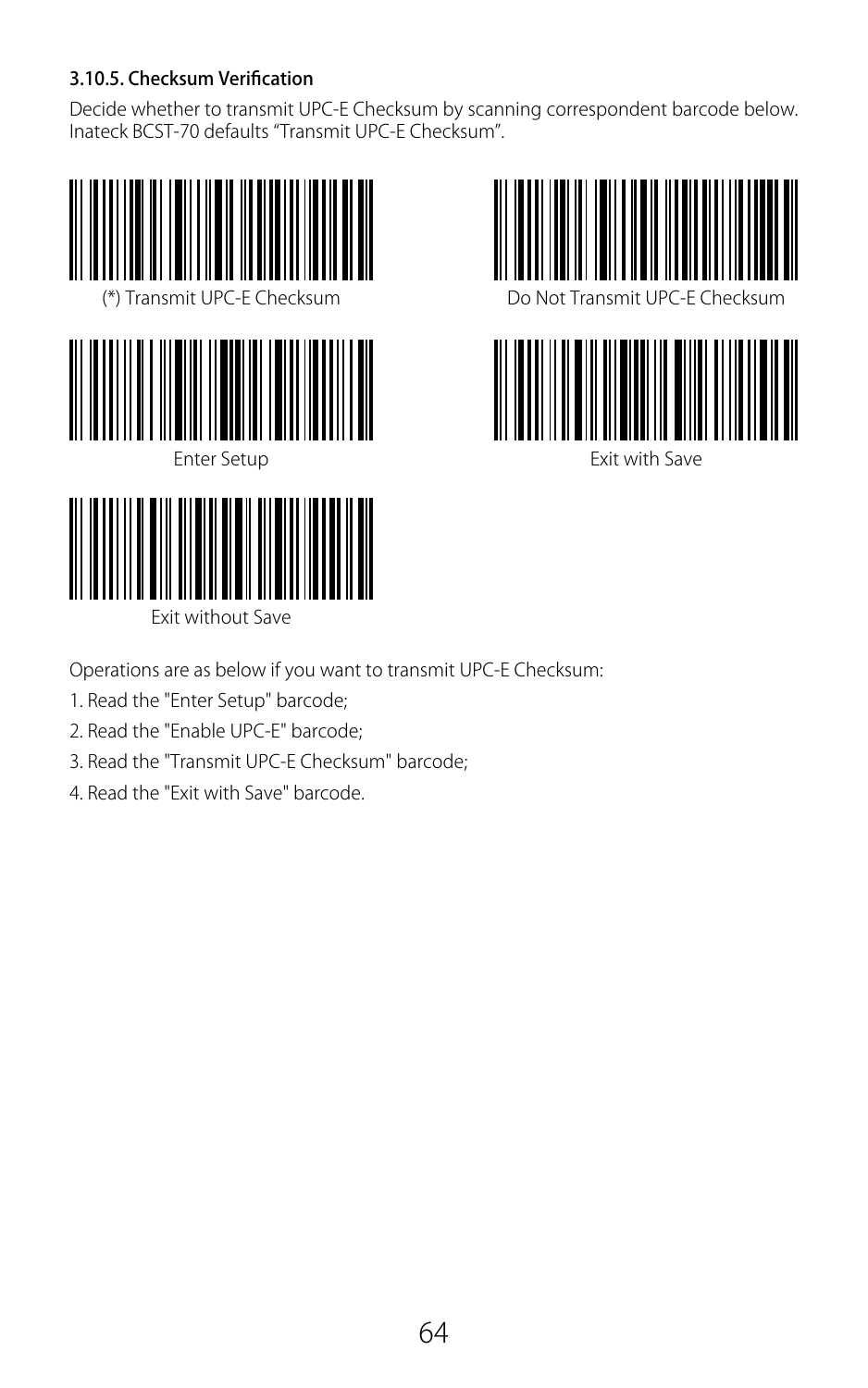### 3.11. IATA 2 of 5

# 3.11.1. Enable/ Disable IATA 25

Decide whether to enable IATA 25 by scanning correspondent barcode below. ,Inateck BCST-70 defaults "Disable IATA 25".





Operations are as below if you want to enable IATA 25 barcode:

1. Read the "Enter Setup" barcode;

- 2. Read the "Enable IATA 25 " barcode;
- 3. Read the "Exit with Save" barcode.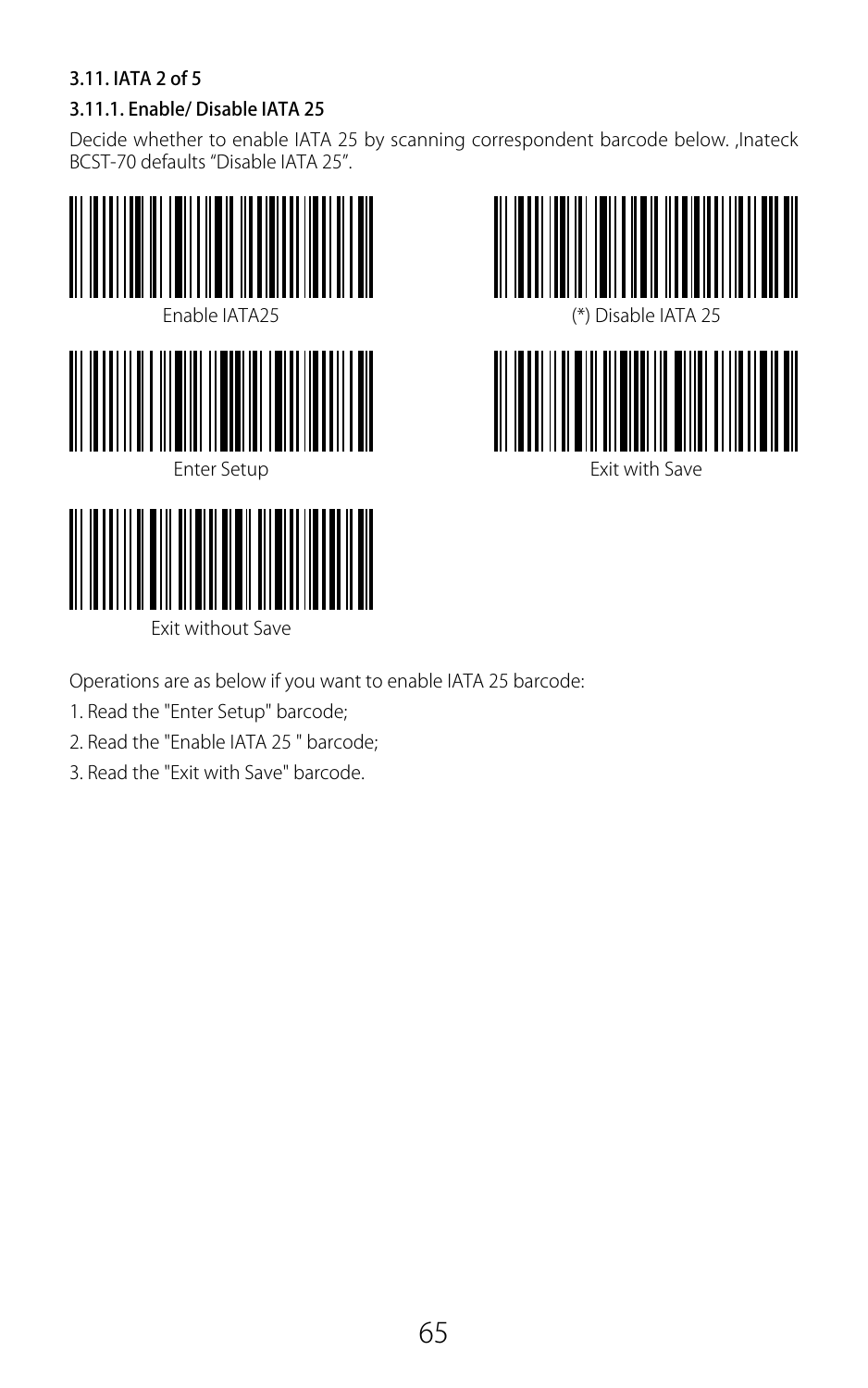#### 3.11.2. Checksum Verification

Checksum character is not enforced to be included in the IATA 25 data. If checksum character is included, it should be the last character of the barcode data. As a calculate value bases on all the data, Checksum character is used to check if the data is correct or not.

Thus, if the scanner is set to "Do Not Verify", which is default, then the scanner will read and output all the barcode data.

If the scanner is set to "Verify with Output Checksum Character", and the scanner will check the data based on the last character of the barcode data. If the check passes, Inateck BCST-70 will read and output the Checksum Character as the last character of normal data; However, it will not be able to read IATA 25 without checksum character.

If the scanner is set to "Verify without Output Checksum Character", and the scanner will check the data based on the last character of the barcode data. If the check passes, Inateck BCST-70 will read but will NOT output the Checksum Character as the last character of normal data; However it will not be able to read IATA 25 without checksum









Exit with Save **Exit without Save** 



(\*) Do Not Verify IATA 25 Verify with Output Checksum Character



Enter Setup



character.

Operations are as below if you want to Verify with Output Checksum Character:

- 1. Read the "Enter Setup" barcode;
- 2. Read the "Verify with Output Checksum Character" barcode;
- 3. Read the "Exit with Save" barcode.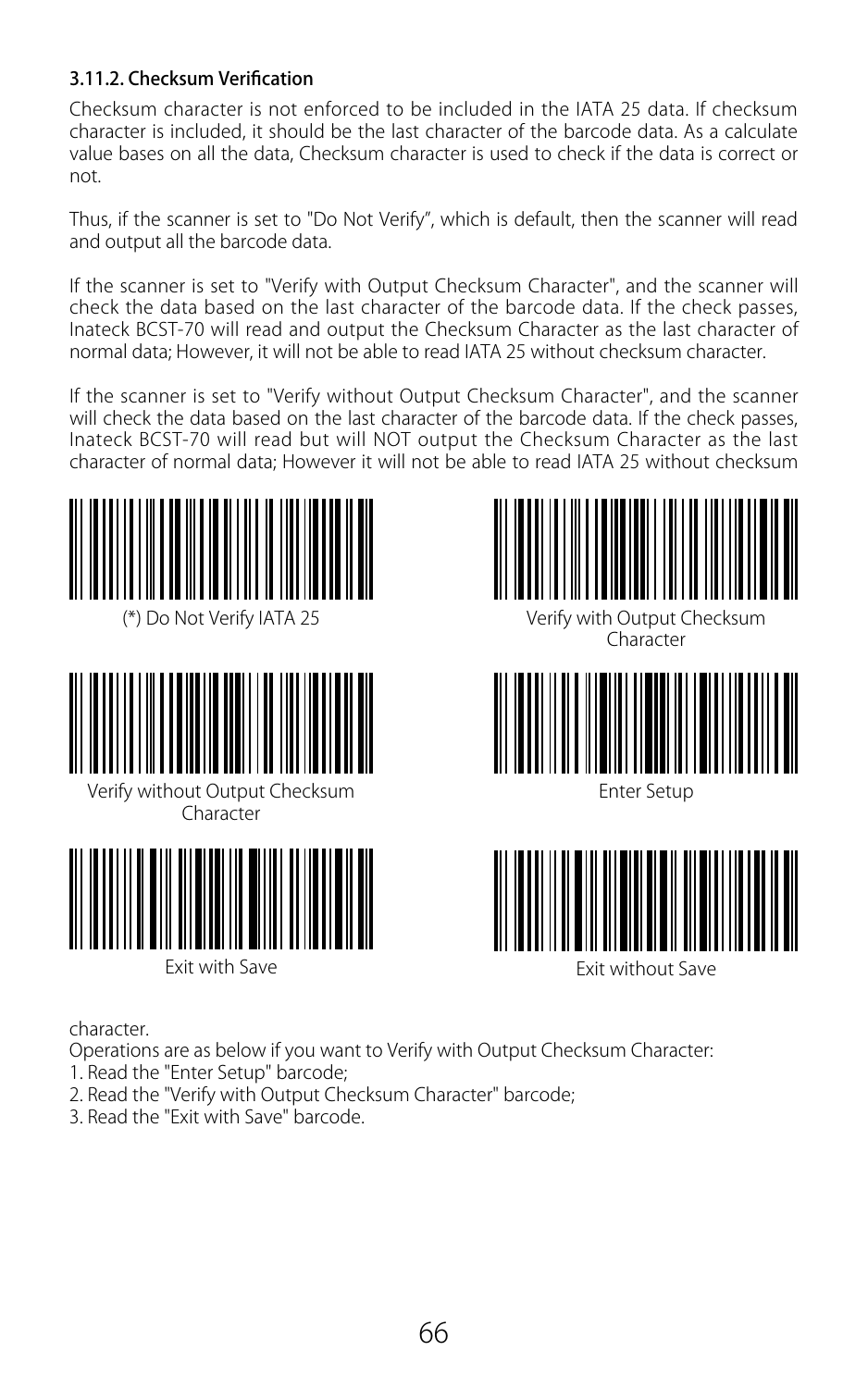### 3.12. Interleaved 2 of 5

# 3.12.1. Enable / Disable Interleaved 25

Decide whether to enable Interleaved 25 by scanning correspondent barcode below. Inateck BCST-70 defaults to "Enable Interleaved 25".





Operations are as below if you want to enable Interleaved 25:

1. Read the "Enter Setup" barcode;

- 2. Read the "Enable Interleaved 25." barcode;
- 3. Read the "Exit with Save" barcode.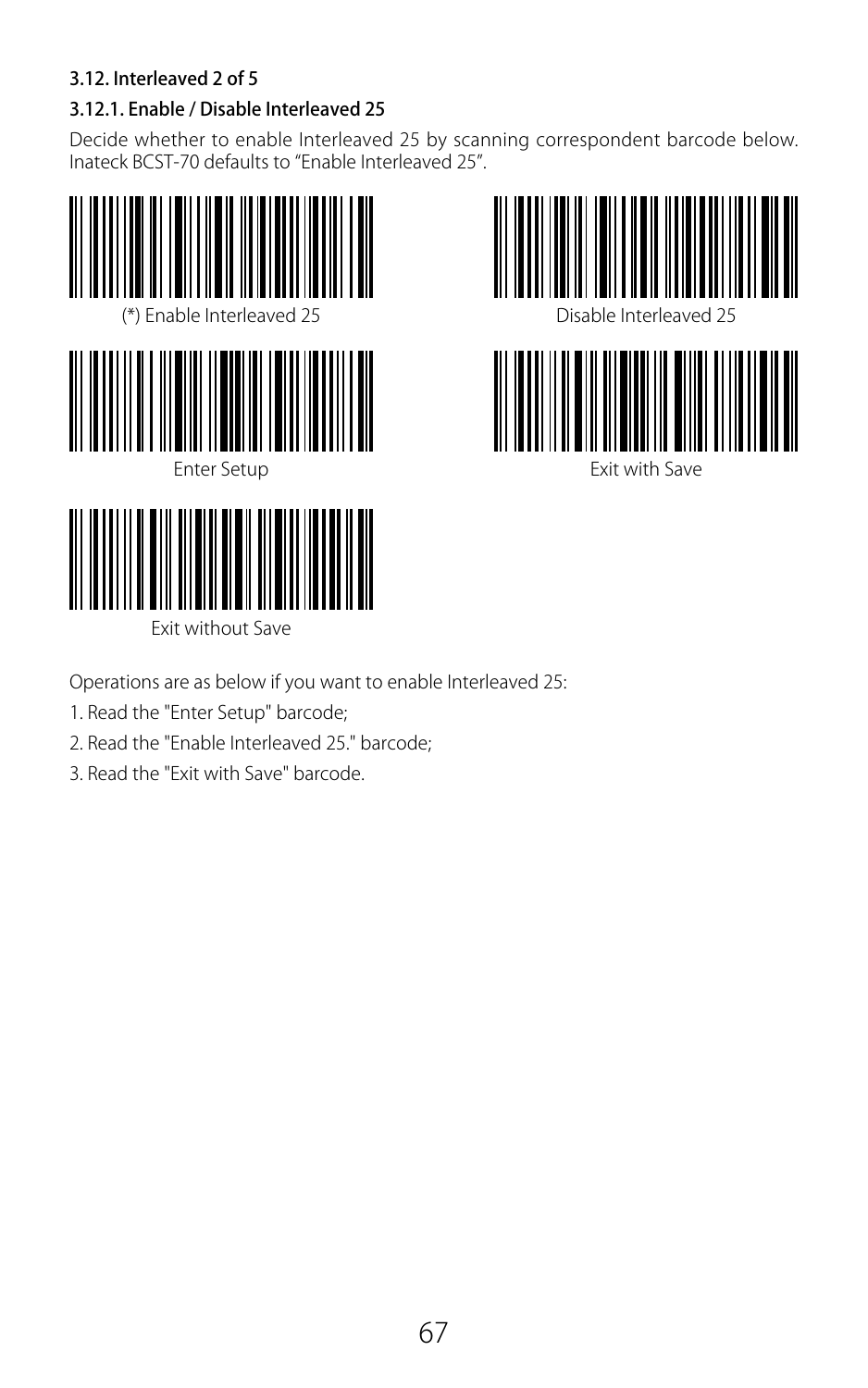### 3.13. Matrix 2 of 5

# 3.13.1. Enable or Disable Matrix 25

Decide whether to enable Matrix 25 by scanning correspondent barcode below. Inateck BCST-70 defaults to "Disable Matrix 25".





Operations are as below if you want to enable Matrix 25:

1. Read the "Enter Setup" barcode;

- 2. Read the "Enable Matrix 25" barcode;
- 3. Read the "Exit with Save" barcode.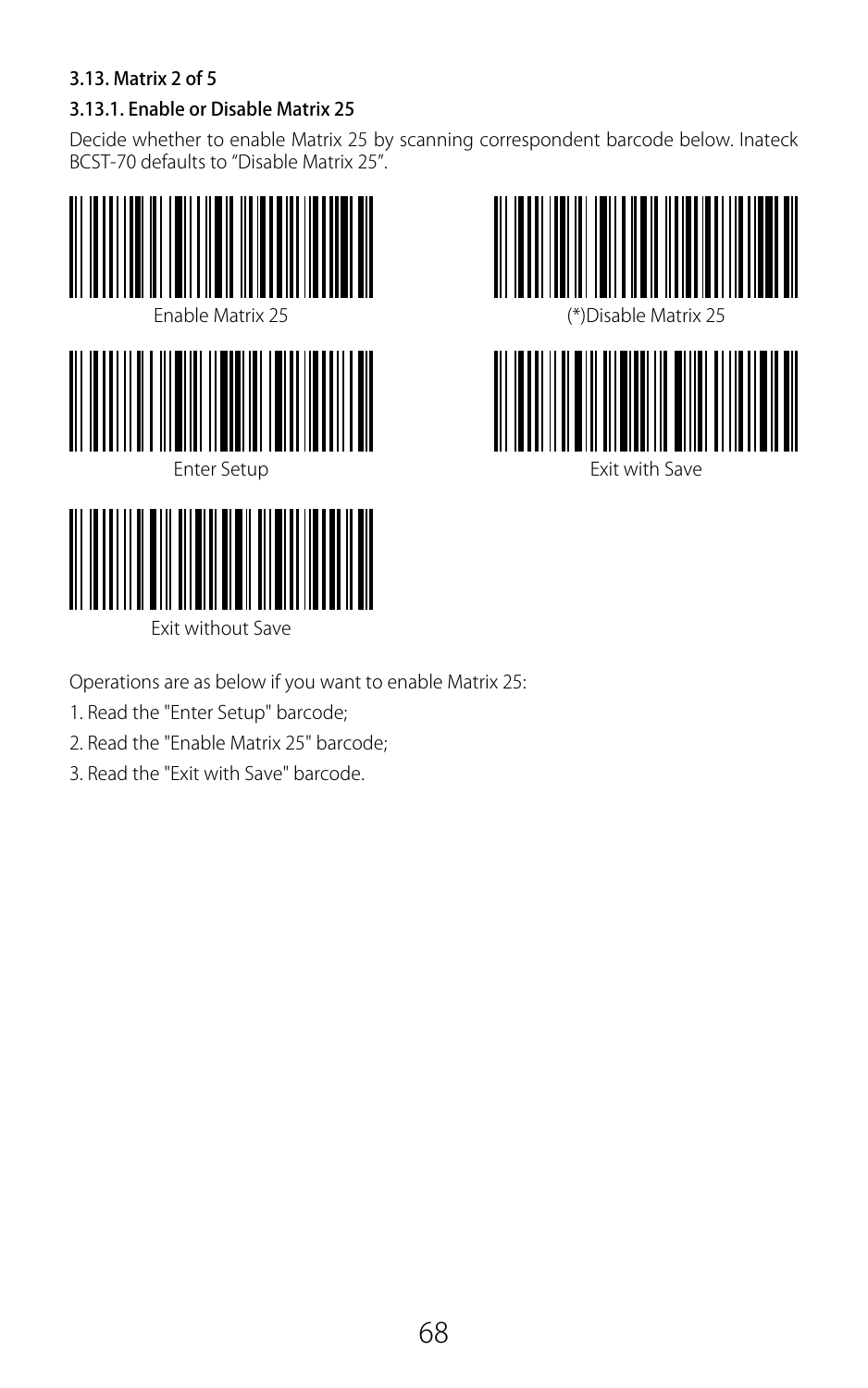#### 3.13.2. Checksum Verification

Checksum character is not enforced to be included in the Matrix 25 data. If checksum character is included, it should be the last character of the barcode data. As a calculate value bases on all the data, Checksum character is used to check if the data is correct or not.

Thus, if the scanner is set to "Do Not Verify", which is default, then the scanner will read and output all the barcode data.

If the scanner is set to "Verify with Output Checksum Character", and the scanner will check the data based on the last characters of the barcode data. If the check passes, the scanner will read and output the Checksum Character as the last character of normal data; However, it will not be able to read Matrix 25 without checksum character under this setting.

If the scanner is set to "Verify without Output Checksum Character", the scanner will check the data based on the last characters of the barcode data but will not transmit the checksum character. However, the scanner will be unable to read Matrix 25 barcode without Checksum character under this setting.





Verify without Output Checksum Character





(\*) Do Not Verify Verify With Output Checksum Character



Enter Setup



Operations are as below if you want to Verify with Output Checksum Character:

- 1. Read the "Enter Setup" barcode;
- 2. Read the "Verify with Output Checksum Character" barcode;
- 3. Read the "Exit with Save" barcode.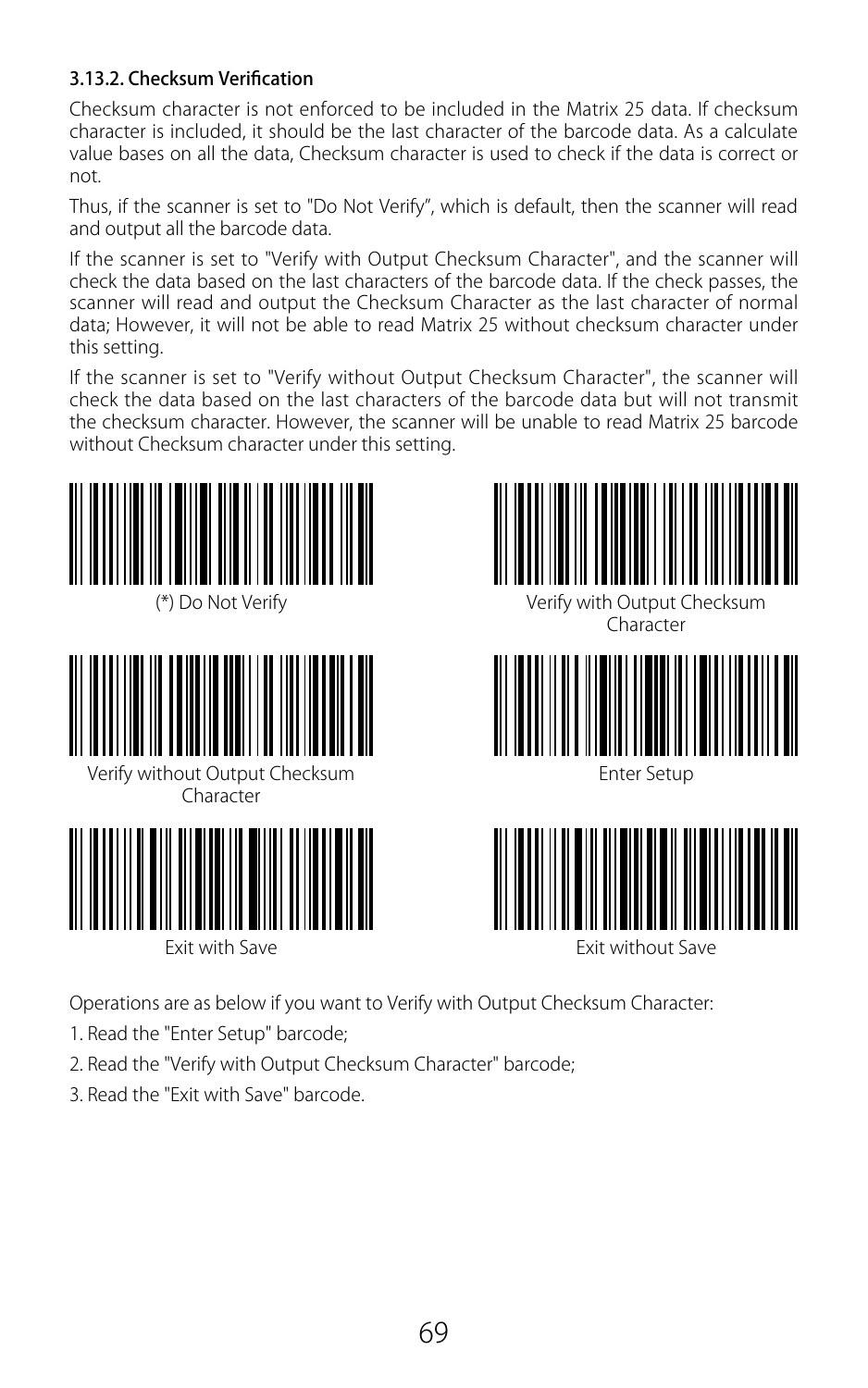### 3.14. Standard 2 of 5 / Industrial 2 of 5

Standard 2 of 5 is also known as Industrial 2 of 5.

### 3.14.1. Enable / Disable Standard 25

Decide whether to enable Standard 25 by scanning correspondent barcode below. Inateck BCST-70 defaults to "Disable Standard 25".







vit with Save



Operations are as below if you want to enable Standard 25:

- 1. Read the "Enter Setup" barcode;
- 2. Read the "Enable Standard 25" barcode;
- 3. Read the "Exit with Save" barcode.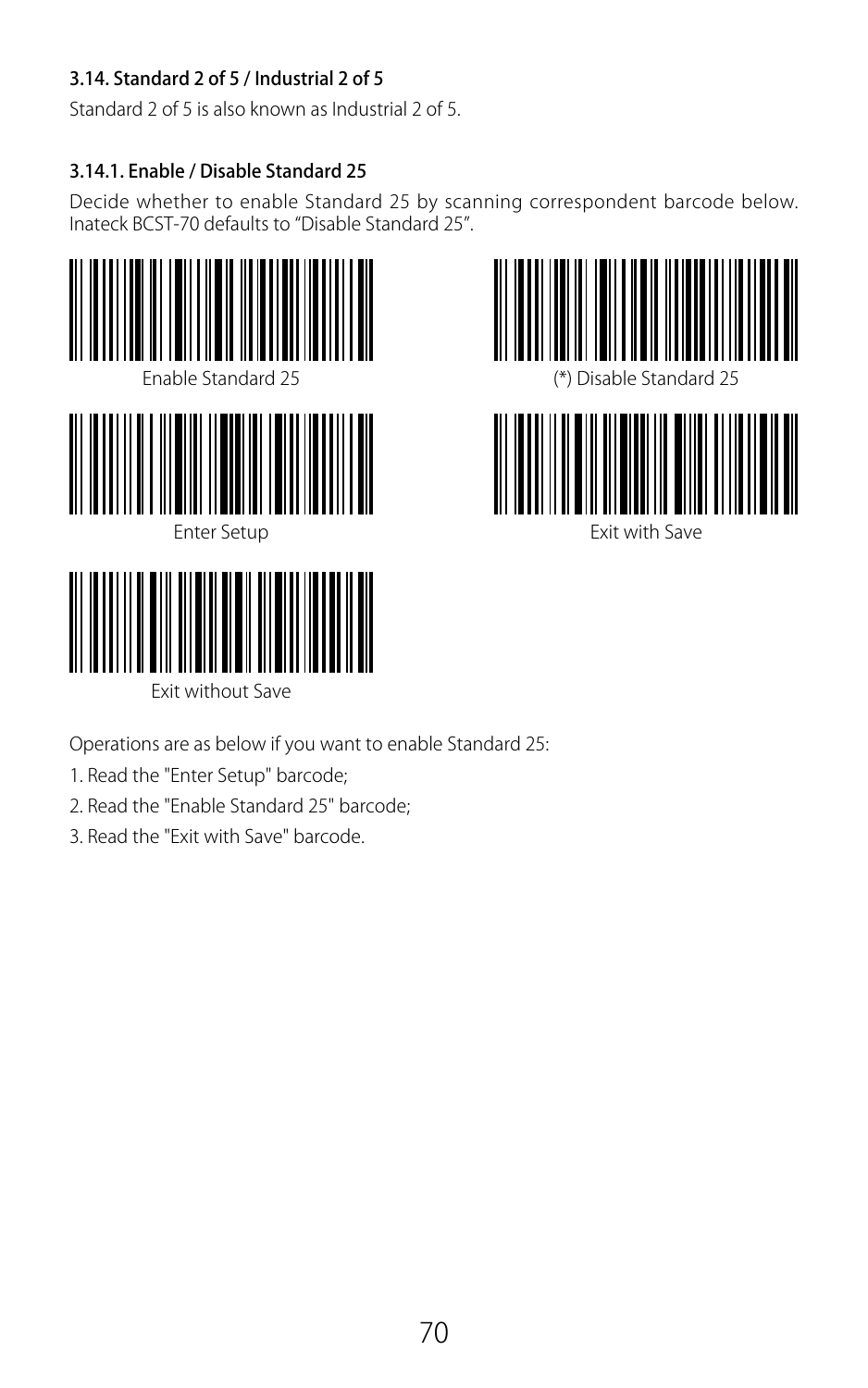#### 3.14.2. Checksum Verification

Checksum character is not enforced to be included in the data of Standard 25. If checksum character is included, it should be the last character of the barcode data. As a calculate value based on all the data, Checksum character is used to check whether the data is correct or not.

If the scanner is set to "Do Not Verify", which is the default, then the scanner will read all the barcode data.

If the scanner is set to "Verify with Output Checksum Character", and the scanner will check the data based on the last character of the barcode data. If the check passes, the scanner will read and output the Checksum Character as the last character of normal data; However the scanner will not be able to read Standard 25 without checksum character under this setting.

If the scanner is set to "Verify without Output Checksum Character", and the scanner will check the data based on the last character of the barcode data. If the check passes, the scanner will read but will NOT output the Checksum Character; However the scanner will not be able to read Standard 25 without checksum character under this setting.





Verify without Output Checksum Character







(\*) Do not Verify Verify With Output Checksum Character



Enter Setup



Operations are as below if you want to Verify with Output Checksum Character:

- 1. Read the "Enter Setup" barcode;
- 2. Read the "Verify with Output Checksum Character" barcode;
- 3. Read the "Exit with Save" barcode.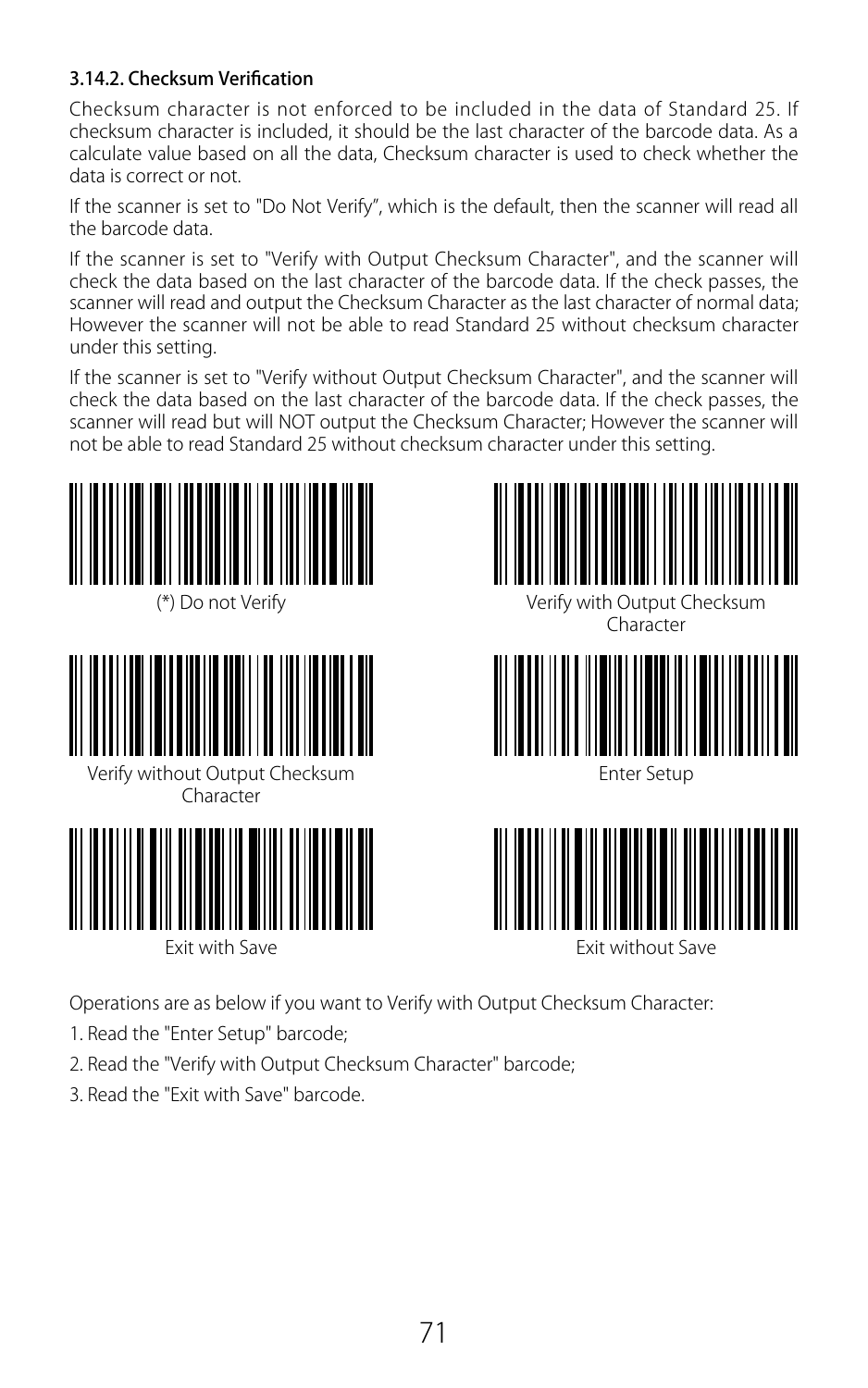### 3.15. China Postal Code

# 3.15.1. Enable/Disable China Postal Code

Decide whether to enable China Postal Code by scanning correspondent barcode below. Inateck BCST-70 defaults to "Disable China Postal Code".





Exit without Save

Operations are as below if you want to enable China Postal Code:

- 1. Read the "Enter Setup" barcode;
- 2. Read the "Enable China Postal Code " barcode;
- 3. Read the "Exit with Save" barcode.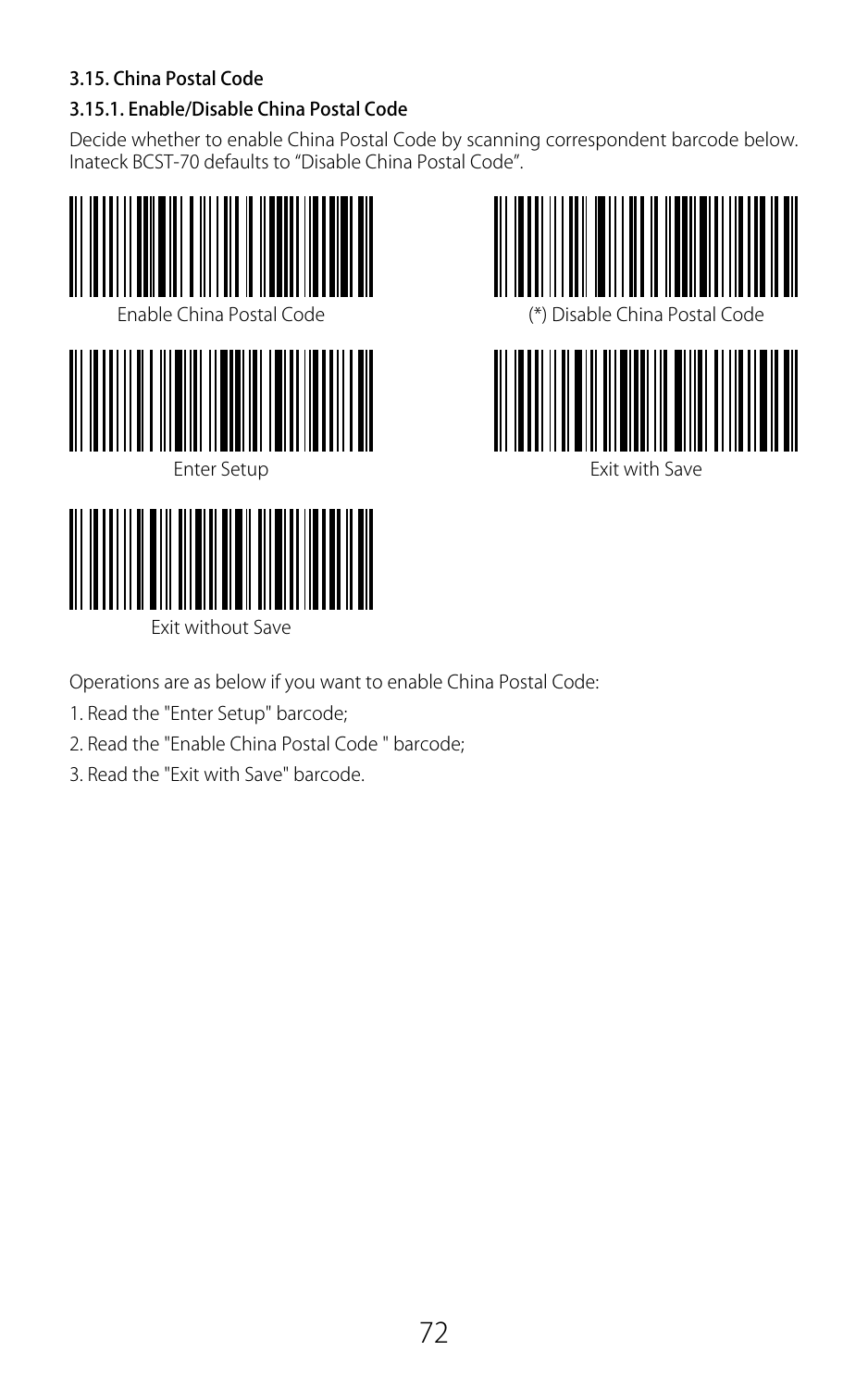#### 3.15.2. Checksum Verification

Checksum character is not enforced to be included in the data of China Postal Code. If checksum character is included, it should be the last character of the barcode data. As a calculate value based on all of the data, Checksum character is used to check whether the data is correct or not.

If the scanner is set to "Do Not Verify", which is the default, then the scanner will read all the barcode data.

If the scanner is set to "Verify with Output Checksum Character", and the scanner will check the data based on the last character of the barcode data. If the check passes, the scanner will read and output the Checksum Character as the last character of normal data; However the scanner will not be able to read China Postal Code without checksum character under this setting.

If the scanner is set to "Verify without Output Checksum Character", and the scanner will check the data based on the last character of the barcode data. If the check passes, the scanner will read but will NOT output the Checksum Character; However the scanner will not be able to read China Postal Code without checksum character under this setting.





Verify without Output Checksum Character





(\*) Do not Verify Verify With Output Checksum Character



Enter Setup



Operations are as below if you want to Verify with Output Checksum Character:

- 1. Read the "Enter Setup" barcode;
- 2. Read the "Verify with Output Checksum Character" barcode;
- 3. Read the "Exit with Save" barcode.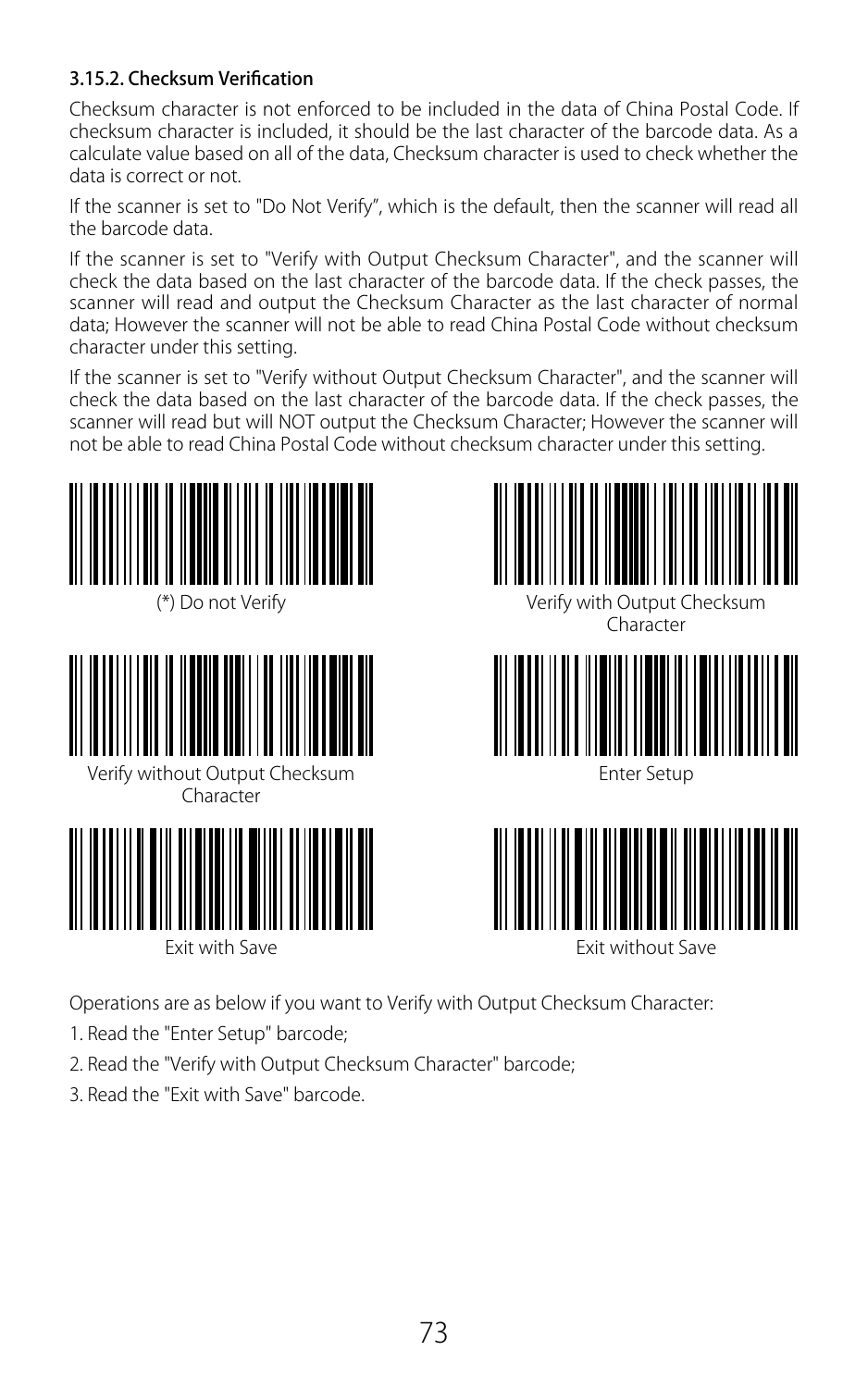# Chapter 4 Defining Output Format

## 4.1. Code ID

| <b>CODE TYPE</b>   | Code ID      |
|--------------------|--------------|
| Code 128           | a            |
| <b>EAN-13</b>      | $\mathsf b$  |
| EAN-8              | $\mathsf{C}$ |
| UPC-A              | d            |
| UPC-E              | e            |
| Code 39            | f            |
| Code 93            | g            |
| Codabar            | h            |
| Interleaved 2 of 5 | í            |
| Standard 2 of 5    | j            |
| Matrix 2 of 5      | $\mathsf k$  |
| IATA 2 of 5        | I            |
| MSI                | m            |
| Code 11            | n            |
| China Postal Code  | $\circ$      |
| <b>ISBN</b>        | P            |
| <b>ISSN</b>        | q            |

Decide whether to add code ID in front of the data of barcode. Inateck BCST-70 defaults to "Ignore Code ID".





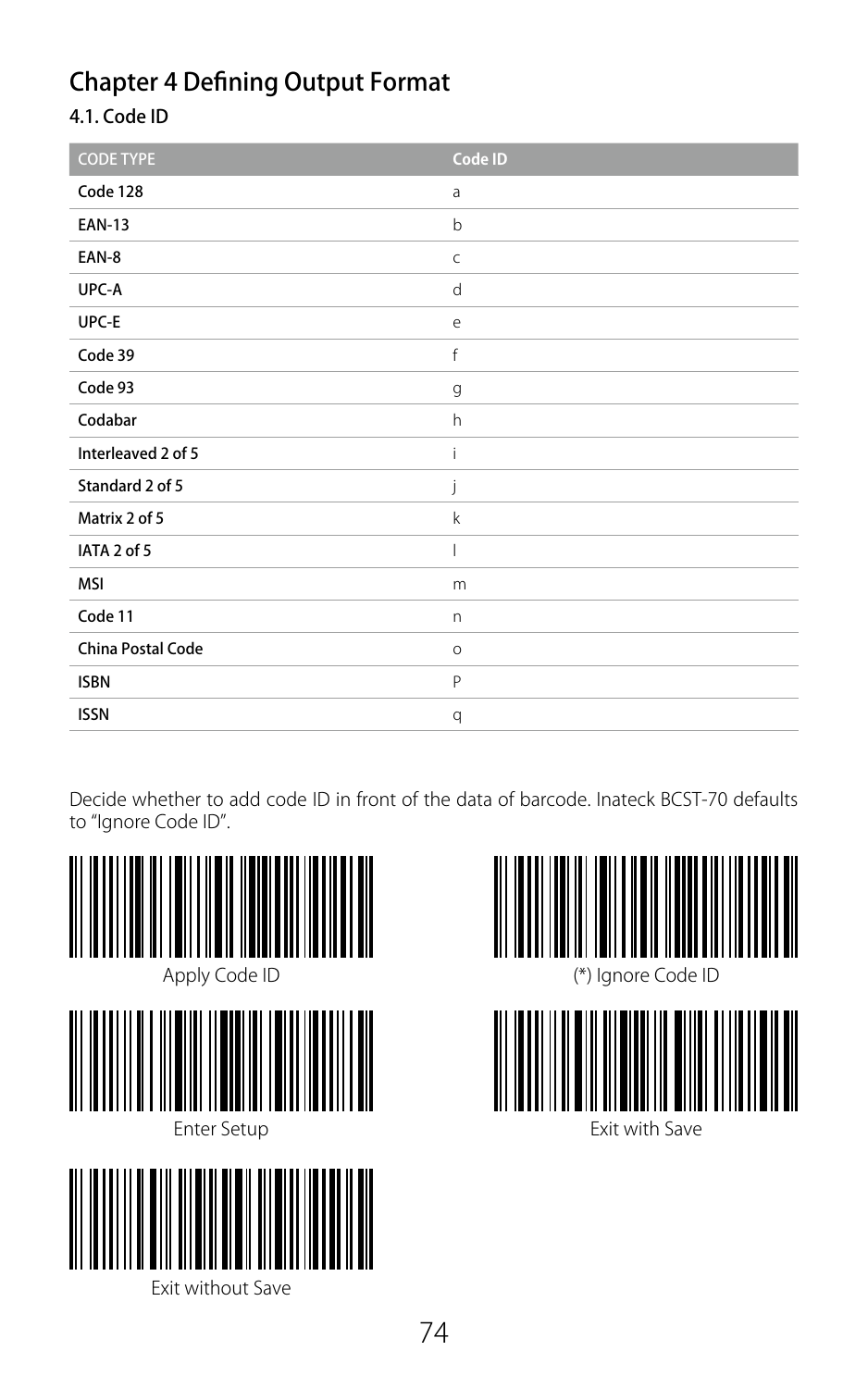Steps to apply Code ID are as below:

- 1). Read the "Enter Setup" barcode;
- 2). Read the "Apply Code ID" barcode;
- 3). Read the "Exit with Save" barcode.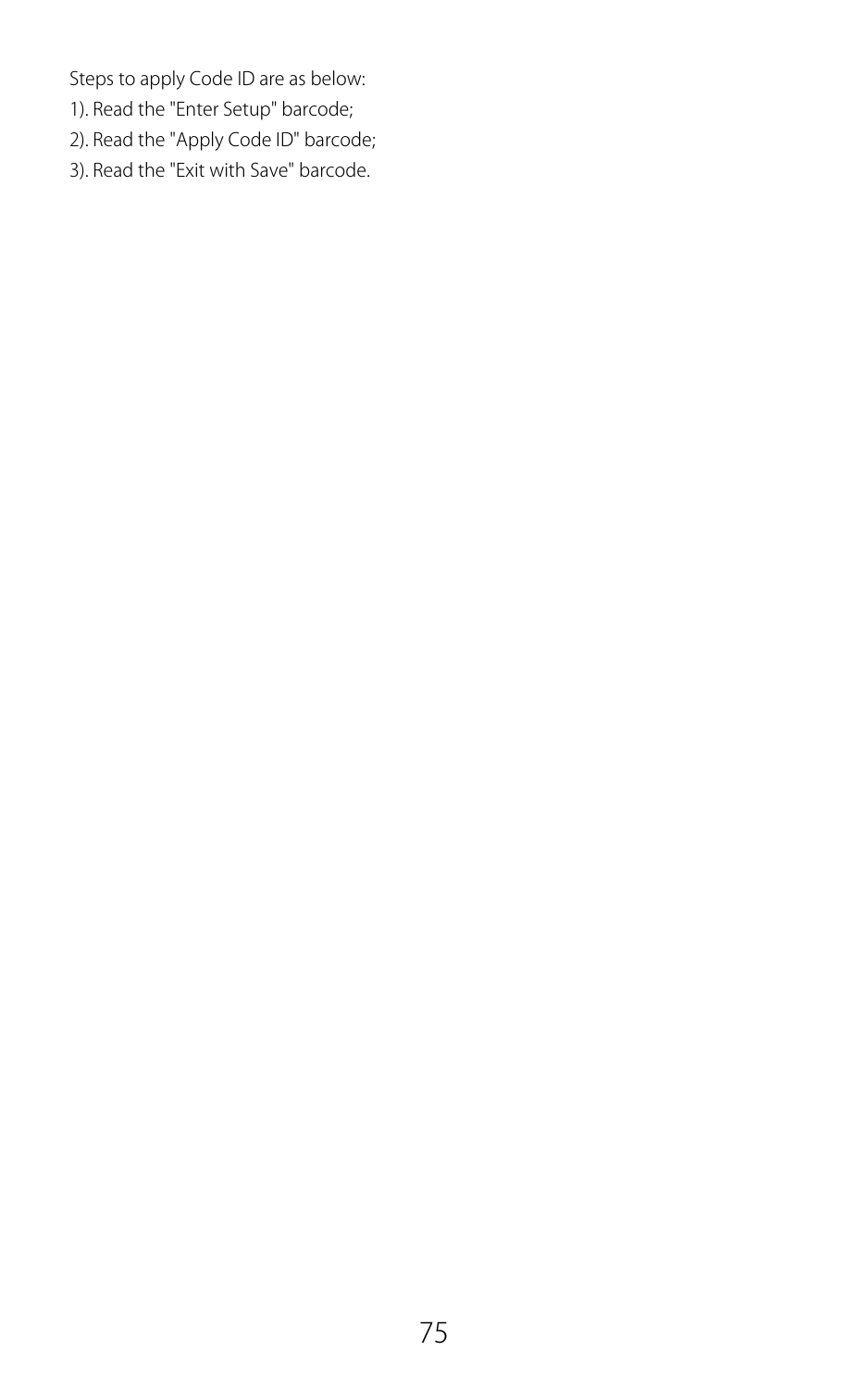## 4.2. Stop Code of Barcode Setting

Decide whether to apply Enter as the stop character of barcode data by scanning correspondent barcode below. Inateck BCST-70 defaults to "Apply Enter as the stop character of barcode".







Exit with Save

Steps to not apply Enter as Stop Character are as below:

1). Read the "Enter Setup" barcode;

- 2). Read the "Do Not Apply Enter as Stop Character" barcode;
- 3). Read the "Exit with Save" barcode.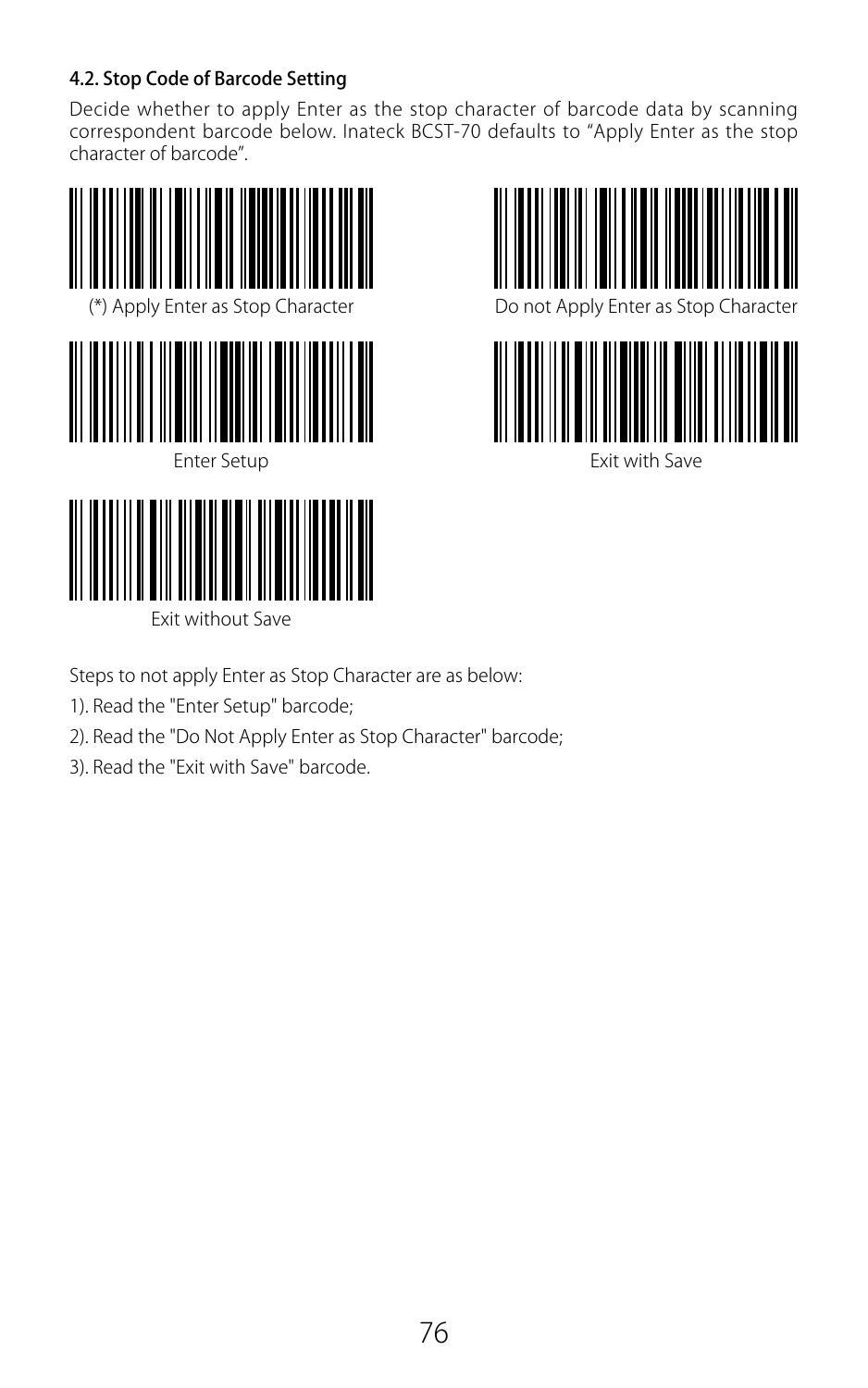## 4.3. Customized Settings of Prefix and Suffix Code of Barcode

Customized 1 to 32 digits prefix / suffix setting is supported by Inateck BCST-70. Though Inateck BCST-70 takes recovering the prefix and suffix as default, Hiding the prefix and suffix is also available through scanning correspondent barcode. Supported prefix/Suffix number can be seen in Appendix 1.



Exit without Save

Steps to set "#%1"as suffix and "!@D" as prefix are as below:

- 1). Read the "Enter Setup" barcode;
- 2). Read the "Prefix Setting" barcode;
- 3). Read the "#" barcode (see in Appendix 1);
- 4). Read the "%" barcode (see in Appendix 1);
- 5). Read the "1" barcode (see in Appendix 1);
- 6). Read the "Suffix Setting" barcode;
- 7). Read the "!" barcode (see in Appendix 1);
- 8). Read the "@" barcode (see in Appendix 1);
- 9). Read the "D" barcode (see in Appendix 1);

10). Read the "Exit with Save" barcode.

77 Note: Inateck BCST-70 will recover the prefix and suffix automatically once the Prefix/ Suffix Setting is finished.

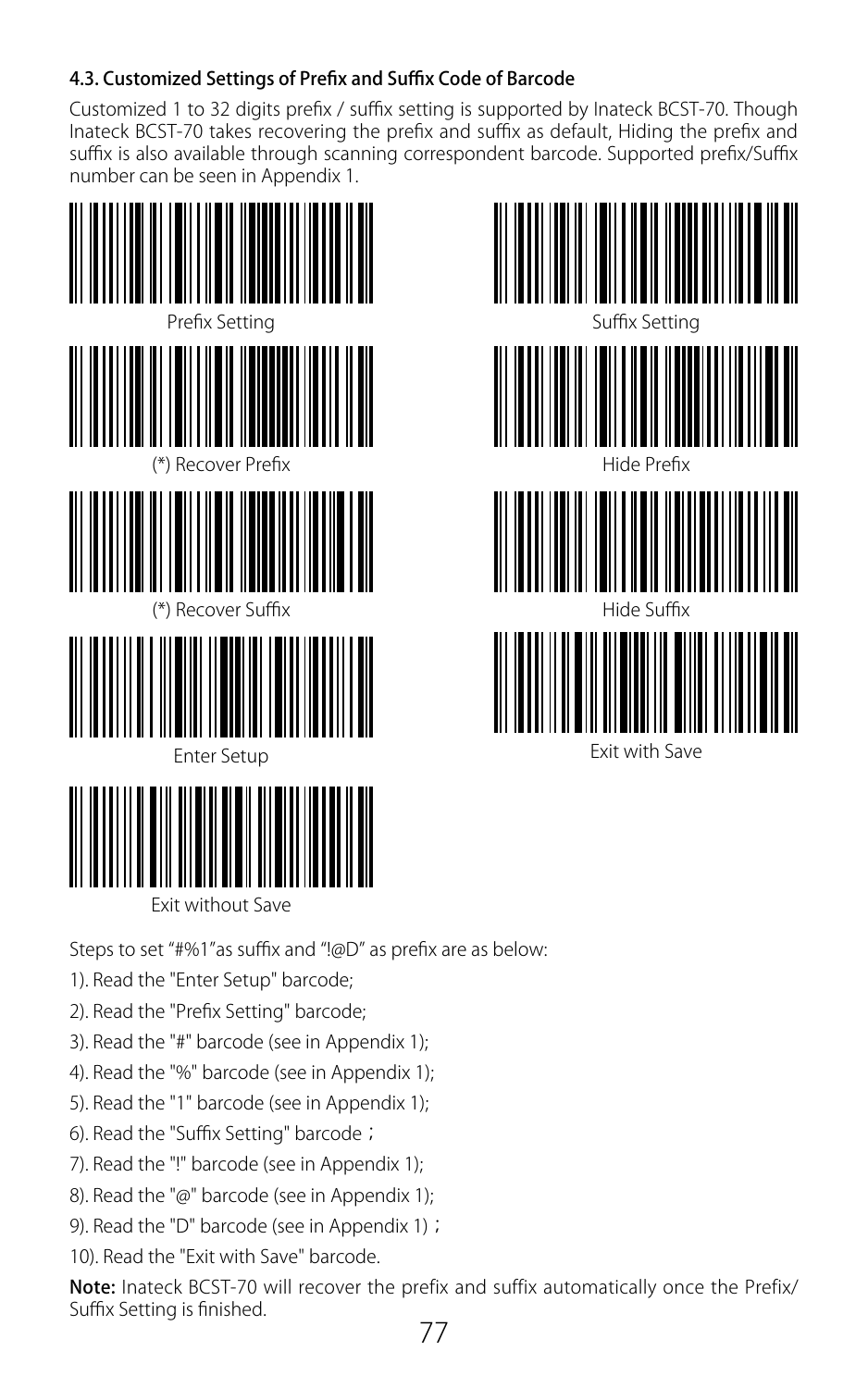## 4.4. Delete Character(s) on Output Result

Inateck BCST-70 can help users delete 0 to 99 digits of both the beginning and the<br>ending characters before outputs result. As default setting, no character, or 0 digit being deleted as output result. More details are as below.

1) Scan "Enter Setup" Barcode



Enter Setup

2) Scan "Delete Beginning Character(s)" Barcode or "Delete Ending Character(s)" Barcode



Delete Beginning Character(s)



Delete Ending Character(s)

3) Scan the digit(s)barcode to be deleted (If 13 characters need be deleted, please scan the barcodes of 1 digit and then 3 digits. ).



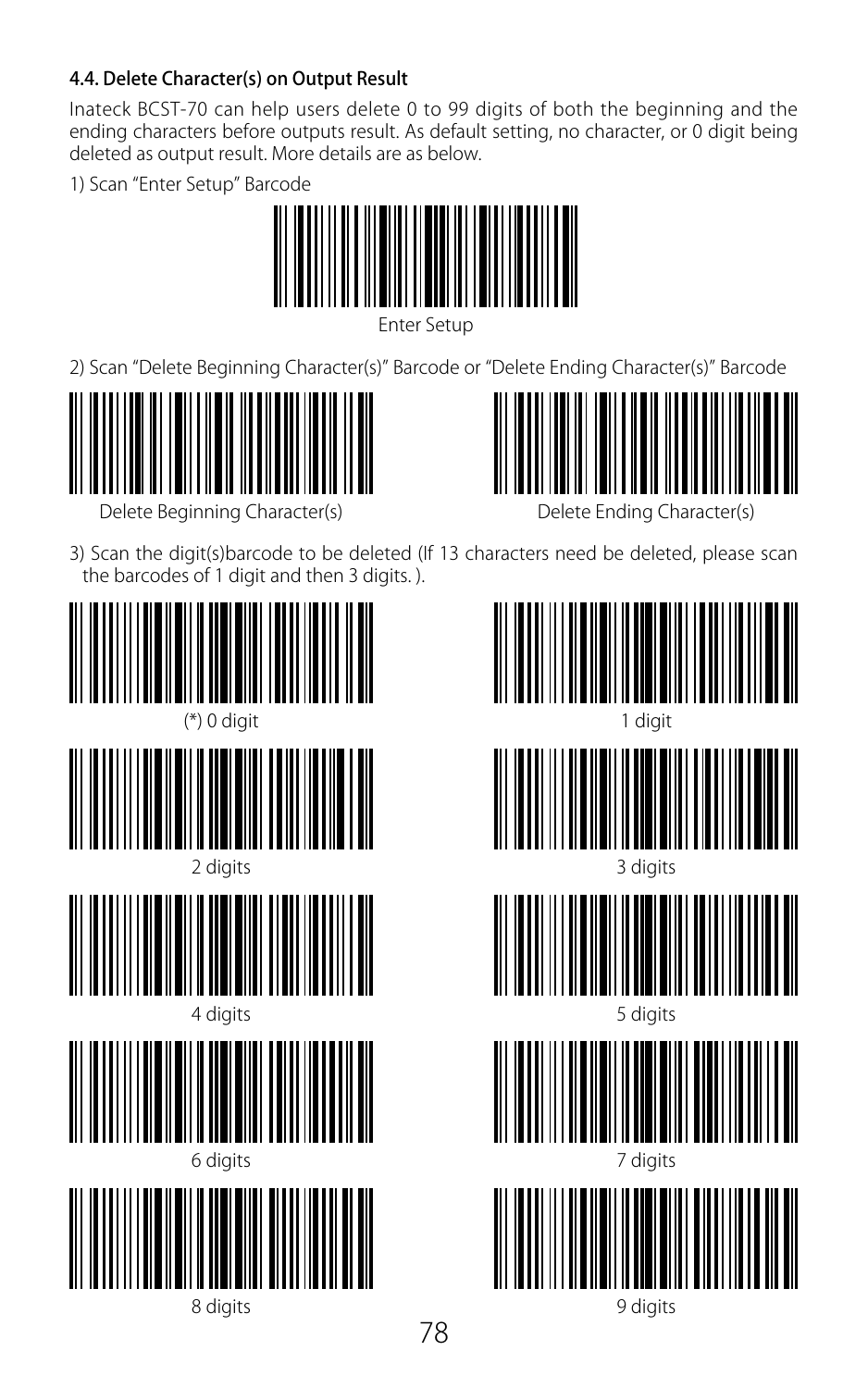

Exit with Save

#### Note:

Refer to the setting of "delete 0 digit character" if no character should be deleted.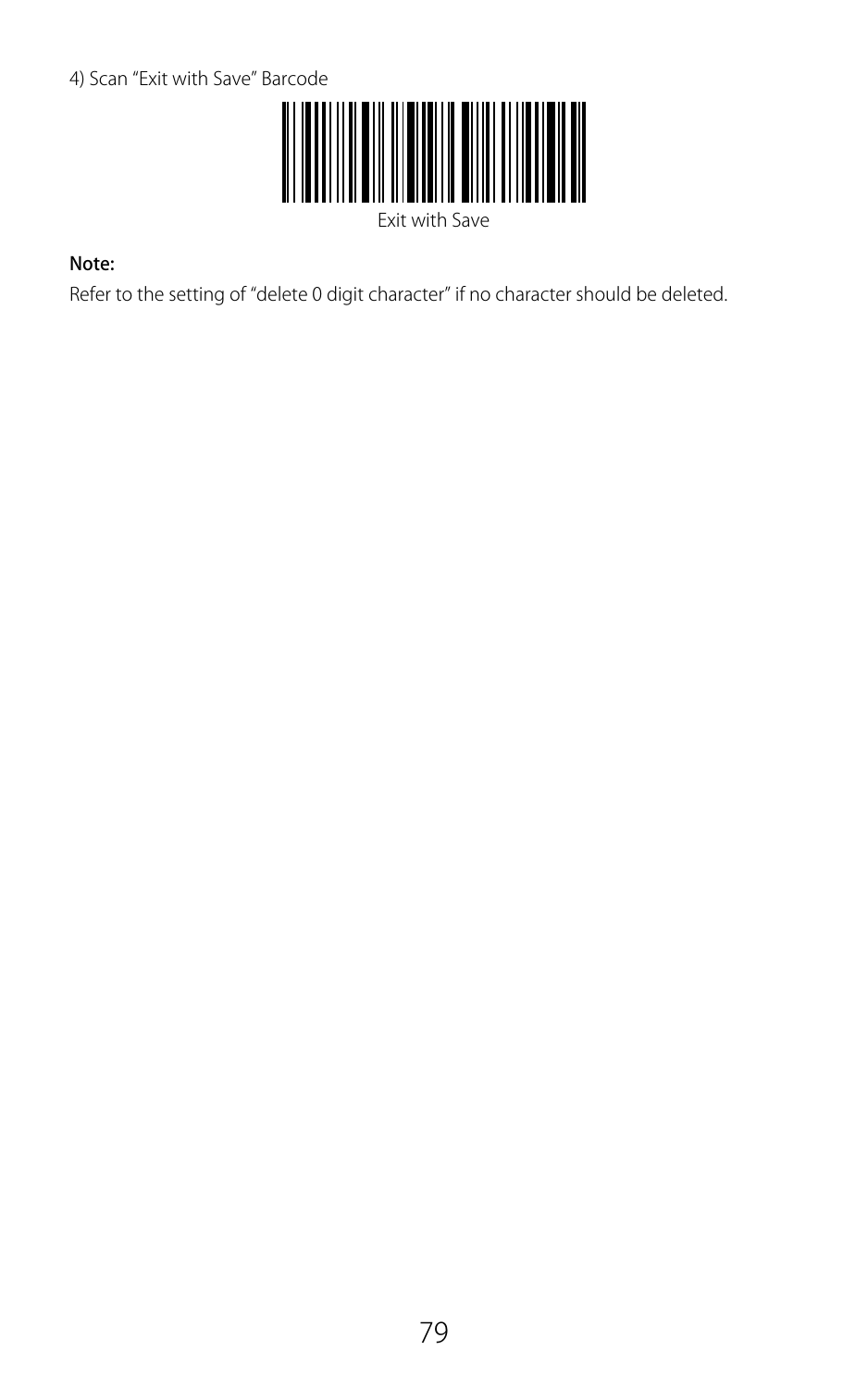## 4.5. Letter Case Setting

Inateck BCST-70 can change all the letter cases of barcode into uppercase or lowercase.<br>Though it takes "Not to Alter the Letter Case of barcodes" as default, letter case of barcodes can be altered through scanning correspondent bar code below.







Enter Setup



Exit with Save **Exit without Save** 

Steps to alter letter case of barcodes into uppercase are as below:

- 1). Read the "Enter Setup" barcode;
- 2). Read the "Alter to Uppercase" barcode;
- 3). Read the "Exit with Save" barcode.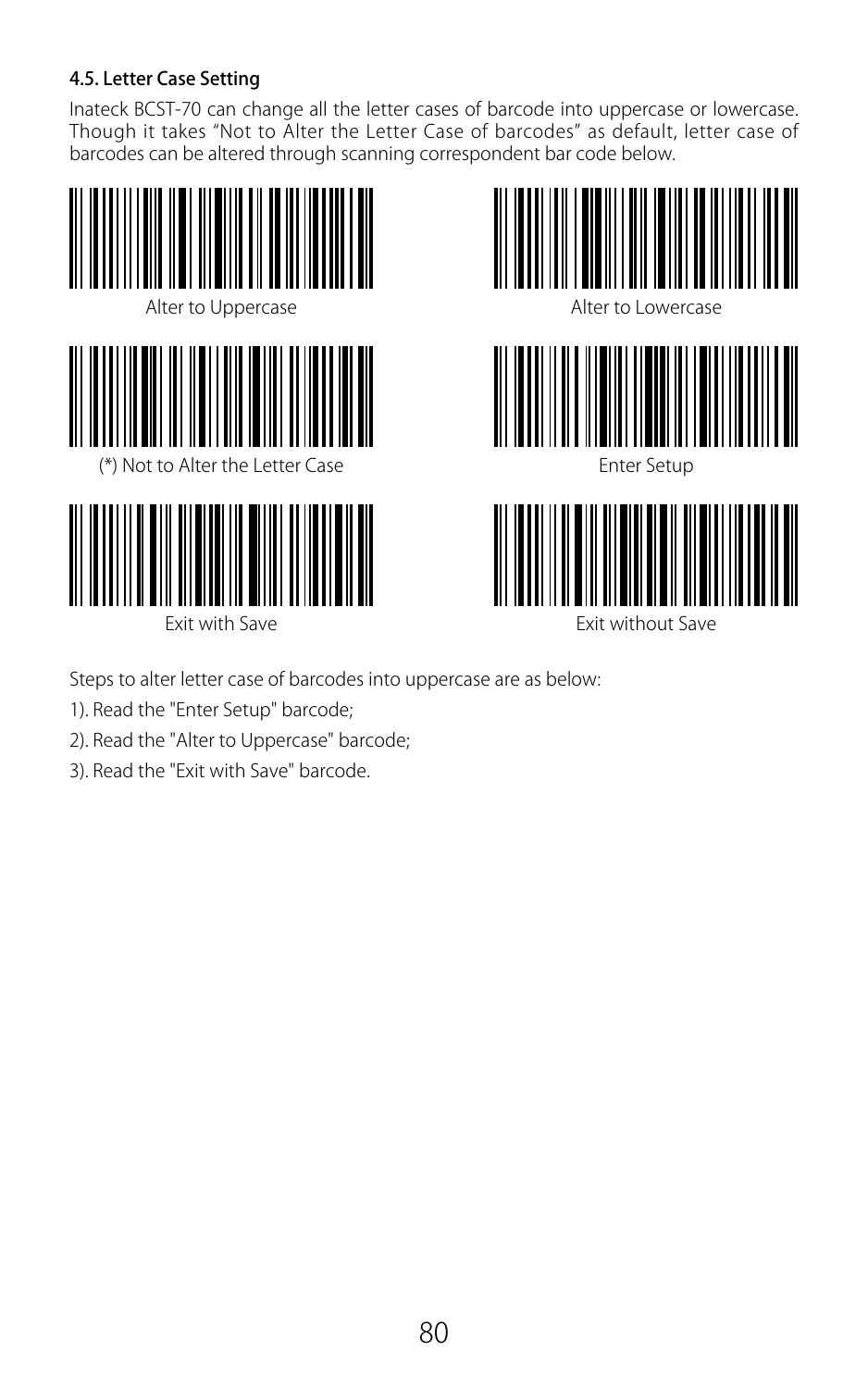#### 4.6. Additional Code

The occurrence of additional code can be found in several types of barcode like EAN-8,EAN-13,ISBN,ISSN,UPC-A and UPC-E. Being 2 or 5 characters, additional code is usually on the right side of the main code but with shorter height. Inateck BCST-70 will only be able to read the main code if additional code is disabled.

### 4.6.1. Two digits Additional Code

Decide whether to read two digits additional code, which applies to EAN-8, EAN-13, ISBN, ISSN, UPC-A and UPC-E, by scanning correspondent barcode below. Inateck BCST-70 defaults to "Disable Two Digits Additional Code".





Exit without Save

Steps to Enable Two Digits Additional Code are as below:

- 1). Read the "Enter Setup" barcode;
- 2). Read the "Enable Two Digits Additional Code" barcode;
- 3). Read the "Exit with Save" barcode.

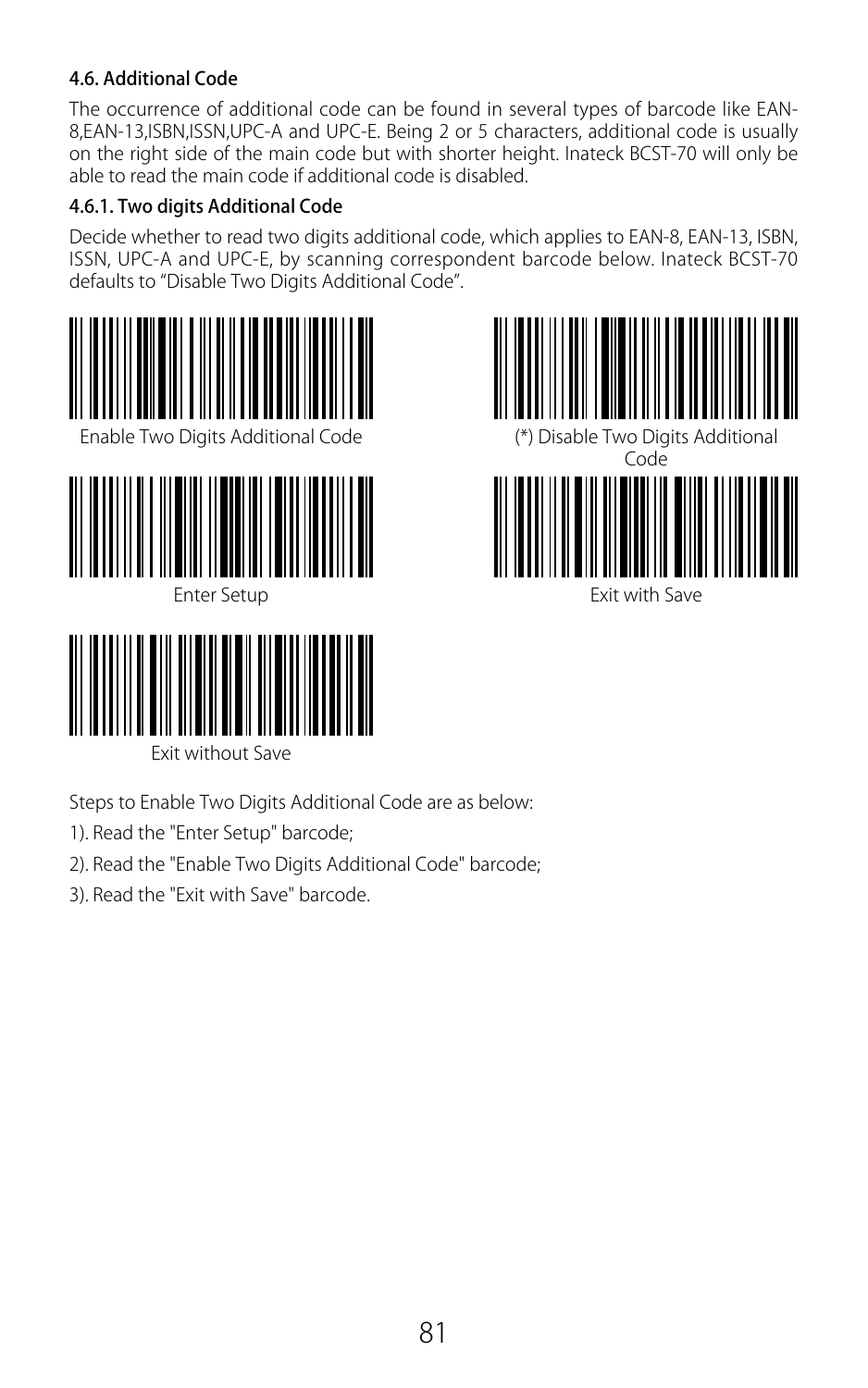## 4.6.2. Five digits Additional Code

Decide whether to read five digits additional code, which applies to EAN-8, EAN-13, ISBN, ISSN, UPC-A and UPC-E, by scanning correspondent barcode below. Inateck BCST-70 defaults to "Disable Five Digits Additional Code".





Exit without Save

Steps to Enable Five Digits Additional Code are as below:

- 1). Read the "Enter Setup" barcode;
- 2). Read the "Enable Five Digits Additional Code" barcode;
- 3). Read the "Exit with Save" barcode.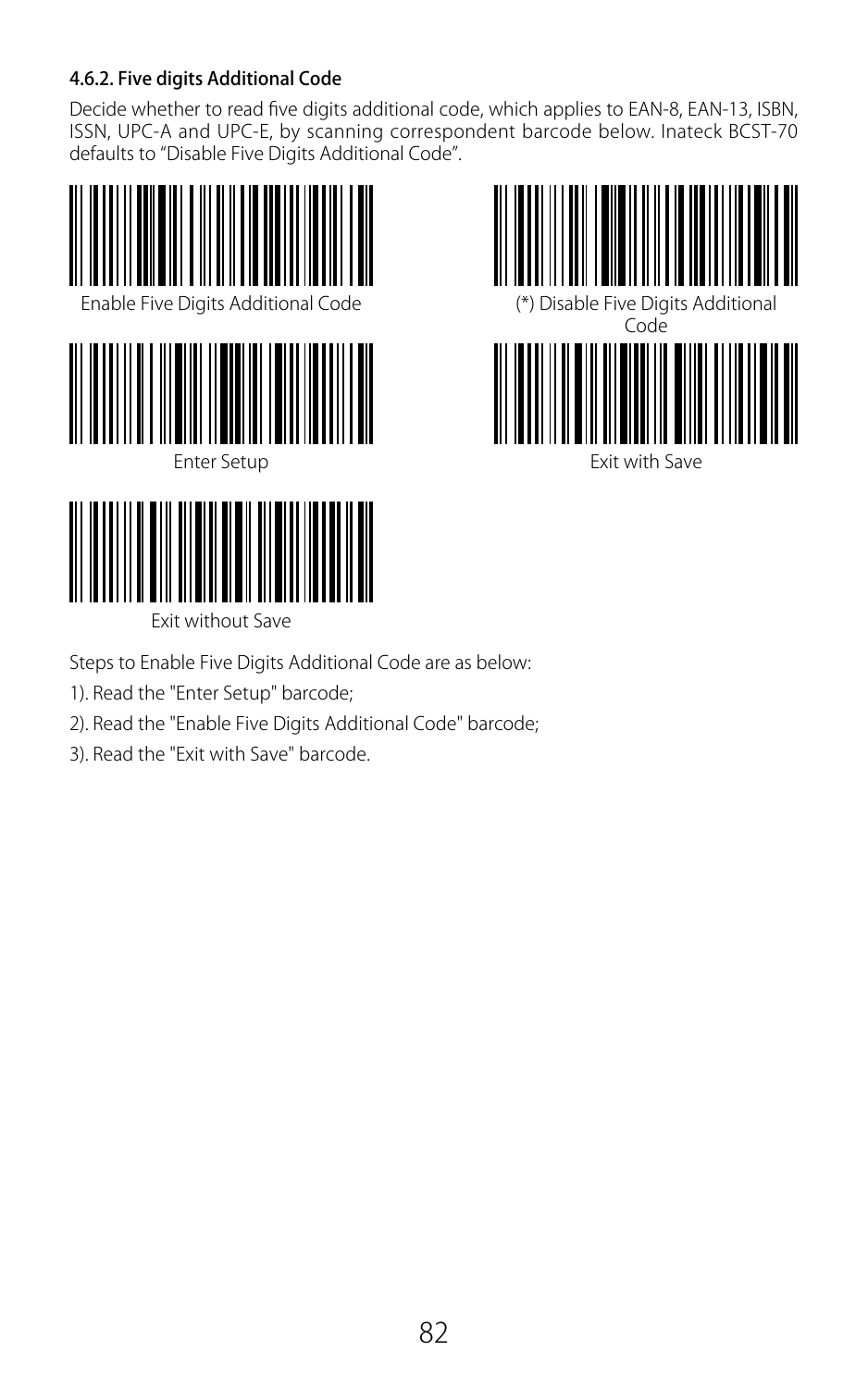### 4.7. Separator

Decide whether to add separator "-" between a barcode data by selecting barcodes below to scan. This setting is only available for additional code, ISBN code and ISSN code. The Inateck BCST-70 defaults to "Disable separator".



Exit without Save

Steps to enable separator are as below:

- 1) Scan "Enter setup" Barcode;
- 2) Scan "Enable Separator" Barcode;
- 3) Scan "Exit with Save" Barcode.

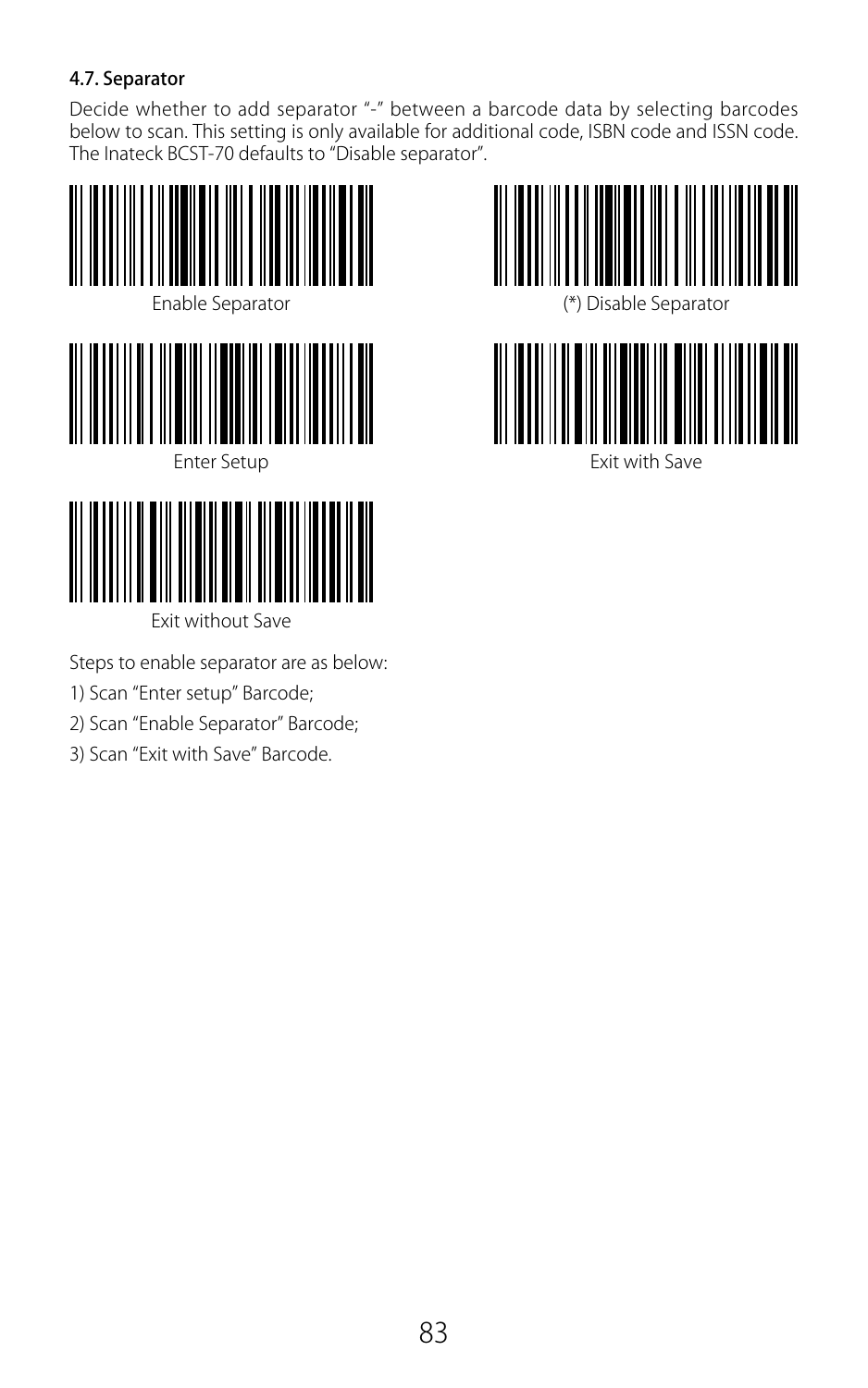#### 4.8. Short Barcode

Short barcode, which refers to barcodes that equals to or is less than two characters, such as the ITF25, IATA25, Standard 25, Matrix 25, Code 11, MSI, China postal code, Code 39 and Codabar, is supported by Inateck BCST-70. Though disabling the reading of short barcode is taken as default as it would increase the anti-jamming capability of Inateck BCST-70 and prevent error scanning from happening. However, the following setting steps are suggested if unreadable short barcode occurs.





Steps to enable the short barcode are as below:

- 1) Scan "Enter setup" Barcode;
- 2) Scan "Enable short Barcode" Barcode;
- 3) Scan "Exit with Save" Barcode.





vit with Save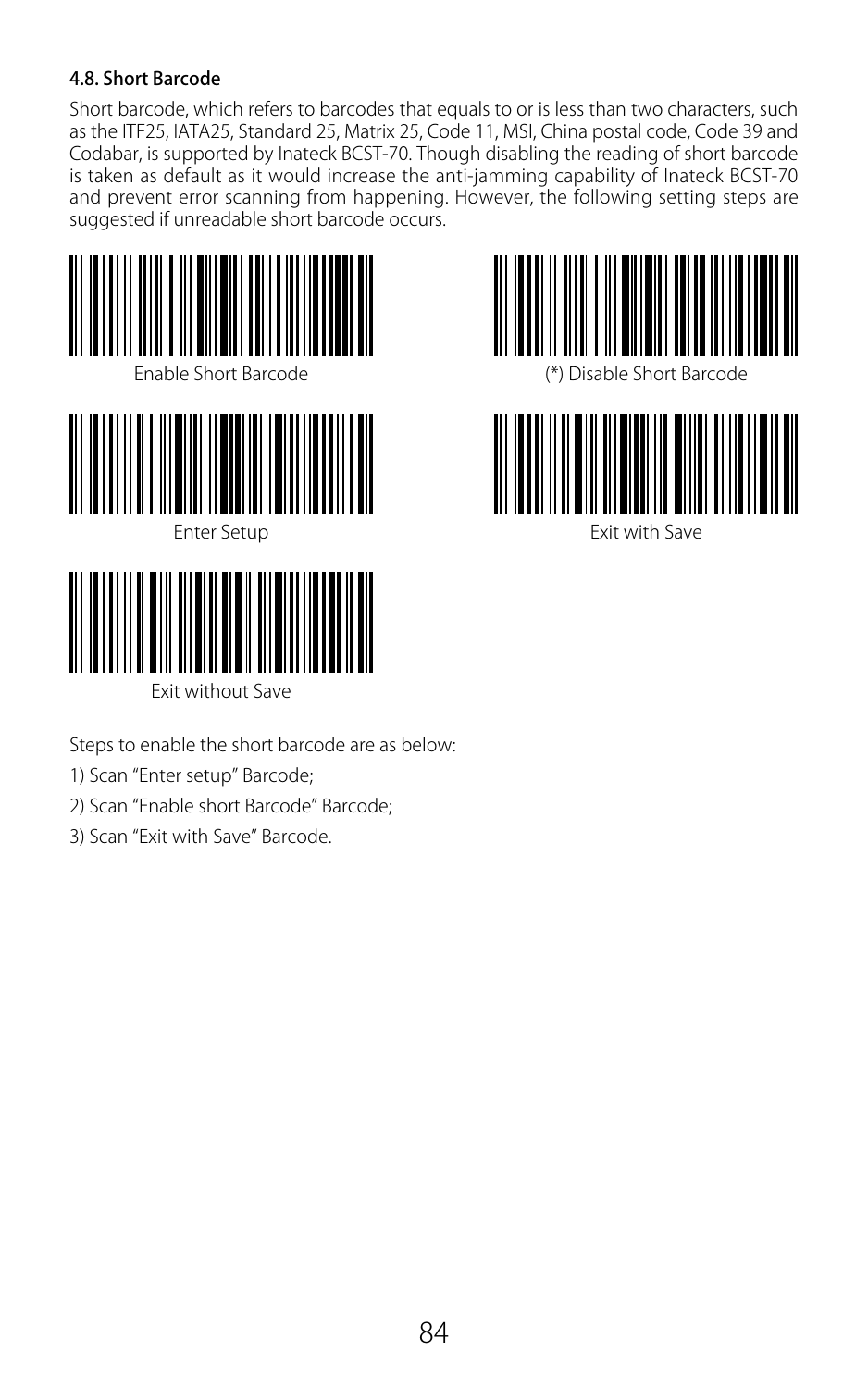## 4.9. Caps Lock Control

When you operate Inateck BCST-70 on a Windows system, the barcode output might<br>change with the status of the key Caps Lock. To avoid mistakes caused this way, you can activate the "Rid Barcode of Caps Lock control".







How to activate "Rid Barcode of Caps Lock Control "

- 1) Scan "Enter Setup";
- 2) Scan "Rid Barcode of Caps Lock Control"

Exit without Save

3) Scan "Save and Exit".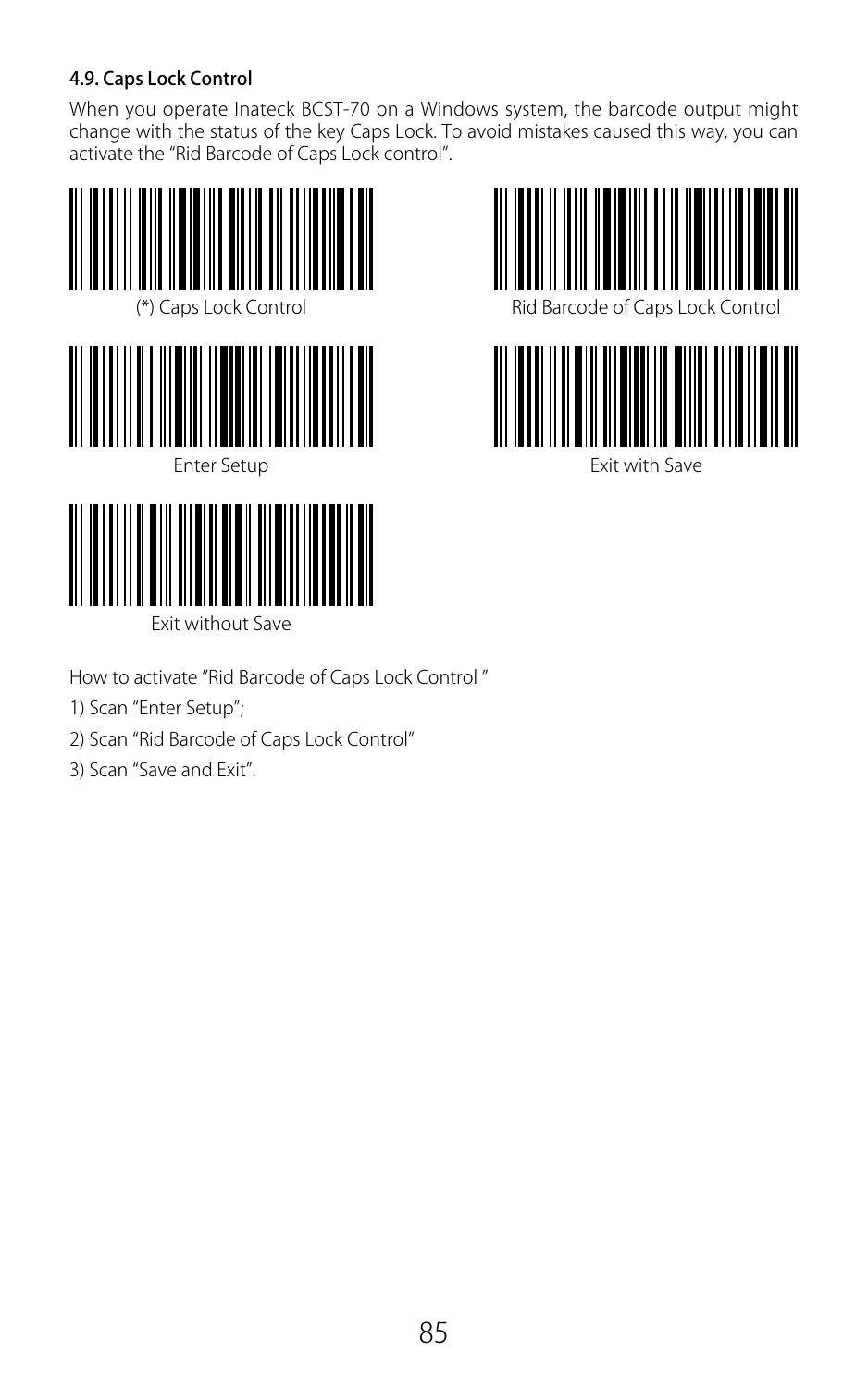Appendix 1 Prefix/Suffix number and symbol list

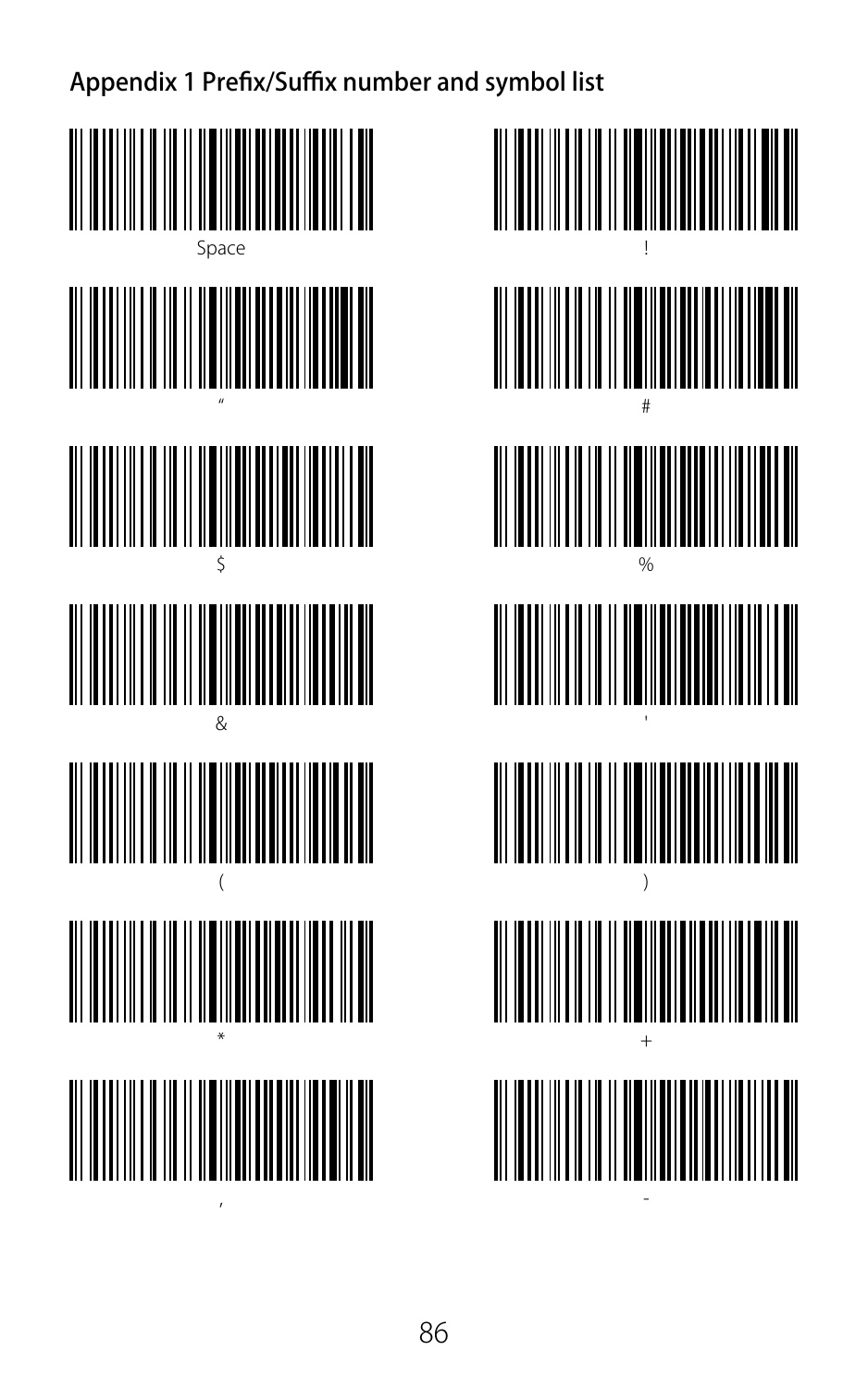

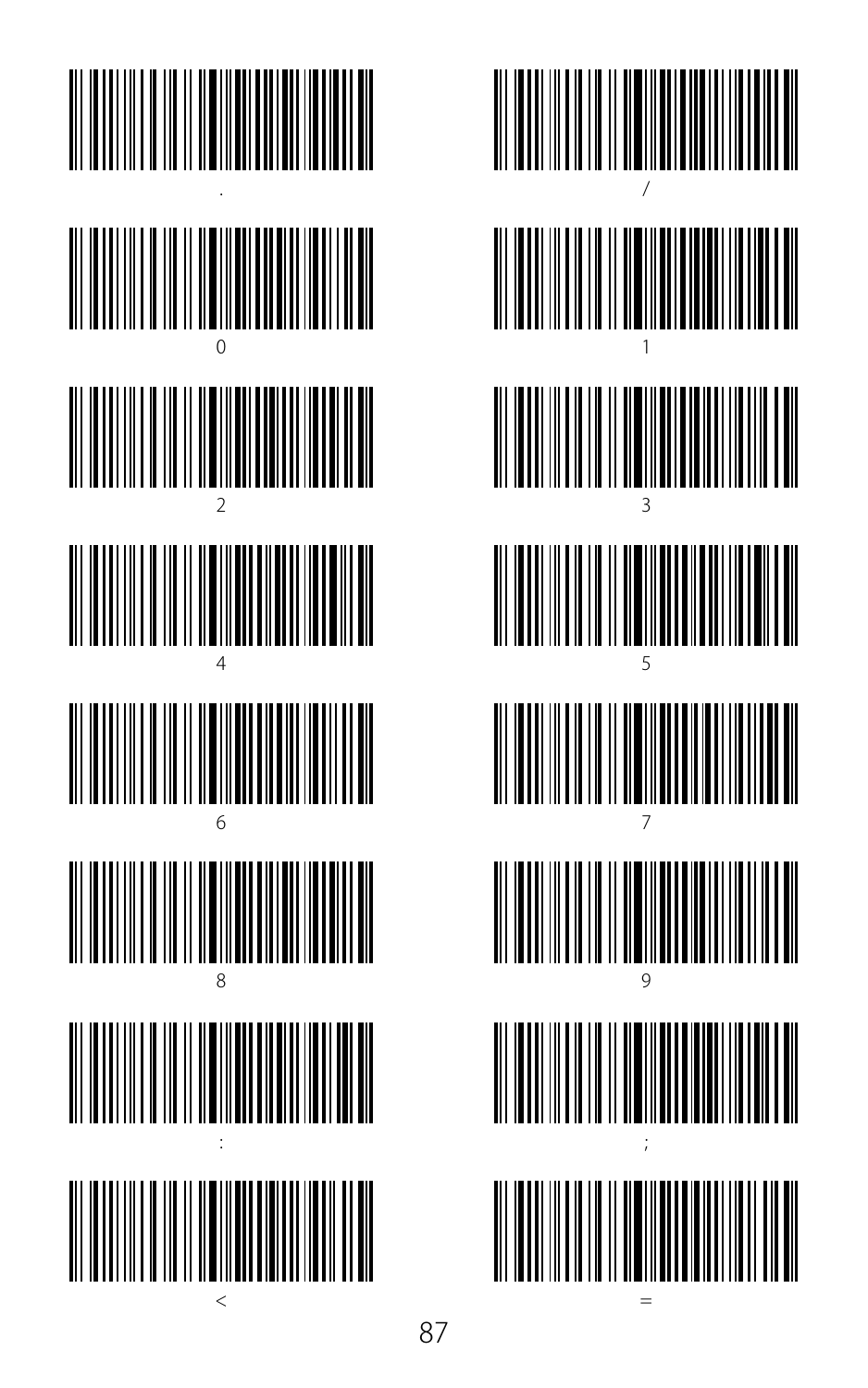

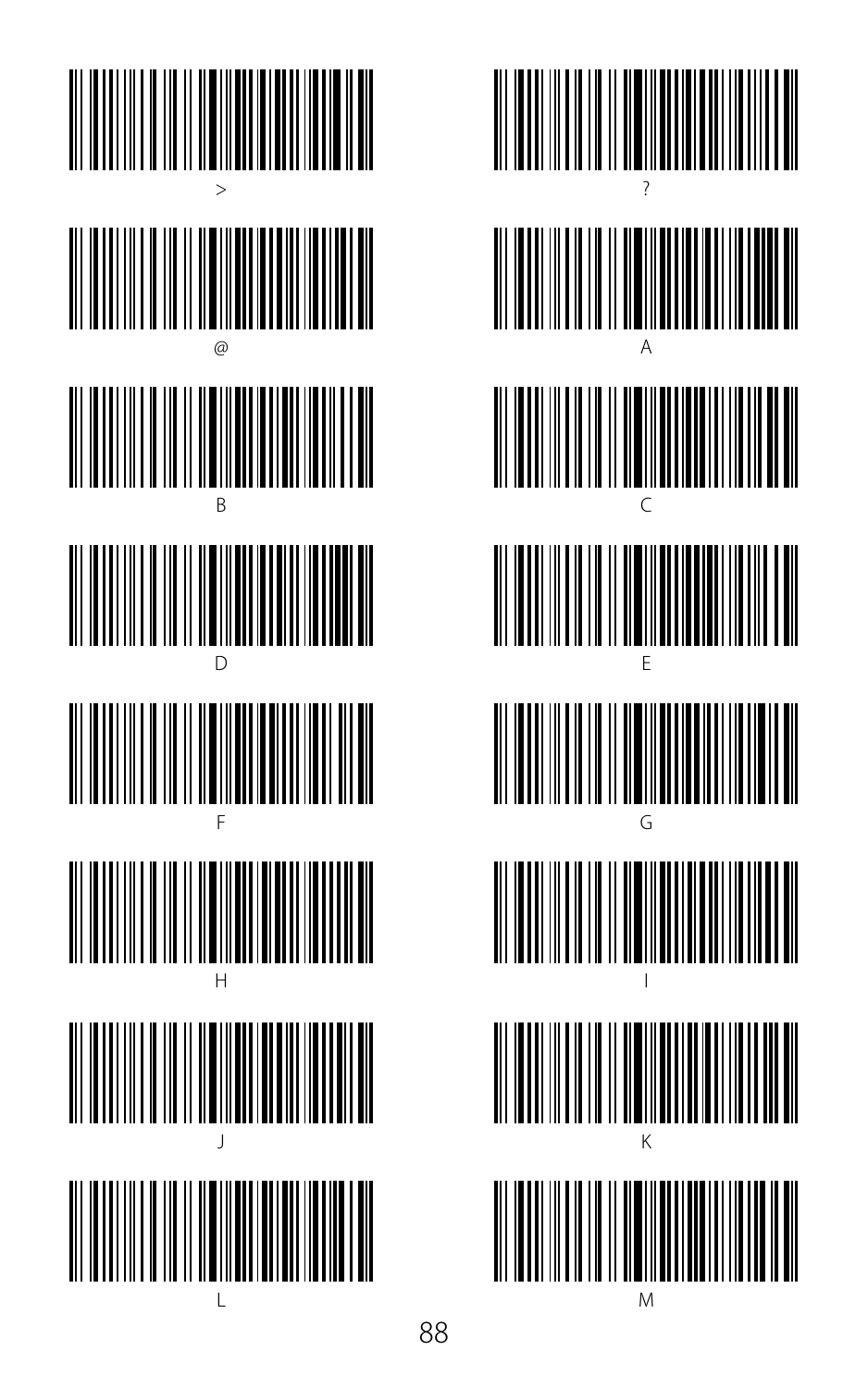

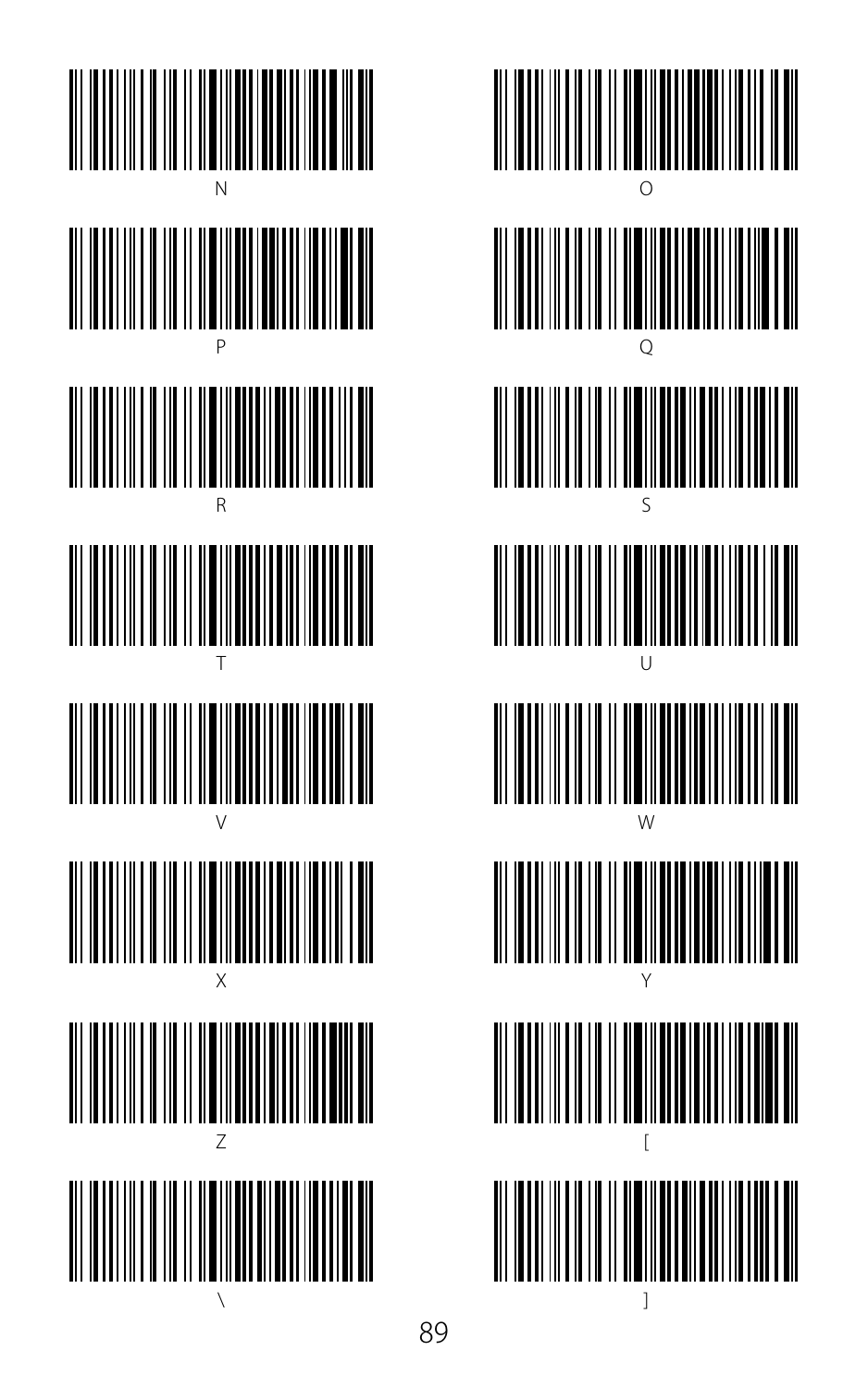

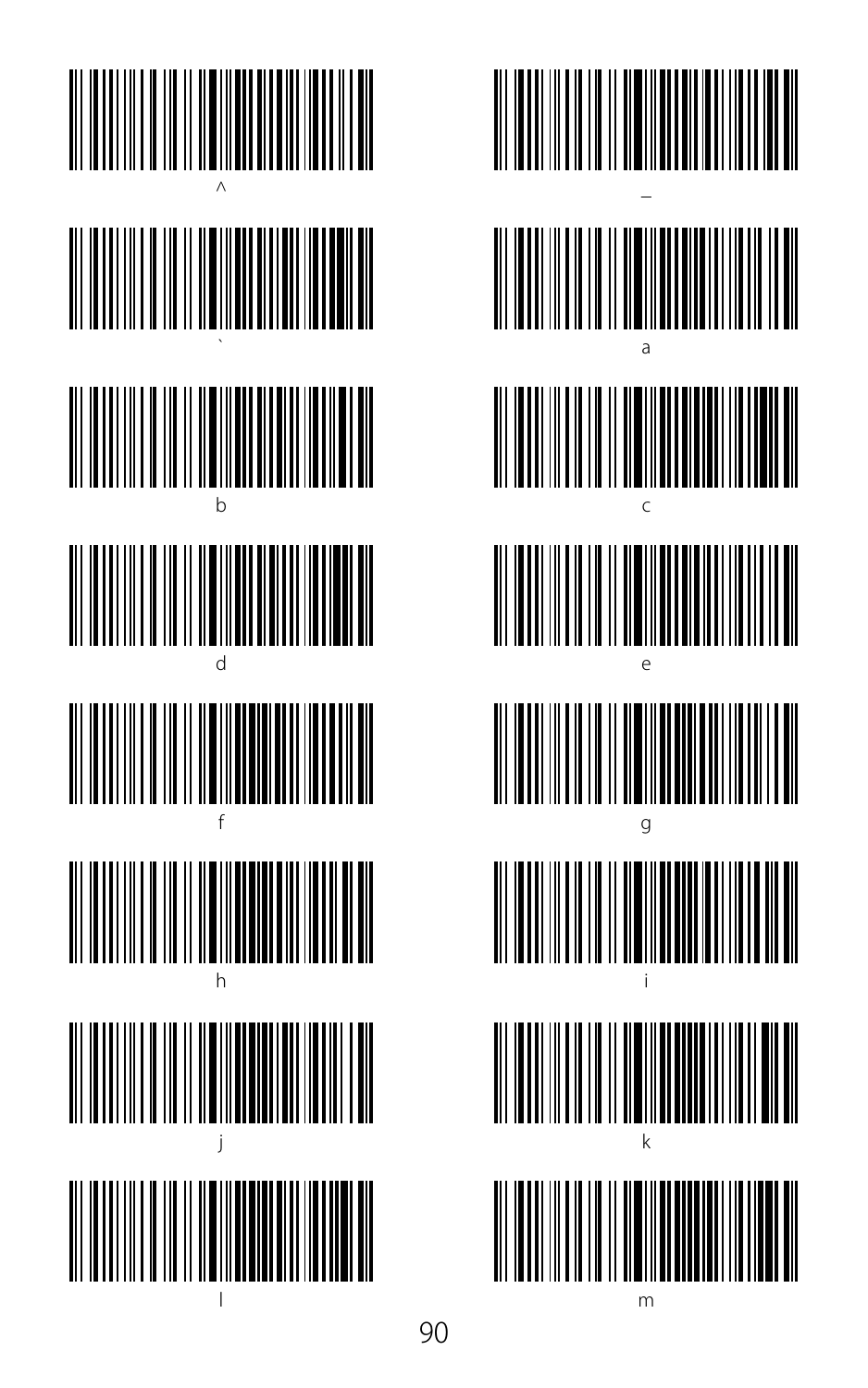

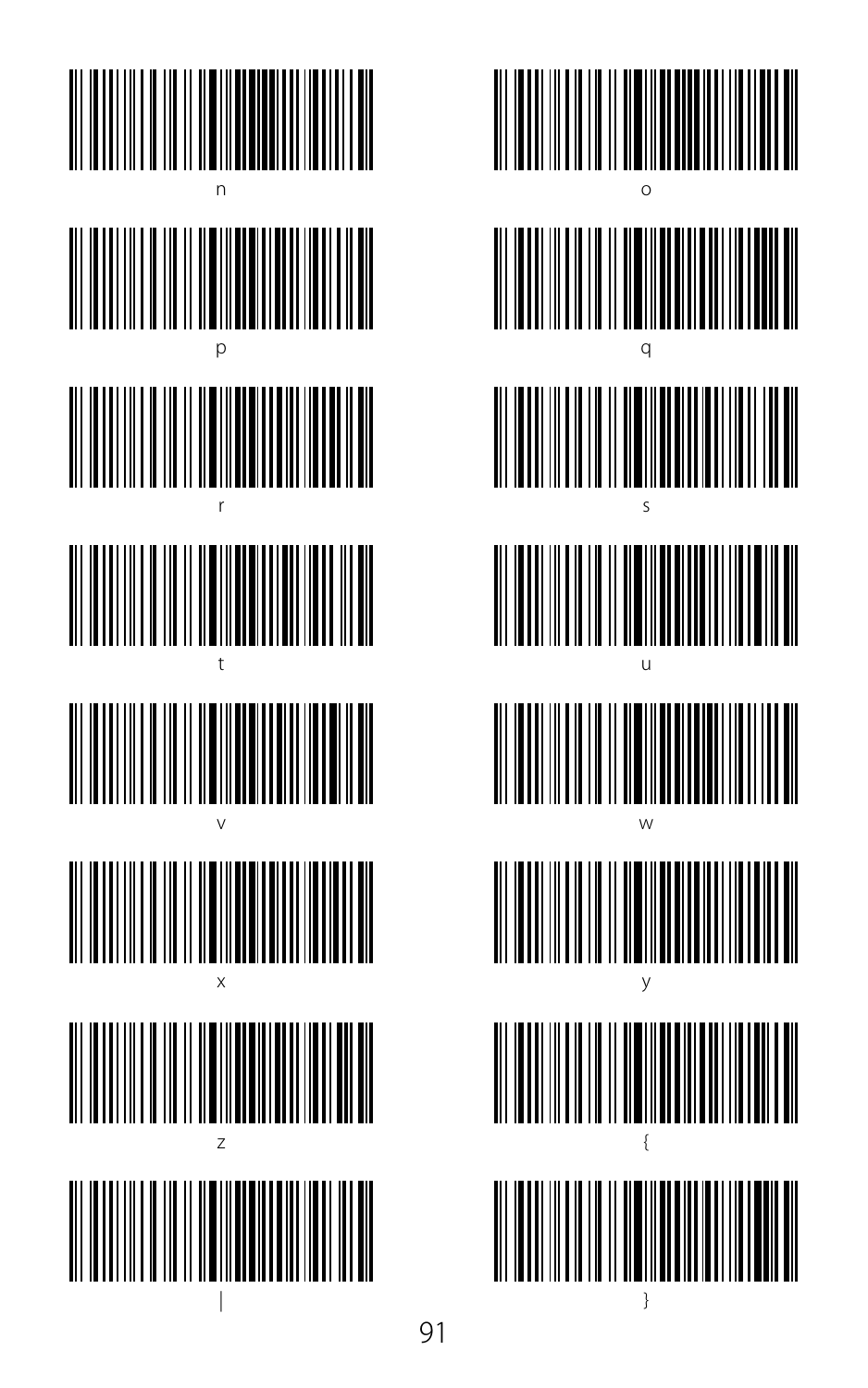

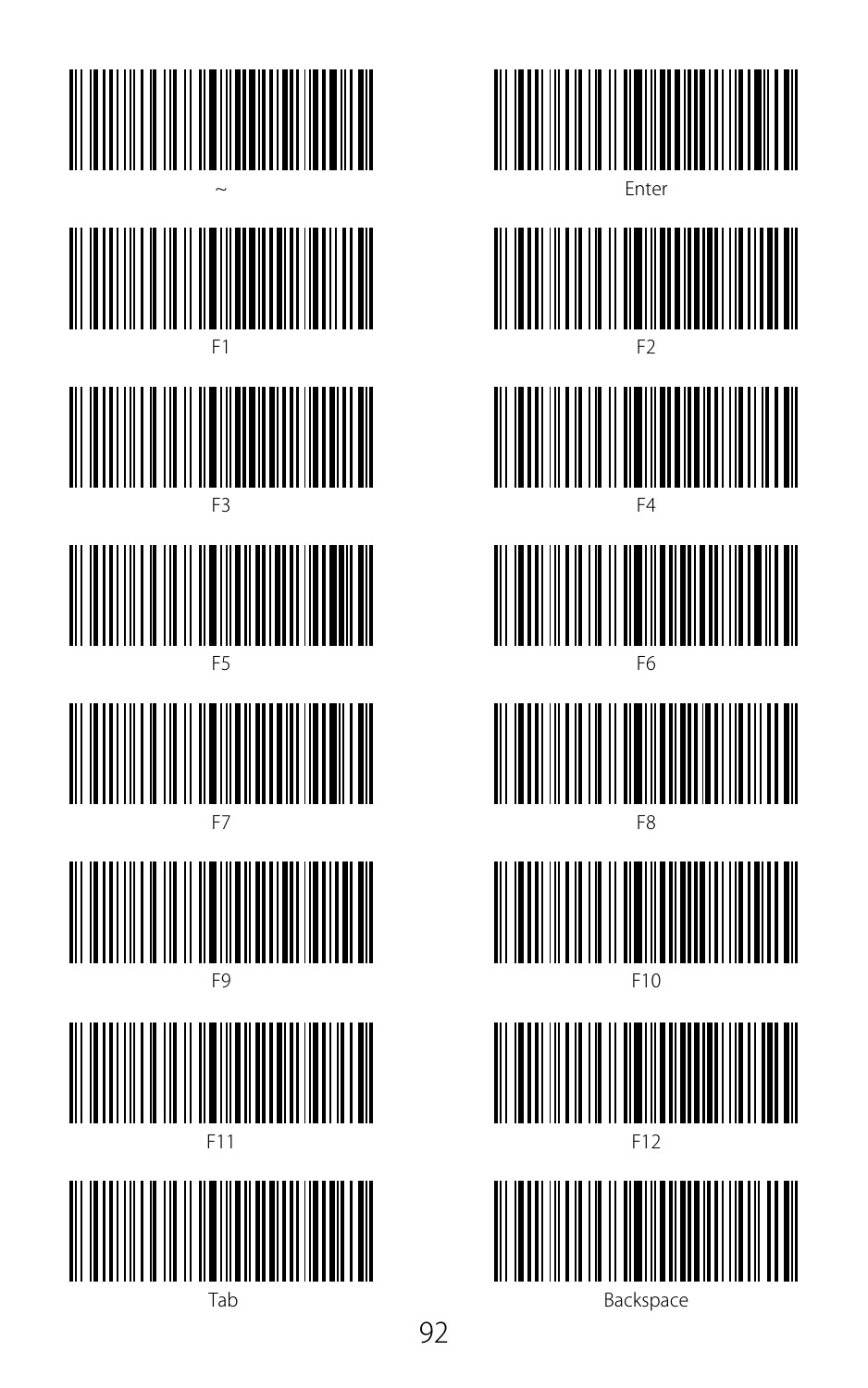

Page Up



Page Down